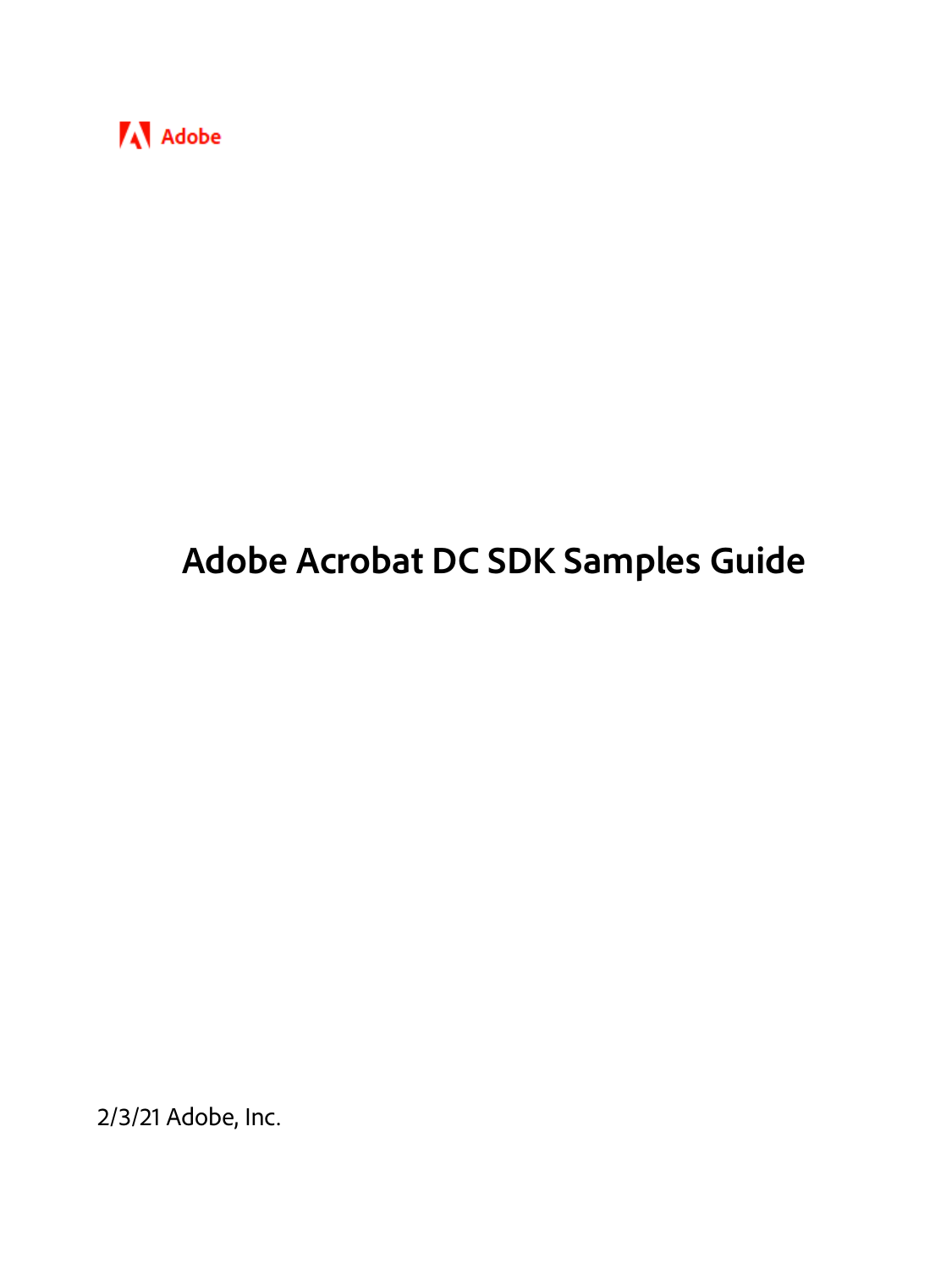Adobe Acrobat SDK Documentation. © 2020 Adobe Inc. All rights reserved.

If this guide is distributed by Adobe with software that includes an end user agreement, this guide, as well as the software described in it, is furnished under license and may be used or copied only in accordance with the terms of such license. Except as permitted by any such license, no part of this guide may be reproduced, stored in a retrieval system, or transmitted, in any form or by any means, electronic, mechanical, recording, or otherwise, without the prior written permission of Adobe. Please note that the content in this guide is protected under copyright law even if it is not distributed with software that includes an end user license agreement.

This quide is governed by the [Adobe Acrobat SDK License Agreement](https://www.adobe.com/devnet/acrobat/sdk/eula.html) and may be used or copied only in accordance with the terms of this agreement. Except as permitted by any such agreement, no part of this guide may be reproduced, stored in a retrieval system, or transmitted, in any form or by any means, electronic, mechanical, recording, or otherwise, without the prior written permission of Adobe. Please note that the content in this guide is protected under copyright law.

Please remember that existing artwork or images that you may want to include in your project may be protected under copyright law. The unauthorized incorporation of such material into your new work could be a violation of the rights of the copyright owner. Please be sure to obtain any permission required from the copyright owner.

Any references to company names, company logos, and user names in sample material or sample forms included in this documentation and/or software are for demonstration purposes only and are not intended to refer to any actual organization or persons.

Adobe, the Adobe logo, Acrobat, Distiller, and Reader are either registered trademarks or trademarks of Adobe the United States and/or other countries.

All other trademarks are the property of their respective owners.

Notice to U.S. Government End Users. The Software and Documentation are "Commercial Items," as that term is defined at 48 C.F.R. §2.101, consisting of "Commercial Computer Software" and "Commercial Computer Software Documentation," as such terms are used in 48 C.F.R. §12.212 or 48 C.F.R. §227.7202, as applicable. Consistent with 48 C.F.R. §12.212 or 48 C.F.R. §§227.7202-1 through 227.7202-4, as applicable, the Commercial Computer Software and Commercial Computer Software Documentation are being licensed to U.S. Government end users (a) only as Commercial Items and (b) with only those rights as are granted to all other end users pursuant to the terms and conditions herein. Unpublished-rights reserved under the copyright laws of the United States. Adobe Inc., 345 Park Avenue, San Jose, CA 95110-2704, USA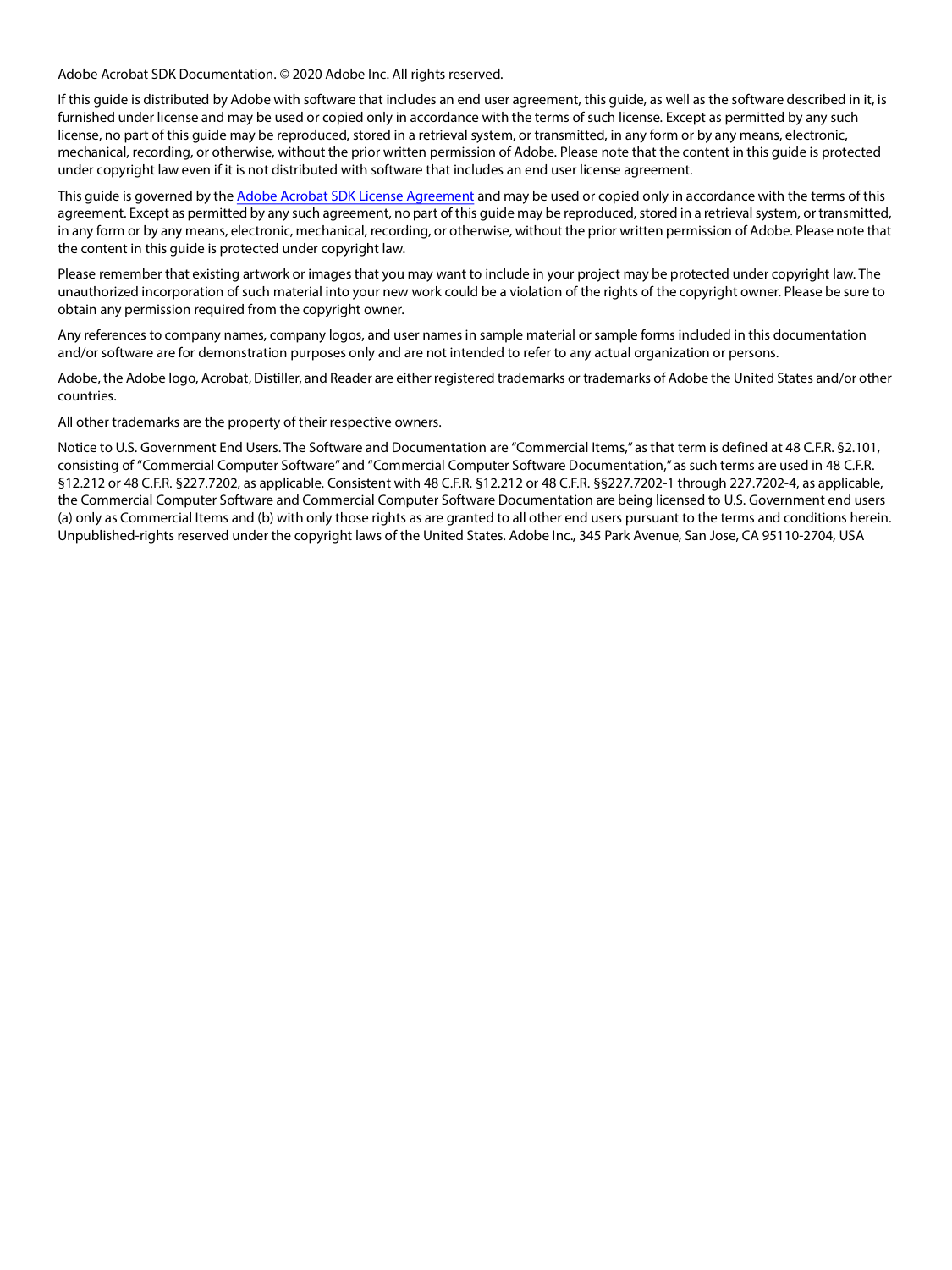# **Contents**

| 1                       |                       |     |
|-------------------------|-----------------------|-----|
|                         |                       |     |
|                         |                       |     |
|                         |                       |     |
|                         |                       |     |
|                         |                       |     |
|                         |                       |     |
|                         |                       |     |
|                         |                       |     |
|                         |                       |     |
|                         |                       |     |
|                         |                       |     |
|                         |                       |     |
|                         |                       |     |
|                         |                       |     |
|                         |                       |     |
|                         |                       |     |
|                         |                       |     |
|                         |                       |     |
|                         |                       |     |
|                         |                       |     |
|                         |                       |     |
|                         |                       |     |
|                         |                       |     |
|                         |                       |     |
| $\overline{\mathbf{2}}$ |                       |     |
|                         |                       |     |
|                         |                       |     |
|                         |                       |     |
|                         |                       |     |
|                         |                       |     |
|                         |                       |     |
|                         |                       |     |
|                         |                       |     |
|                         |                       | .26 |
|                         | DeleteNoCommentPages. |     |
|                         |                       |     |
|                         |                       |     |
|                         |                       |     |
|                         |                       |     |
|                         |                       |     |
|                         |                       |     |
|                         |                       |     |
|                         |                       |     |
|                         |                       |     |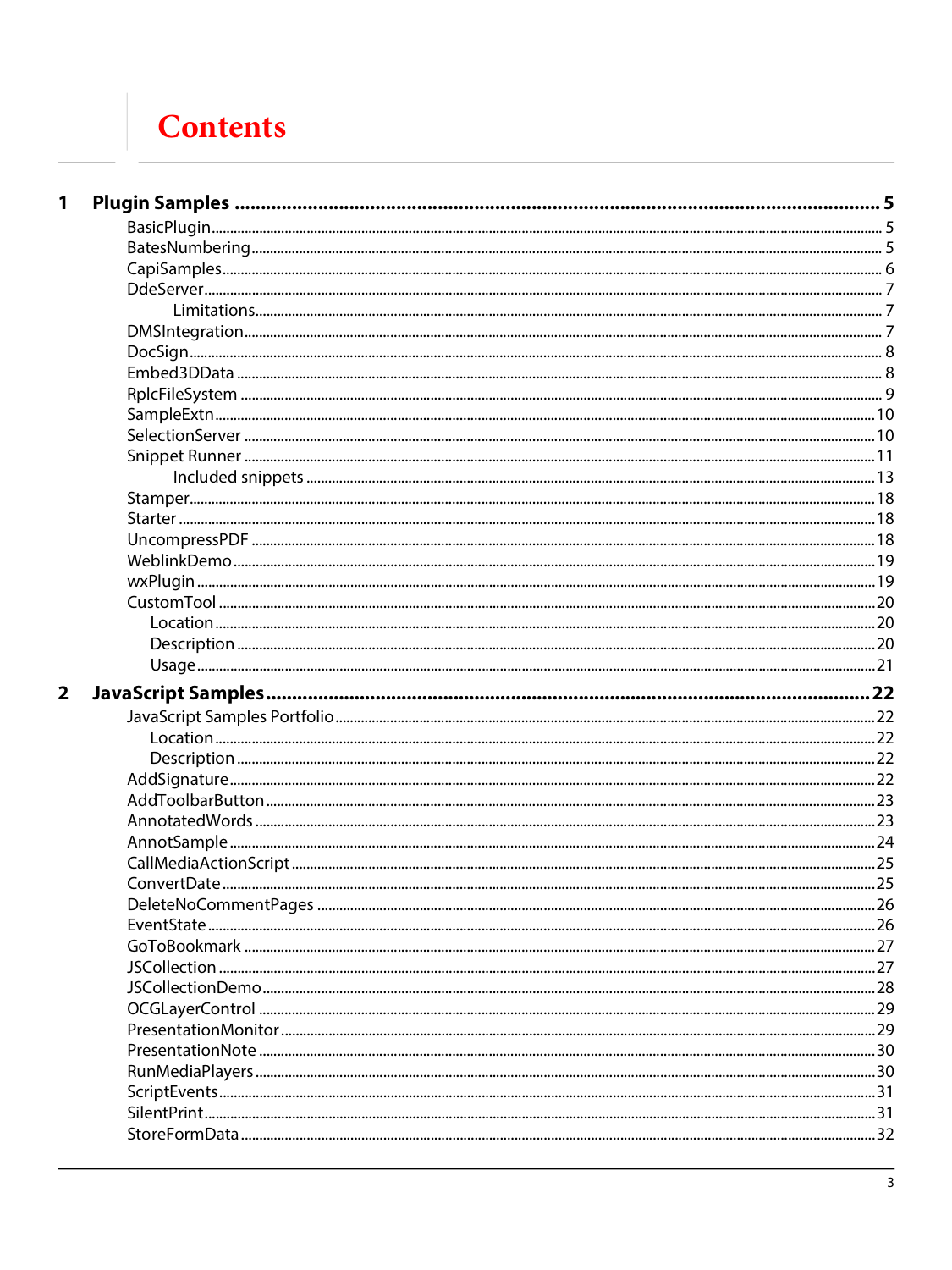| $\overline{\mathbf{3}}$ |  |
|-------------------------|--|
|                         |  |
|                         |  |
|                         |  |
|                         |  |
|                         |  |
|                         |  |
| 4                       |  |
|                         |  |
|                         |  |
|                         |  |
|                         |  |
|                         |  |
|                         |  |
|                         |  |
|                         |  |
|                         |  |
|                         |  |
|                         |  |
|                         |  |
|                         |  |
|                         |  |
|                         |  |
|                         |  |
|                         |  |
|                         |  |
|                         |  |
|                         |  |
|                         |  |
|                         |  |
|                         |  |
|                         |  |
| 5                       |  |
|                         |  |
| 6                       |  |
|                         |  |
|                         |  |
|                         |  |
|                         |  |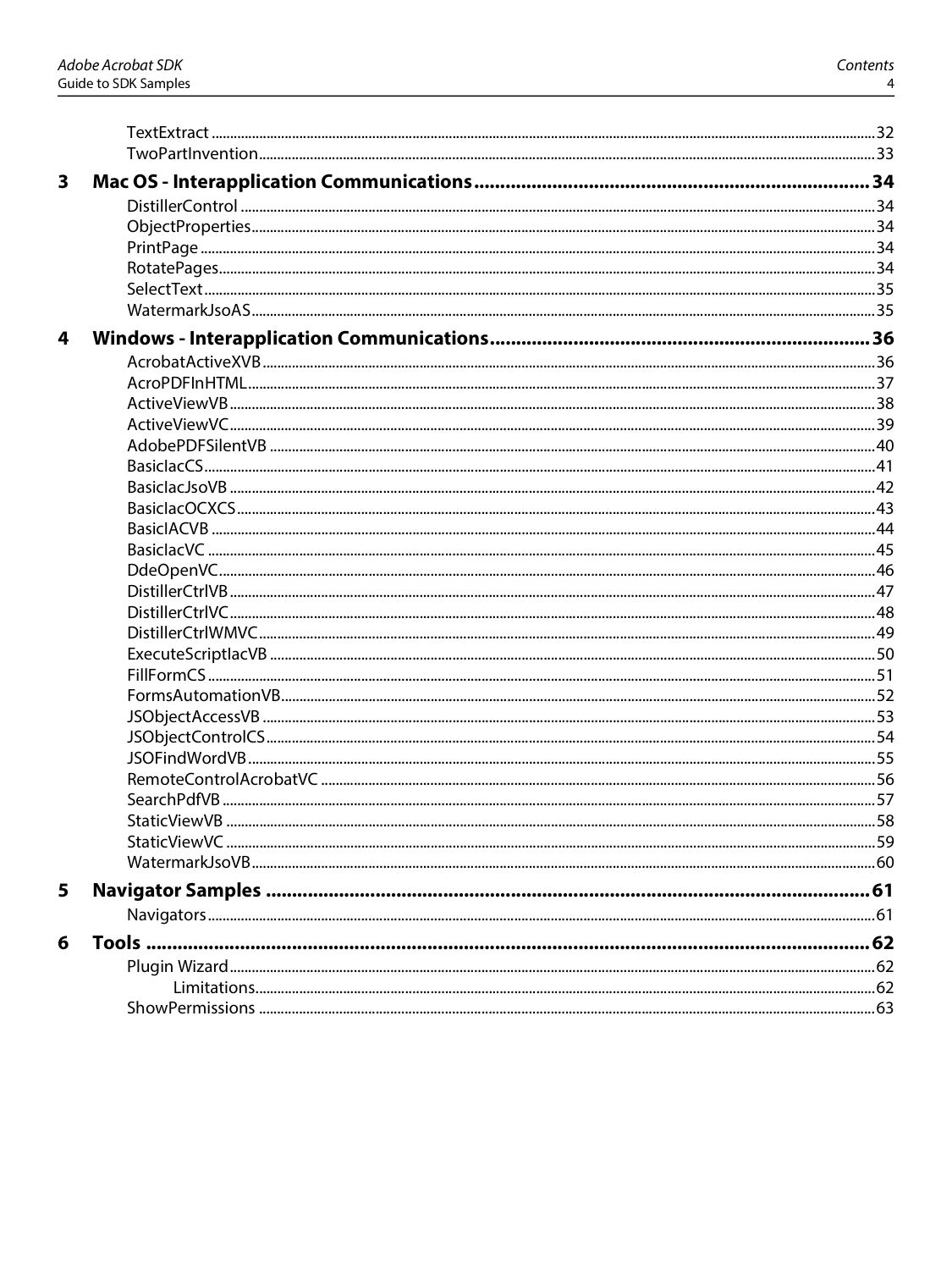## <span id="page-4-1"></span><span id="page-4-0"></span>**BasicPlugin**

### **Location**

Plugins/Samples/BasicPlugin

### **Description**

Provides the minimum code required to enable developers to get started. The code adds a new menu item under the Acrobat SDK menu and displays a simple message.

With the basic plugin framework set up in the sample, users can quickly make a plugin of their own by modifying and adding the code in the BasicPlugin.cpp file to set up their own menu item and menu function.

## <span id="page-4-2"></span>**BatesNumbering**

### **Location**

Plugins/Samples/BatesNumbering

### **Description**

Demonstrates Bates Numbering features exposed to third-party developers:

- How to extract Bates Numbering that is added by Acrobat.
- How to use Acrobat API to programmatically add Bates Numbering to PDF documents.
- How to use Acrobat API to programmatically remove Bates Numbering from PDF documents.

### **Usage**

Follow these steps to test the functionality of the sample:

Open a PDF document.

- Click Acrobat SDK > Bates Numbering > Add... to add Bates Numbering to the PDF document.
- Click Acroabt SDK > Bates Numbering > Extract... to extract Bates Numbering from the PDF document.
- Click Acrobat SDK > Bates Numbering > Remove... to remove Bates Numbering from the PDF document.

**Note:** This plugin will not work in Adobe Reader.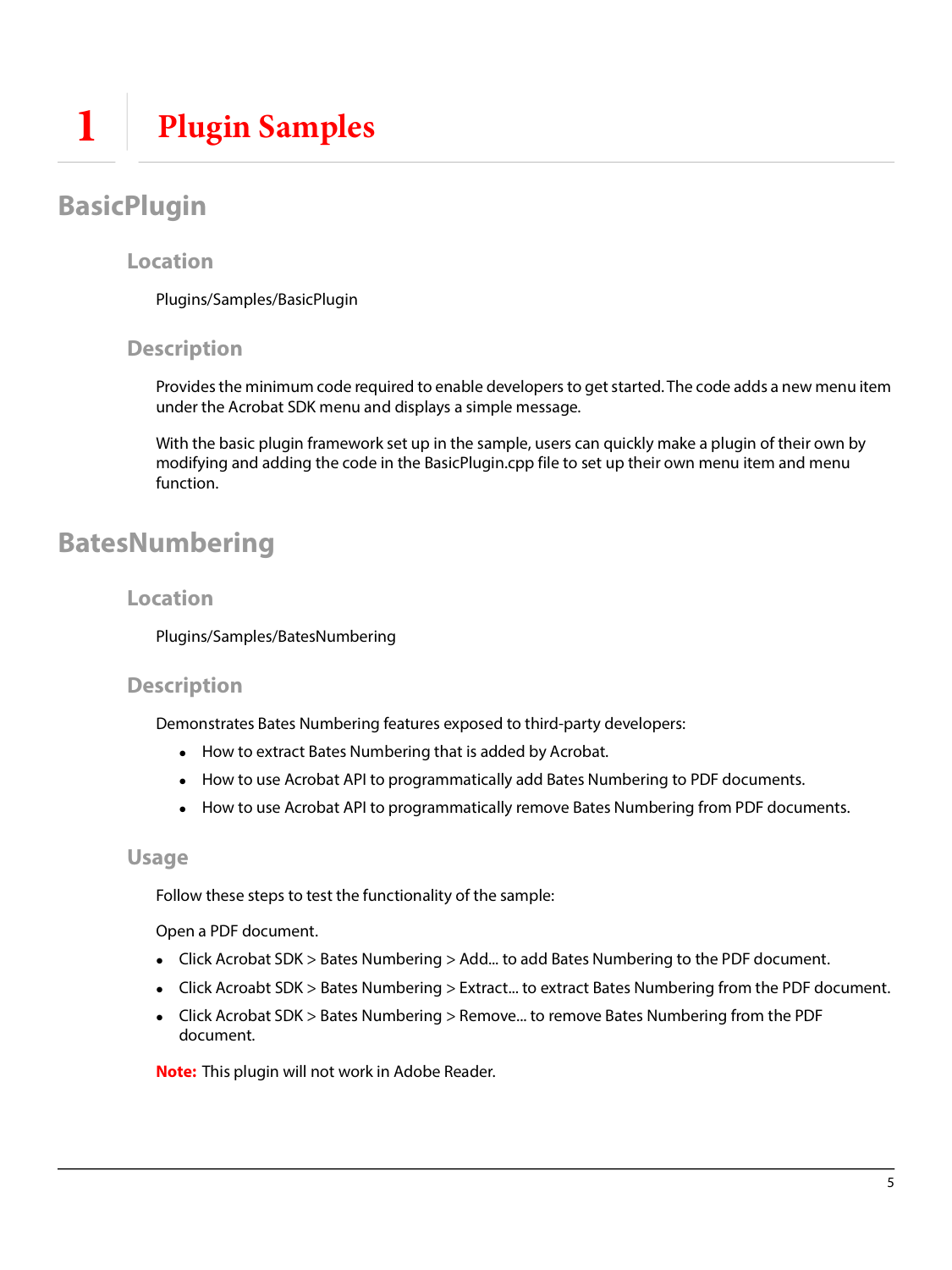## <span id="page-5-0"></span>**CapiSamples**

### **Location**

Plugins/Samples/CapiSamples

### **Description**

There are two samples in this demonstration. One is SampleCsp. It is a DLL, and it is the actual Cryptographic Service Provider (CSP). The SampleRegistrar sample uses the services provided by SampleCsp.

The purpose of SampleCsp is to provide a reference implementation. The cryptographic functionality of this CSP is passed through to the Microsoft Enhanced Crypto Provider. This implementation currently works on PFX files. SampleCsp opens the PFX files and uses the credential within them.

SampleRegistrar is a separate application which allows users to manage the certificates bound to SampleCsp. This application interacts with SampleCsp to do the following:

- Register a digital ID file (PFX file) and add its certificates to the windows "My" store.
- Un-register a digital ID file and remove its certificates from the windows "My" store.
- List the registered digital IDs.

### **Usage**

This sample requires a CSP digitally signed by Microsoft. Download Microsoft's CSDK from https://www.microsoft.com/en-us/download/details.aspx?id=30688.

Once signed, locate SampleCsp in the MsSignedSampleCsp directory.

To manage certificates by SampleRegistrar:

- 1. Compile SampleRegistrar.
- 2. Register SampleCsp by doing the following:
	- At Dos prompt, go to the MsSignedSampleCsp directory.
	- Type in Command 'regsvr32 SampleCsp.dll'.
- 3. At the DOS prompt, go to the directory where SampleRegistrar.exe resides.

4. Use the following commands to manage certificates:

- To list registered PFXs: 'SampleRegistrar.exe -l'
- To register PFX: 'SampleRegistrar.exe -r mycert.pfx password'
- To un-register PFX: 'SampleRegistrar.exe -u <hex-encoded-sha1-cert-digest>'

There are some easy tests you can run to check the CSP is working with Acrobat:

1. Register a digital ID via the CSP. It must show up in the Security Settings under "Windows Digital IDs".

2. Try to make a digital signature with the registered digital ID.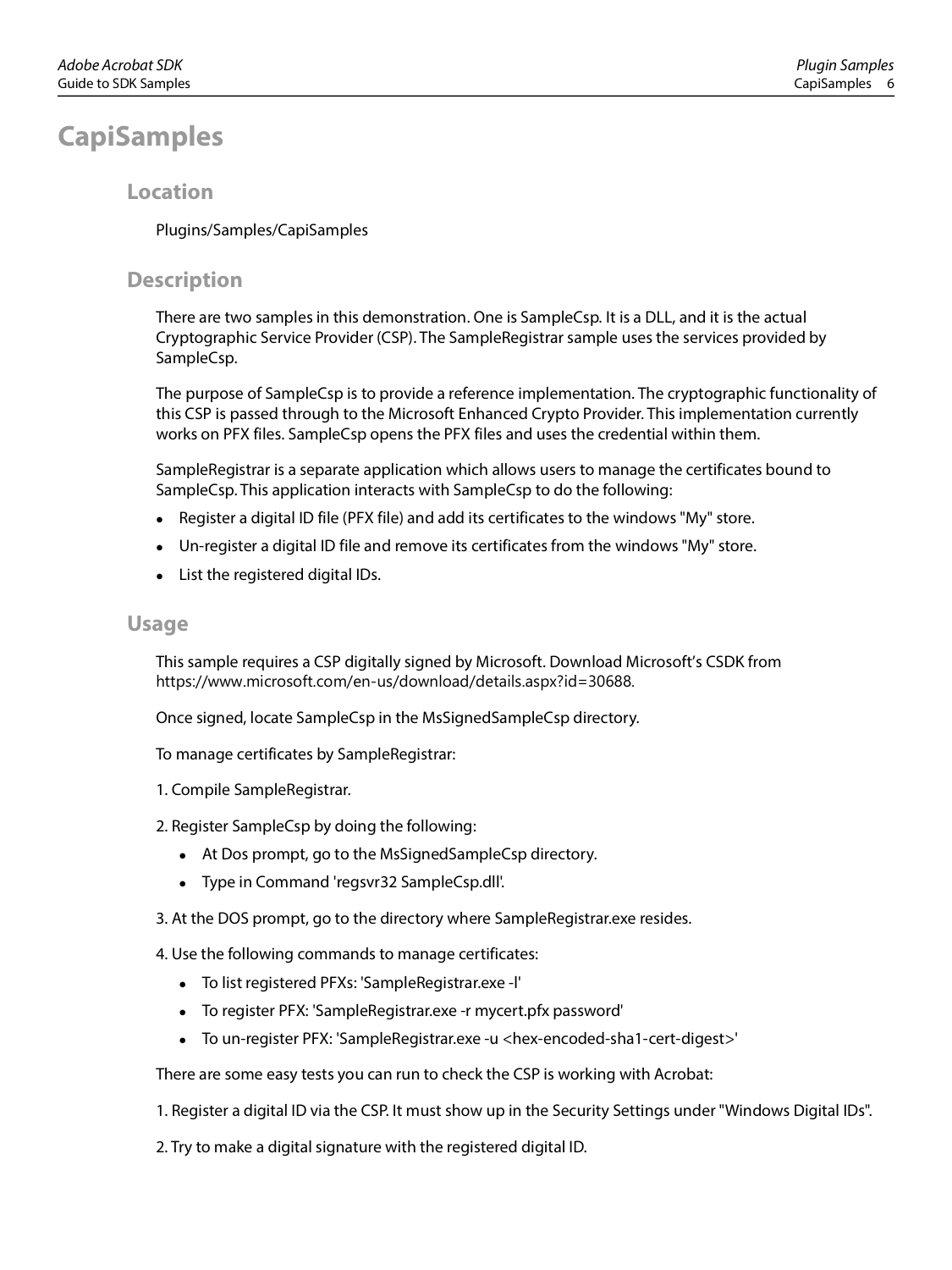3. Encrypt a file for this certificate and then try to decrypt it. You need to close the document and reopen it.

If all of these tests pass, then the CSP is working. The effect should be to un-register the digital ID, not to actually delete the file.

**Note:** This plugin is Windows only.

## <span id="page-6-0"></span>**DdeServer**

### **Location**

PluginSupport/Samples/DdeServer

### **Description**

Demonstrates how to establish communication between an external application and an Acrobat plugin using DDE. This allows a plugin to expose functionality to external applications that are not present in the standard IAC interfaces.

### **Usage**

A sample client application is provided with the DdeServer plugin. The application communicates with the plugin to obtain the page number associated with the active page view and to add a text annotation to the page associated with the active page view. Acrobat must be running for the client application to function correctly.

### <span id="page-6-1"></span>**Limitations**

- Windows only.
- This plugin will not work in Adobe Reader since it accesses annotations. It is possible to use this technique to communicate with an Adobe Reader plugin.
- Non functional when Protected Mode is enabled.

### <span id="page-6-2"></span>**DMSIntegration**

### **Location**

Plugins/Samples/DMSIntegration

### **Description**

Demonstrates how a DMS system can integrate with Acrobat. This sample demonstrates the following three steps needed for DMS systems to integrate with Acrobat:

- 1. Write an ASFileSys for the DMS system.
- 2. Replace the Acrobat dialogs.
	- AVAppChooseFolderDialog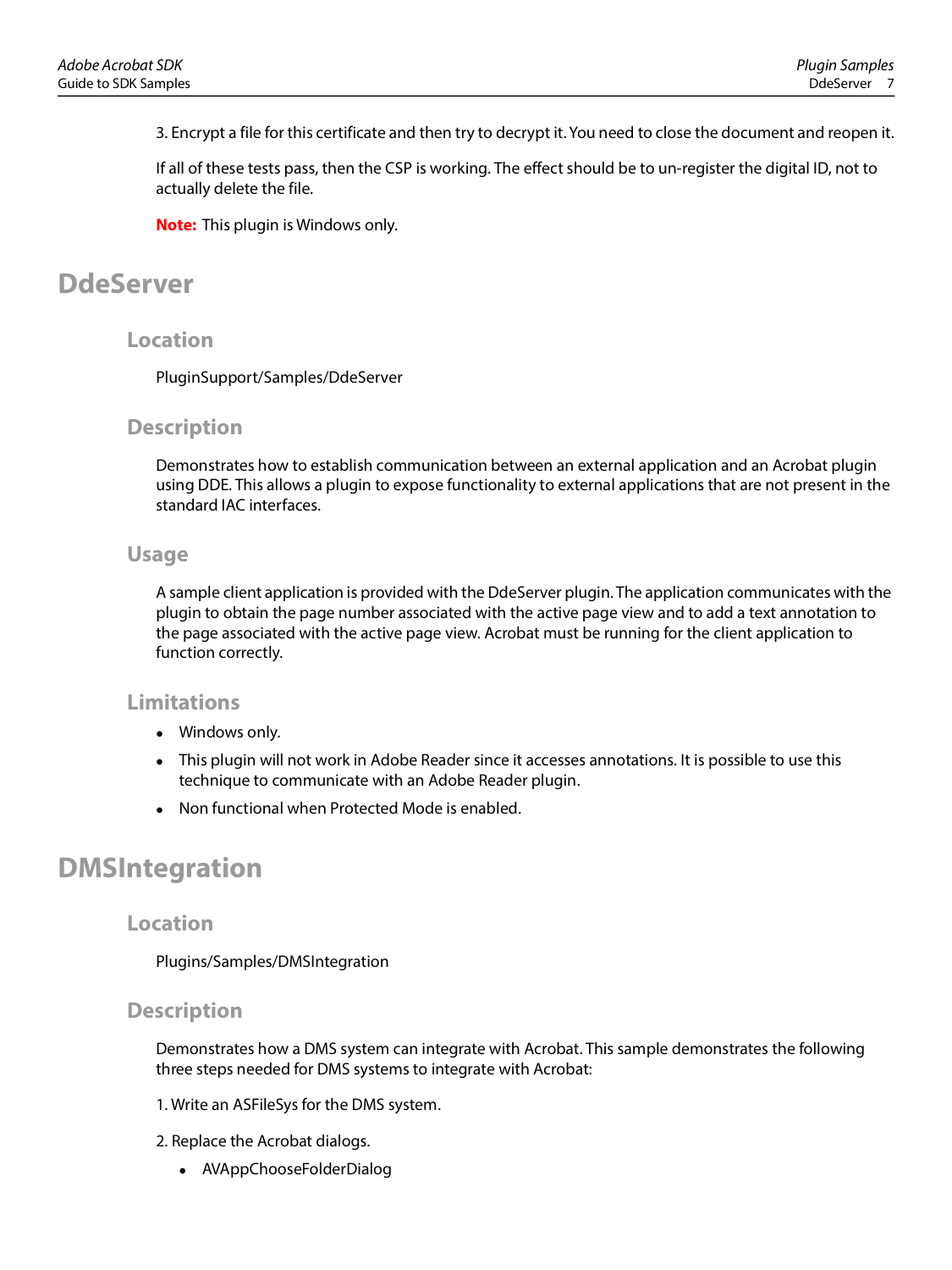- AVAppOpenDialog
- AVAppSaveDialog

## <span id="page-7-0"></span>**DocSign**

### **Location**

Plugins/Samples/DocSign

### **Description**

Demonstrates how to use the PubSec API. It is more a "skeleton" plugin than a fully functional sample, since it has no encryption library. The plugin assumes a plugin author knows how to generate public/private key pairs, store them, use them to encrypt data, etc. This skeleton sample demonstrates how to hook into Acrobat. plugin does.

### **Usage**

To use DocSign, change the default signature handler in Acrobat Preferences to the DocSign handler. After that, DocSign will be used through the same user interface points as the standard signature handler.

### **Implementation details**

This sample does not provide true digital signatures. It provides a skeleton of a PubSec API-based plugin. Developers must add your own encryption routines.

## <span id="page-7-1"></span>**Embed3DData**

### **Location**

PluginSupport/Samples/Embed3DData

### **Description**

Demonstrates how to programmatically create a 3D annotation in a PDF file. For more information about the process, see the chapter titled "Creating 3D Annotations" in the Developing Plugins and Applications Guide (plugin\_apps\_developer\_guide.pdf )

The program output is a new PDF file with the 3D annotation.

### **Implementation details**

- Create a new PDF file with one page.
- Add a 3D annotation to the page.
- Create the 3D stream with the input 3D data.
- Create entries for the 3D stream dictionary.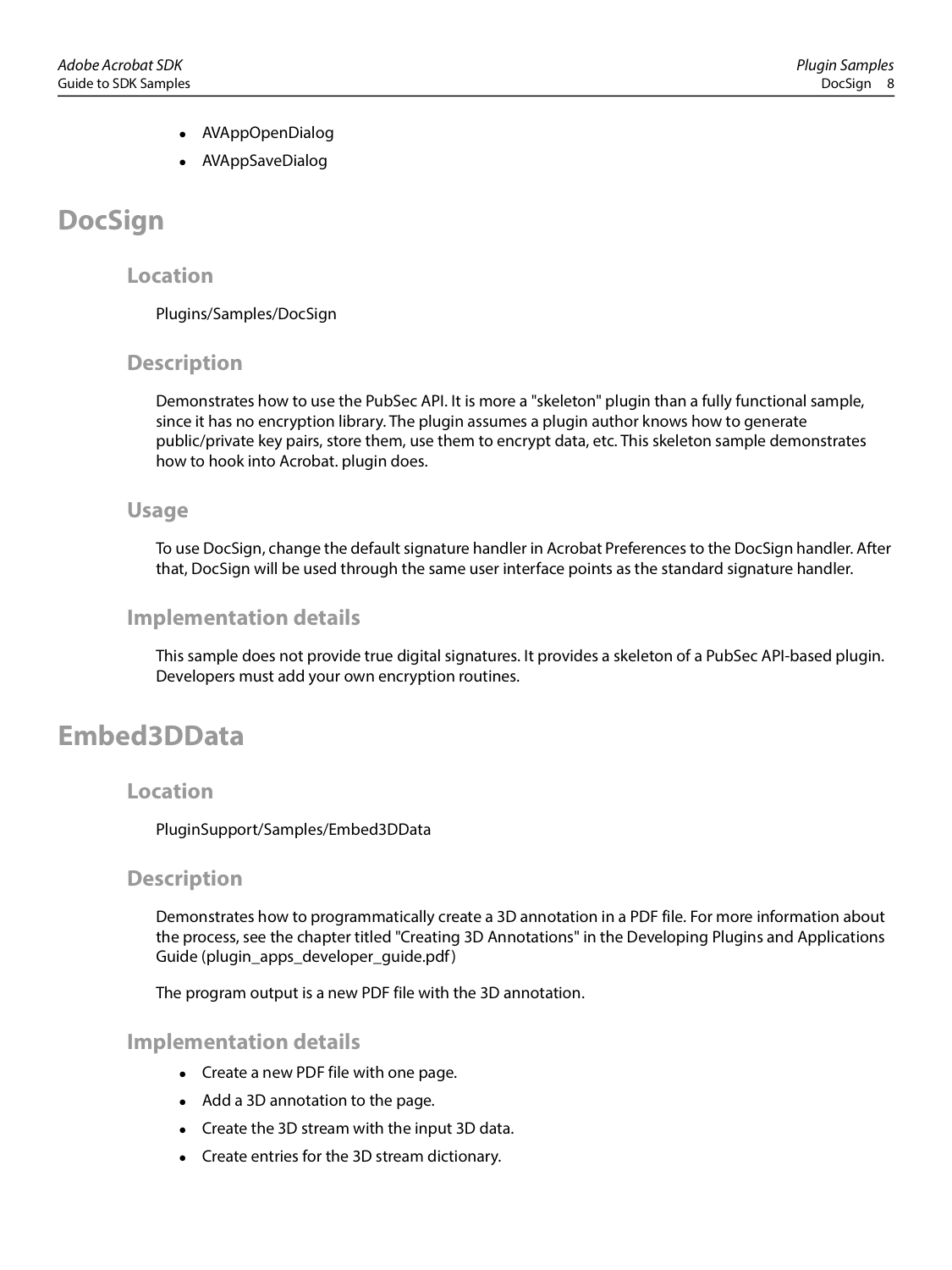- Embed optional JavaScript code for the 3D stream.
- Create optional "VA" entry for the 3D stream.
- Create optional animation dictionary for the 3D stream.
- Specify key-value pairs in the annotation dictionary.
- Create optional activation entry for the 3D annotation.
- Specify option default initial view entry for the 3D annotation.
- Create an annotation appearance for the 3D annotation. The code shows two possible ways to create a form XObject for the 3D annotation's appearance. The annotation appearance can come from either a PDF file containing an image or a watermark generated on the fly.
- The output PDF file works with Acrobat and Adobe Reader 7.0 or later.

- Select "Create PDF with 3D Annotation" from "Advanced-Acrobat SDK".
- Select the U3D model file when prompted.
- Choose whether you want to specify a poster for the 3D annotation when prompted.
- Select the poster PDF file that has the image if you answered "Yes" in step 3.

**Note:** This plugin does not work in Adobe Reader.

## <span id="page-8-0"></span>**RplcFileSystem**

#### **Location**

Plugins/Samples/RplcFileSystem

### **Description**

Demonstrates how to create a custom file system. The sample is basically a wrapper around the default file system. The point is to demonstrate the mechanism for adding a new file system without becoming bogged down with complex implementation considerations.

#### **Usage**

The replacement file system can be exercised by selecting the Replacement File System menu item on the Acrobat SDK submenu.

### **Implementation details**

The sample only implements the callbacks supported by the default file system.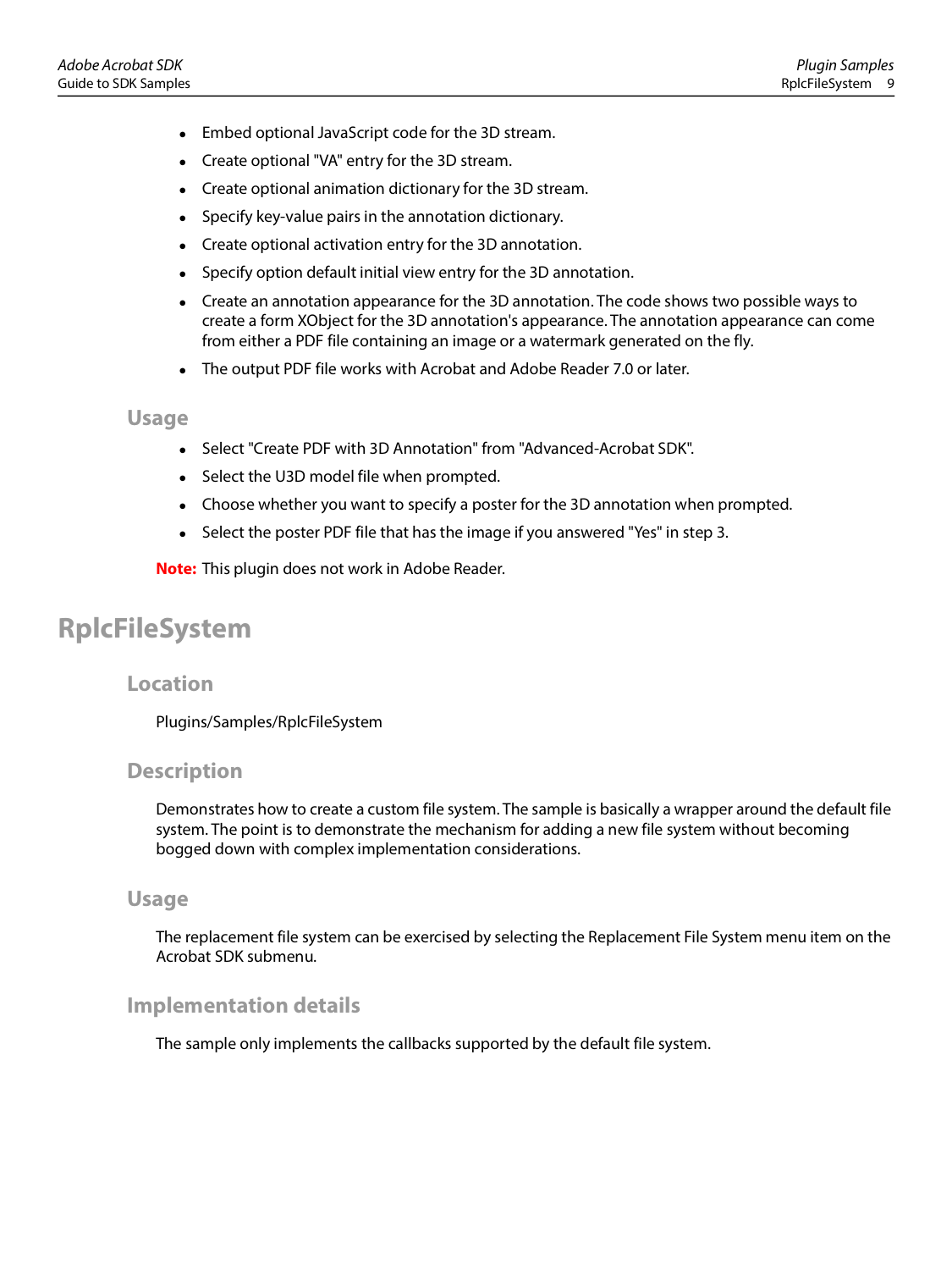## <span id="page-9-0"></span>**SampleExtn**

### **Location**

Plugins/Samples/SampleExtn

### **Description**

This sample demonstrates how a plugin can work with the app in sandbox mode (protected mode is enabled). For details on how the plugin and broker interact with each other and hence the app, please refer 'Sandbox Broker Extensibility' the [Acrobat SDK Overview](https://www.adobe.com/go/acrobatsdk_overview).

### **Usage**

- 1. Configure the sample to enable it for the app and build the plugin.
- 2. Copy the SamplePI.api to <Installed\_Path>\plug\_ins\SamplePI.api.\
- 3. Copy the SamplePIBroker.exe process to <Install\_Path>\plug\_ins\pi\_brokers\SamplePIBroker.exe.
- 4. Start the app in Protected Mode and play with SamplePI.api from the Acrobat SDK->SamplePI menu.

**Note:** This is a Windows-only plugin

### <span id="page-9-1"></span>**SelectionServer**

#### Location

PluginSupport/Samples/SelectionServer

### **Description**

Demonstrates how to implement a minimal selection server. The SelectionServer plugin implements a selection server to handle images. The image selection tool allows users to select images by calling AVDocSetSelection() with a selection type of "Image". The selection server functionality is limited to getting, showing, and losing a selection.

### **Usage**

The plugin registers an Image Selection tool that allows users to select image XObjects on the page.

Installs the Acrobat SDK > Image Selection Tool menuitem and the associated AVToolButton. You can use either to toggle the state of the selection server.

**Note:** Will display various messages using the SnippetRunner plugin HFT in the CommonInterface.air. You must compile and run the SnippetRunner sample and CommonInterface.air prior to running this sample.

**Note:** Will not work in Adobe Reader.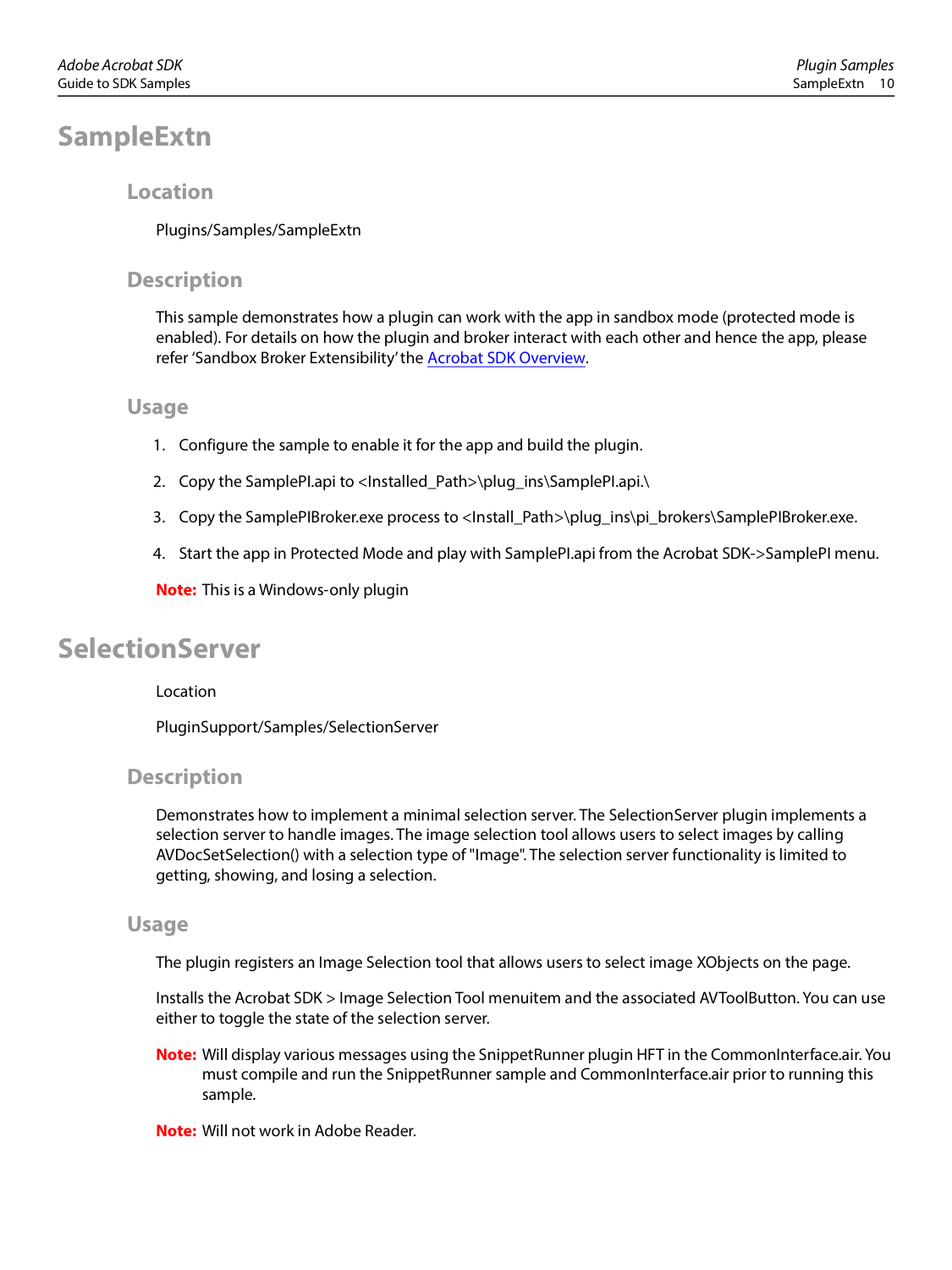### <span id="page-10-0"></span>**Snippet Runner**

### **Location**

PluginSupport/Samples/SnippetRunner

### **Description**

The SnippetRunner plugin provides infrastructure and utility functions to support execution of Acrobat plugin code snippets. A snippet is a small complete portion of Acrobat plugin code. More than 100 sample code snippets are provided in the SnippetRunner project to demonstrate Acrobat API methods. However, the SnippetRunner plugin also allows developers to quickly prototype Acrobat API calls without the overhead of writing and verifying a complete plugin.

While this document includes information on the SnippetRunner environment and use, for more details on writing and loading original snippets, see the SnippetRunner Cookbook.

### **Implementation details**

SnippetRunner interaction is via a common AIR-based graphical user interface for Windows and Mac. This Common User Interface acts as a client to its associated SnippetRunner back-end -- the SnippetRunnerServer Acrobat plugin -- and provides Acrobat with a common cross-platform GUI. By sending commands to the SnippetRunnerServer back-end and receiving feedback from it, the Common Interface executes snippet commands and provides rich information about snippets, output and document status. It also allows browsing the snippet source code from within the interface.

| Snippet Runner Common Interface Version 3.0                                                                                                                                                                                                            | $\times$                                                                                                                                                                                                                                                                                                                                                                                                                                                                                                                                                                                                                                                                                                           |
|--------------------------------------------------------------------------------------------------------------------------------------------------------------------------------------------------------------------------------------------------------|--------------------------------------------------------------------------------------------------------------------------------------------------------------------------------------------------------------------------------------------------------------------------------------------------------------------------------------------------------------------------------------------------------------------------------------------------------------------------------------------------------------------------------------------------------------------------------------------------------------------------------------------------------------------------------------------------------------------|
| <b>Snippet Collection</b>                                                                                                                                                                                                                              | <b>Source Browser</b>                                                                                                                                                                                                                                                                                                                                                                                                                                                                                                                                                                                                                                                                                              |
| Snippet Collection<br>PDS Layer<br>PD Layer                                                                                                                                                                                                            | SnippetRunnerCookbook.htm                                                                                                                                                                                                                                                                                                                                                                                                                                                                                                                                                                                                                                                                                          |
| AV Layer<br>PDE Layer<br>Simple Framework<br>$\blacktriangleright$ AS Layer<br>Document page refresh<br>$\blacktriangleright$ $\square$ Notifications<br><b>1</b> Open Document<br>$\blacktriangleright$ $\Box$ Callback<br>$\triangleright$ COS Layer | <b>SnippetRunner Cookbook</b><br><b>Introduction</b><br>The SnippetRunner enables developers to quickly prototype code containing Adobe®<br>Acrobat® or PDF Library API calls without the overhead of writing and verifying a<br>complete plug-in or application. It provides the infrastructure and utility functions<br>needed to support execution and testing of code snippets, which are small but complete<br>portions of Acrobat plug-in or PDF Library application code.<br>The SnippetRunner architecture consists of these major components:<br>• A back-end server that provides the basic functionality, which includes a<br>parameter input mechanism, debug support, and exception handling. For the |
| $\triangleright$ $\square$ ACE<br>$\blacktriangleright$ $\Box$ Form<br>ни<br>$\blacktriangleleft$<br><b>Snippet Description</b>                                                                                                                        | ۰<br><b>Snippet Runner Output</b><br>[SnippetRunner]<br>path changed to C:/Neelabh/Acrobat/sdkDC_v1_win/Adobe/Acrobat DC SDK/Version<br>1/PluginSupport/Samples/SnippetRunner/<br>[SnippetRunner]                                                                                                                                                                                                                                                                                                                                                                                                                                                                                                                  |
| [Snippet Collection:Form]                                                                                                                                                                                                                              | Snippet Collection Tree built successfully.                                                                                                                                                                                                                                                                                                                                                                                                                                                                                                                                                                                                                                                                        |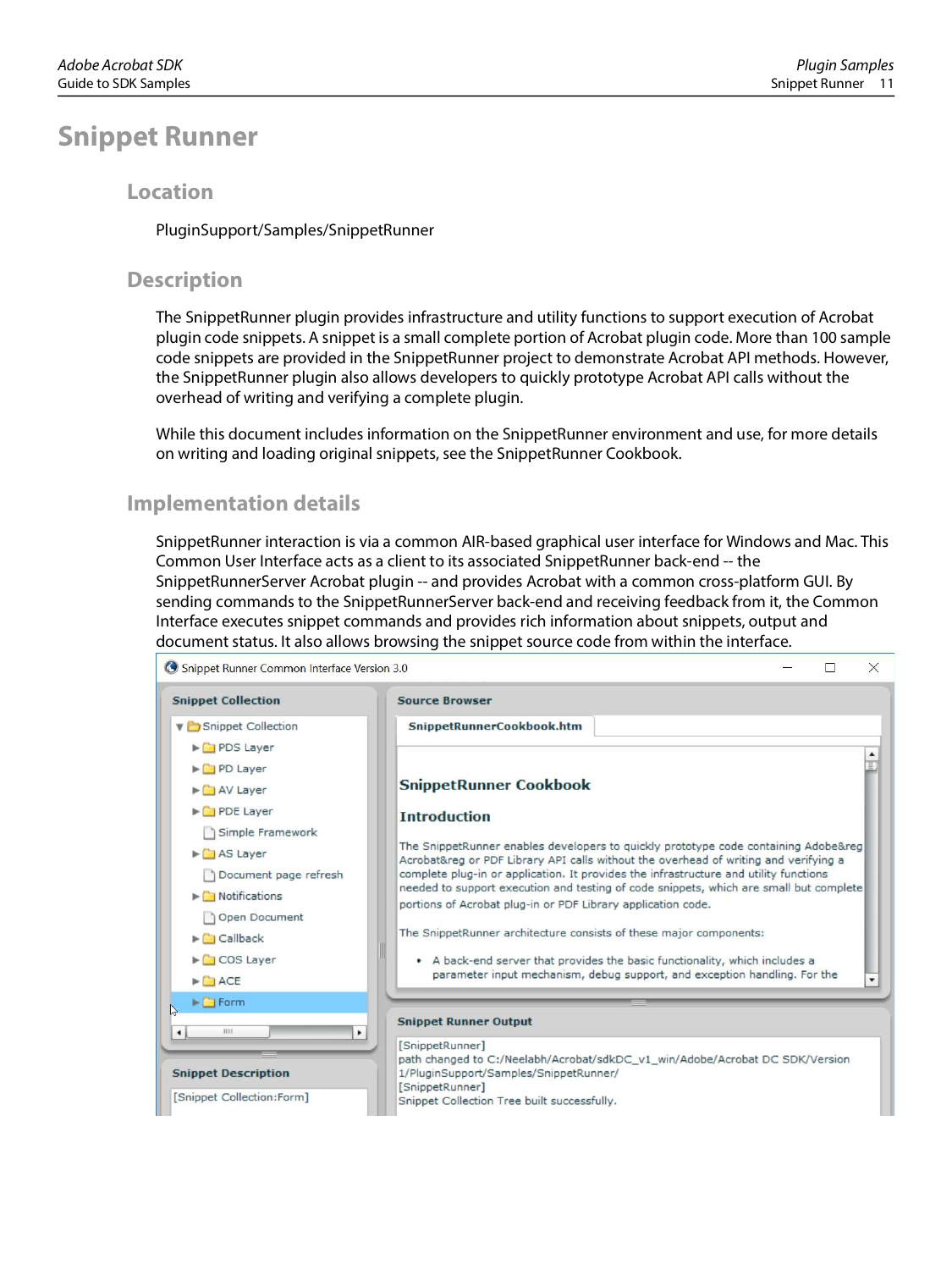Some snippets require external files. These can either be sample files for input or resources (for UI artifacts). Example files are delivered within the Examples directory of the SnippetRunner plugin.

**Note:** This plugin will not work in Adobe Reader.

When starting Common Interface for the first time, set the root of the SnippetRunner folder. This persists between application instantiations. Note that for security, the root SnippetRunner folder must reside in the same partition as the boot partition.

When there's a PDF document open in a browser prior to explicitly start Acrobat, subsequent connection attempts from the Common Interface will be made with the SnippetRunnerServer plugin associated with the Acrobat browser plugin process rather than the Acrobat process you just started. If your Common Interface suddenly fails to connect with the SnippetRunnerServer or the changes you made to a snippet are not reflected after rebuilding the plugin and restarting Acrobat, quit your browser and restart Acrobat and the Common Interface.

To run the SnippetRunner:

- 1. Build the SnippetRunner sample.
- 2. Copy the SnippetRunnerServer.api to C:\Program Files (x86)\Adobe\(product version)\Acrobat\plug\_ins.
- 3. Install last available working version of Adobe AIR runtime from: https://get.adobe.com/air/. Doing so installs AIR to C:\Program Files (x86)\Common Files\Adobe AIR\Versions\1.0.
- 4. Add the AIR path above to your machine's PATH environment variables.
- 5. Open the command prompt as an Administrator.
- 6. Set the Snippet Runner directory. For example: cd C:\(username)\Acrobat\sdkDC\_v1\_win\Adobe\Acrobat DC SDK\Version 1\PluginSupport\Samples\SnippetRunner
- 7. Run the command: "Adobe AIR Application Installer.exe" -ignoreExpiredCertificateTimestamp
- 8. Navigate to CommonInterfaceAIR.air in the Snippet Runner folder inside Acrobat SDK and click install.
- 9. Change the install location to the Snippet Runner directory where CommonInterfaceAIR.air is present.

| Application Install |                                                                                                                  |  |  |
|---------------------|------------------------------------------------------------------------------------------------------------------|--|--|
|                     | Snippet Runner Common Interface Version                                                                          |  |  |
|                     | <b>Description</b>                                                                                               |  |  |
|                     | Snippet Runner Common Interface is the client application for<br>the Acrobat SDK SnippetRunner development tool. |  |  |
|                     | <b>Installation Preferences</b>                                                                                  |  |  |
|                     | Add shortcut icon to my desktop                                                                                  |  |  |
|                     | Start application after installation                                                                             |  |  |
|                     | <b>Installation Location:</b>                                                                                    |  |  |
|                     | C:\Program Files (x86)                                                                                           |  |  |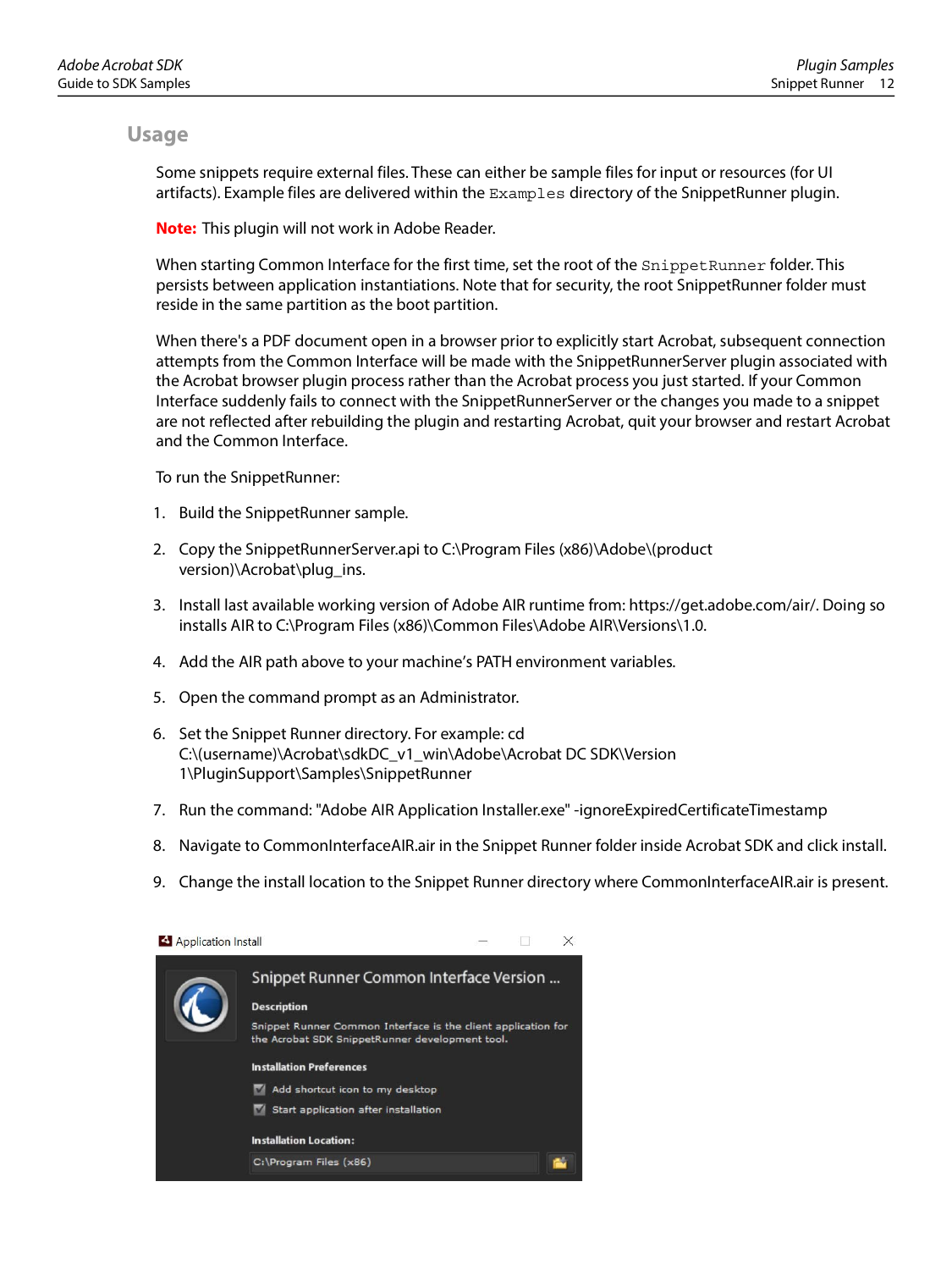- 10. Complete the installation
- 11. Once the CommonInterfaceAIR.air launches, select the Snippet Runner Folder path as the initial path. Doing so should load the snippet list.

| Embed3dData                           |   |
|---------------------------------------|---|
| $\blacktriangleright$ External Window |   |
| PDFBinder                             |   |
| PDFLIssue.COM                         |   |
| RplcFileSystem                        | 亖 |
| $\blacktriangleright$ SampleExtn      |   |
| SelectionServer                       |   |
| $\blacktriangleright$ ShowPermissions |   |
| SnippetRunner                         |   |
| CommonInterfaceAIR                    |   |

12. Launch Acrobat so that it will act as server for SnippetRunner's CommonInterfaceAIR.air client.

<span id="page-12-0"></span>**Included snippets**

AVAlertSnip

AVAppFrontDocChangeNotSnip

AVAppPrefsSnip

AVAppRegisterForContextMenuSnip

AVAppRegisterForPageViewDrawingSnip

AVDocAVWindowDidChangeSnip

AVDocCloseNotSnip

AVDocGetSelectionTypeSnip

AVDocOpenNotSnip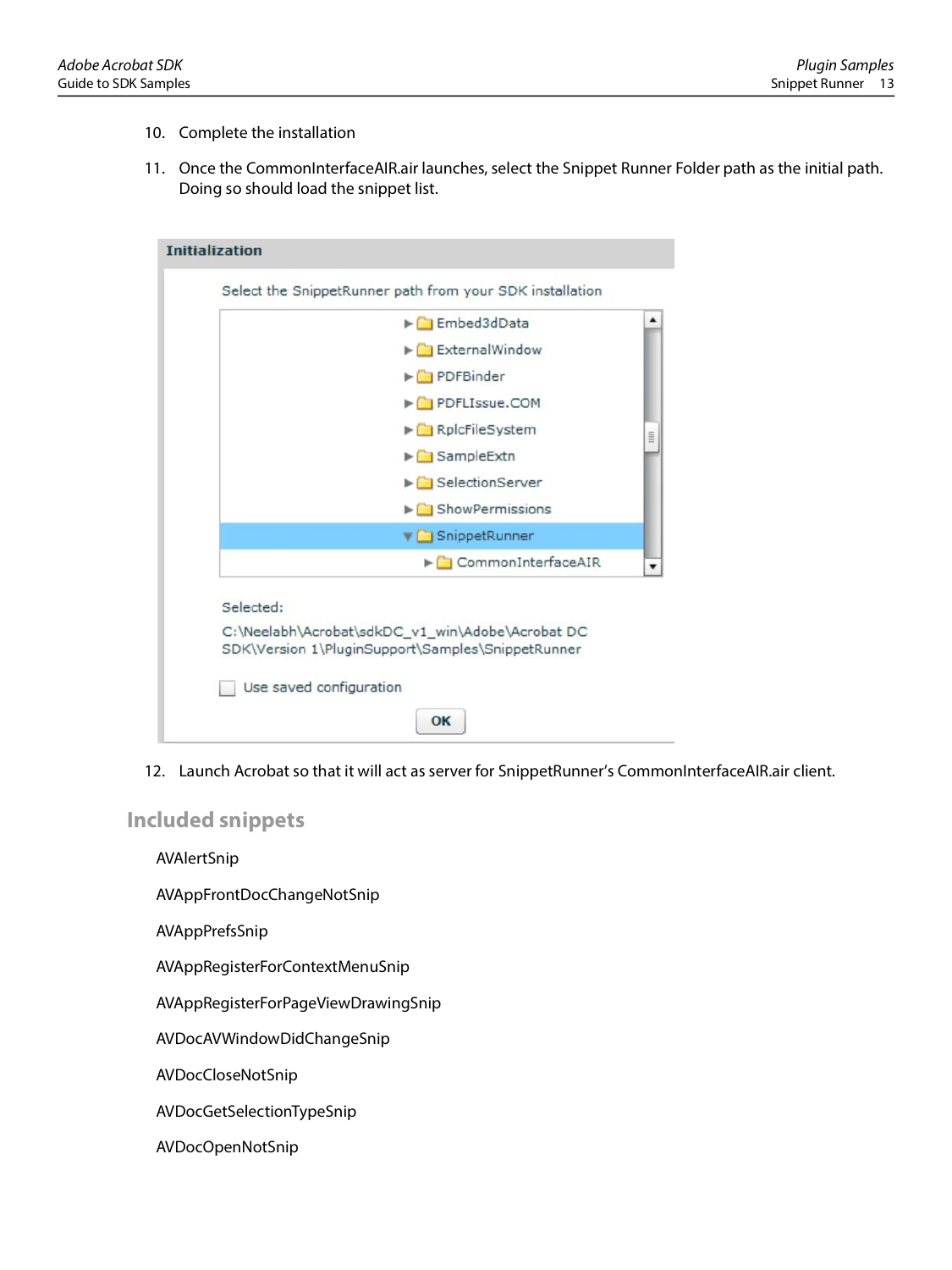AVDocShowAnnotPropertiesSnip

- AVDocWindowWasAddedSnip
- AVDocWindowWasRemovedSnip
- AVEnumActionHandlerSnip
- AVPageViewDrawRectSnip
- AVPageViewToggleWireframeDrawingSnip
- AVPrintSnip
- AVSaveAsRtfSnip
- AVWindowMaximizeCurrentPageViewSnip
- CallJsCreateButtonSnip
- CallJsGetFieldValueSnip
- CallJsResponseSnip
- CallJsSignatureFieldSnip
- CallJsTextFieldSnip
- CloseFrontDocSnip
- ColorSelectedBookmarksSnip
- ColorSetupSnip
- ConvertFlate2JPXSnip
- CosDecryptDataSnip
- CosEncryptDataSnip
- DocMetadataSnip
- EmitPostScriptSnip
- EnumAVConvExtSnip
- ExportFormDataSnip
- FormCalculationsSnip
- IdleProcSnip
- InvokeAccessibilityCheckerCmdSnip
- InvokeCreateAllThumbsCmdSnip
- InvokeDeleteAllThumbsCmdSnip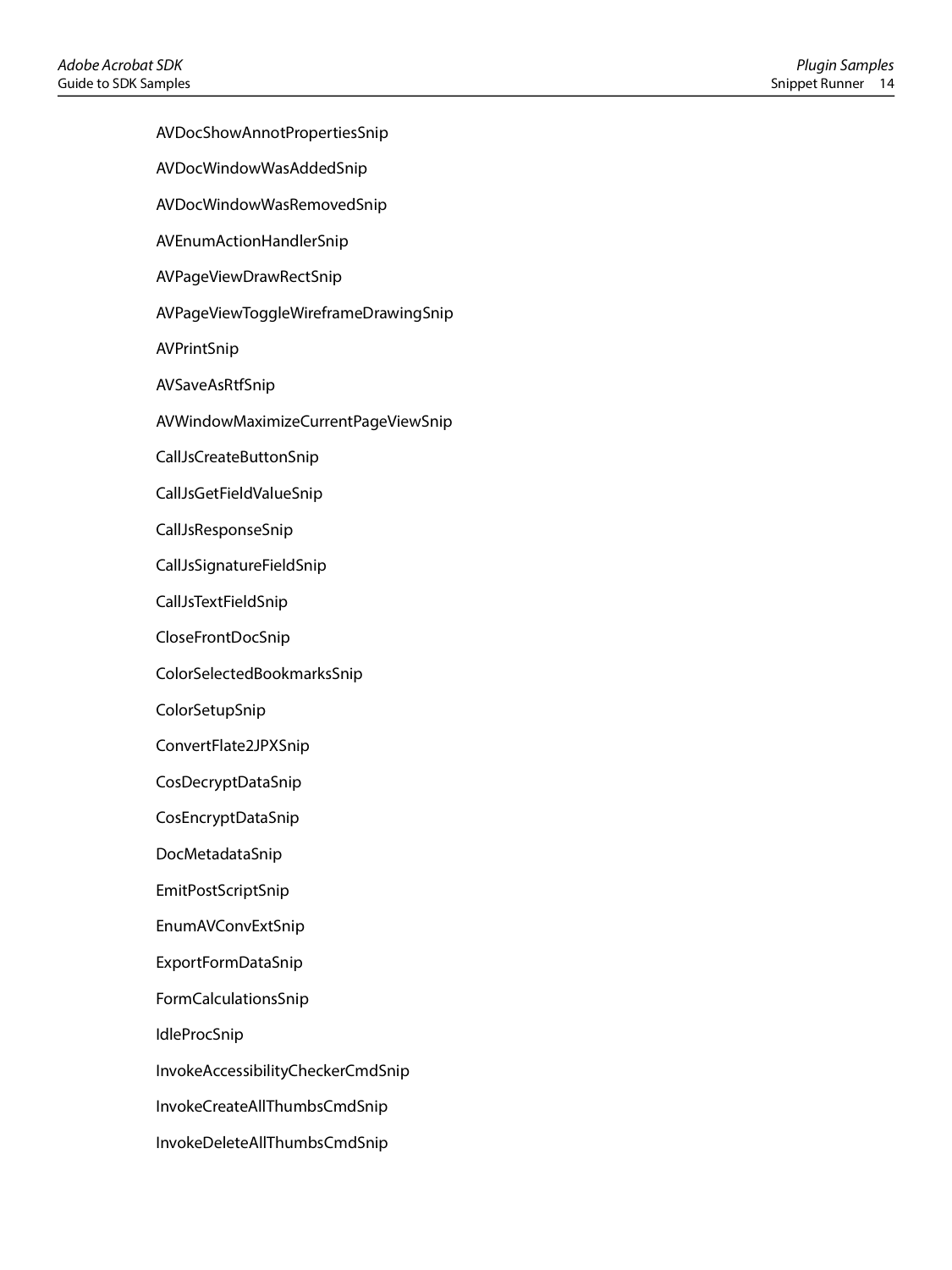InvokeDeleteCmdSnip

InvokeFlattenOCGsCmdSnip

InvokeMakeAccessibleCmdSnip

- InvokeOpenOptionsCmdSnip
- InvokeSummarizeCmdSnip

LoadHowToSnip

OpenDocumentSnip

OptContNotificationTracerSnip

PDEPathToggleVisibilitySnip

PDPageNotifyContentsChangeSnip

RegisterFileConverterSnip

ReplaceMethodSnip

ResetFormSnip

SeparationsPreviewSnip

ShowTextFieldNamesSnip

SmartPDPageSnip

SnapZoomSnip

**TextInfoSnip** 

TransformMetadataSnip

TransHandlerSnip

ACEEnumProfilesSnip

ACEEnumSettingsSnip

ACEGetWorkingSpaceSnip

ACETransPDETextColorSnip

AddGlyphsSnip

AddImageMetadataSnip

AddImageSnip

AddPageMetadataSnip

AddStructureSnip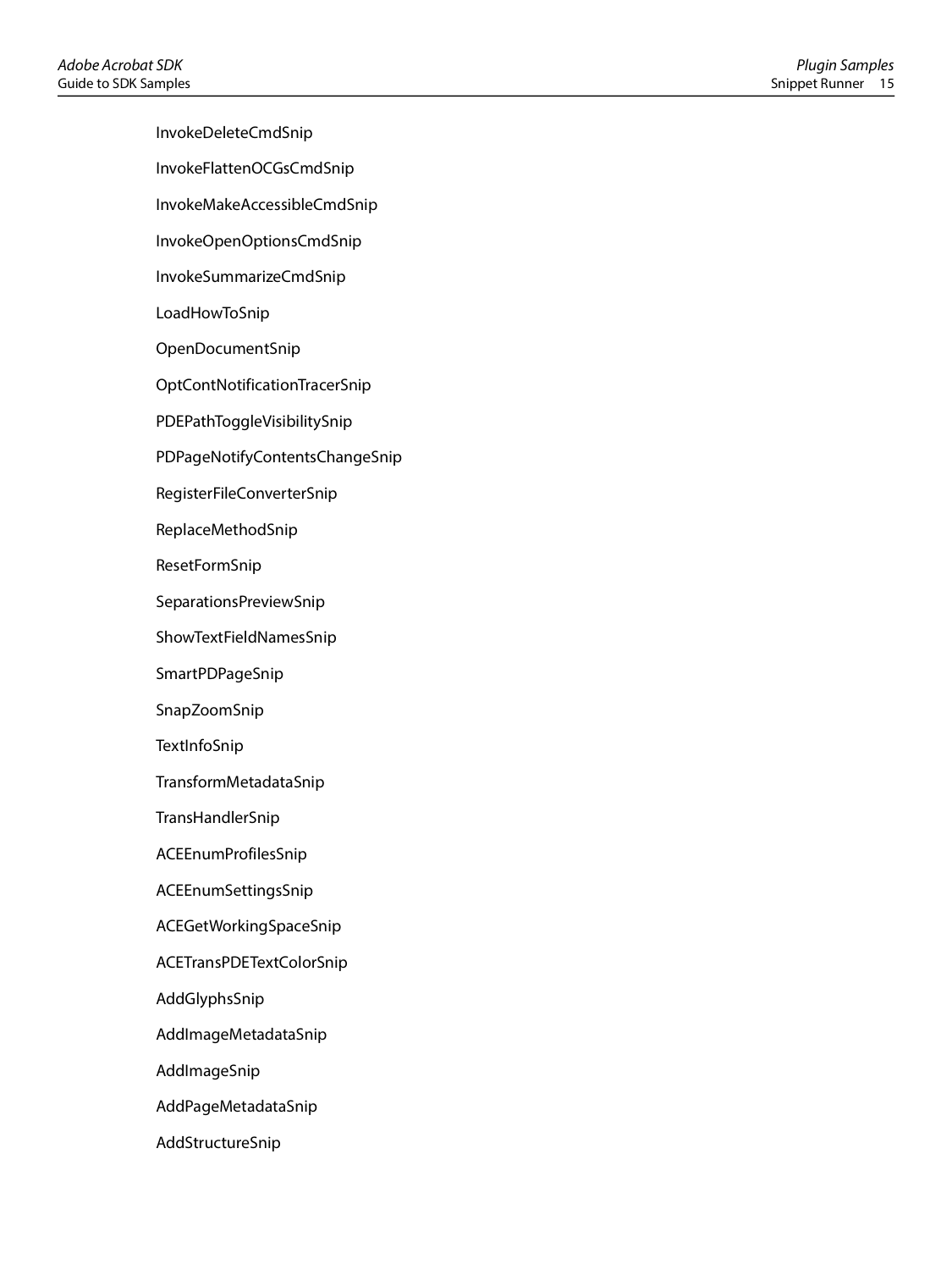AddTagSnip AddXObjectStructureSnip ASBigFileSnip ASCabPutGetSnip ASChangeTempFileSysSnip ASDateSnip ASFileIteratorSnip ASGetConfigurationSnip ClassMapSnip ConvertOCGsToRadioButSnip CosCryptGetVersionSnip CosDictKeyNameStringSnip CosDoc64Snip CosNumberObjRangeSnip CosObjCompressionSnip CosObjDecompressionSnip CosObjectExplorerSnip CosObjWeakReferenceSnip CosStream64Snip CreateAnnotOCSnip CreateContentXORSnip CreateDocStructSnip CreateImageContentOCSnip CreateTextContentOCSnip ExploreMetadataSnip ExploreStructSnip FontInfoSnip GetDocKeywordSnip

GetDocMetadataSnip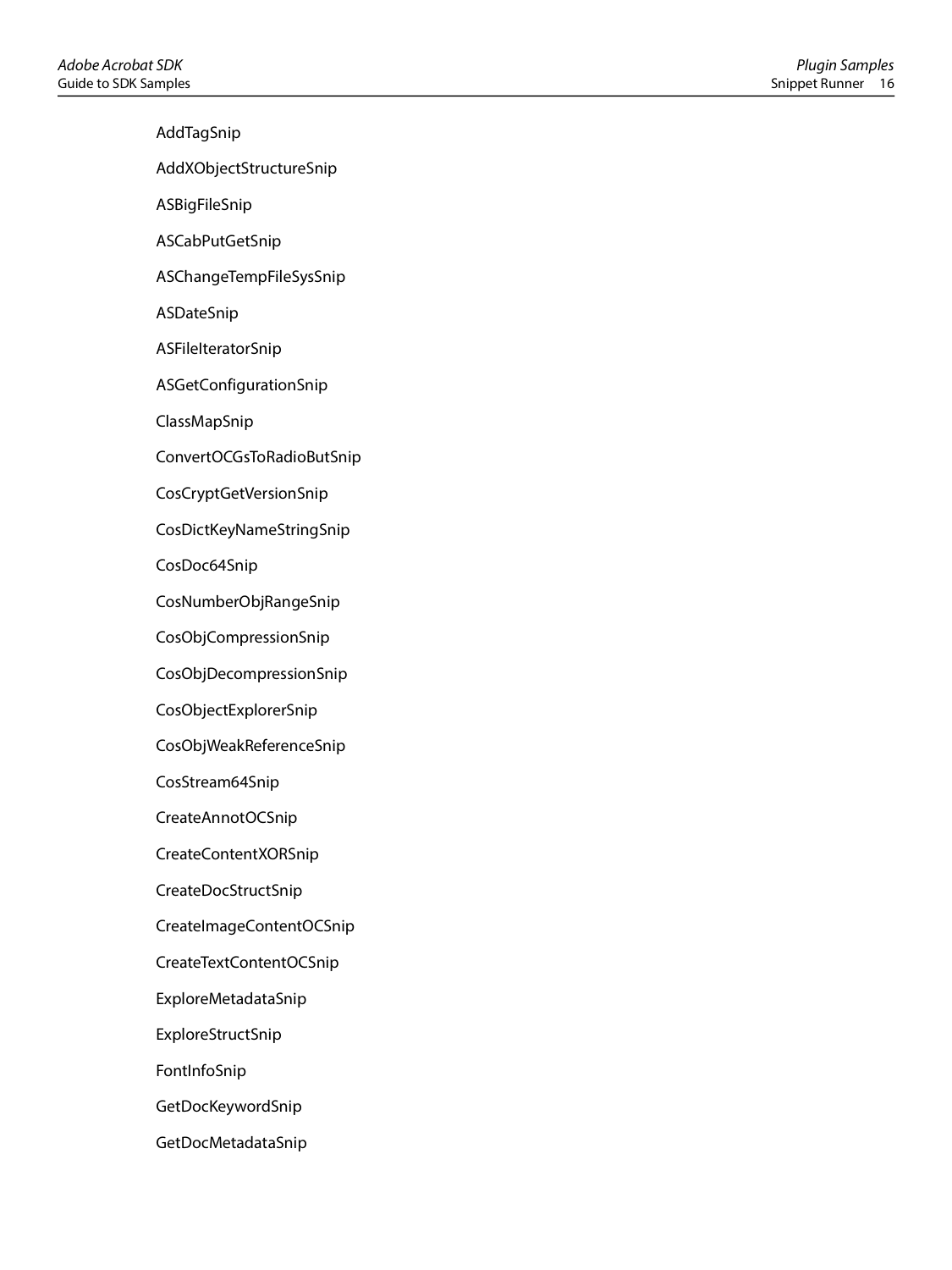ImageInfoSnip

JPXColorSpaceExplorerSnip

JPXPaletteExplorerSnip

MakeBookmarkSnip

ObjShiftSnip

OCActionControlSnip

OCGUIReorderSnip

OCTextAutoStateSnip

PDCreateMasterOCGSnip

PDDocDidDeletePagesNotSnip

PDEContentExplorerSnip

PDEPathDrawCurveSnip

PDEPathDrawLineSnip

PDEPathDrawRectSnip

PDEPathExplorerSnip

PDOCConfigCreateSnip

PDOCConfigExplorerSnip

PDOCGChangeLockedStateSnip

PDOCGExplorerSnip

PDOCGToggleIntentSnip

PDOCSetDefaultConfigSnip

PDPageSetTransparencySnip

RaiseExcepSnip

RemoveEmbeddedFontSnip

RoleMapSnip

SecureDocumentSnip

SetDocBaseURLSnip

SimpleSnip

TextChangeColourSnip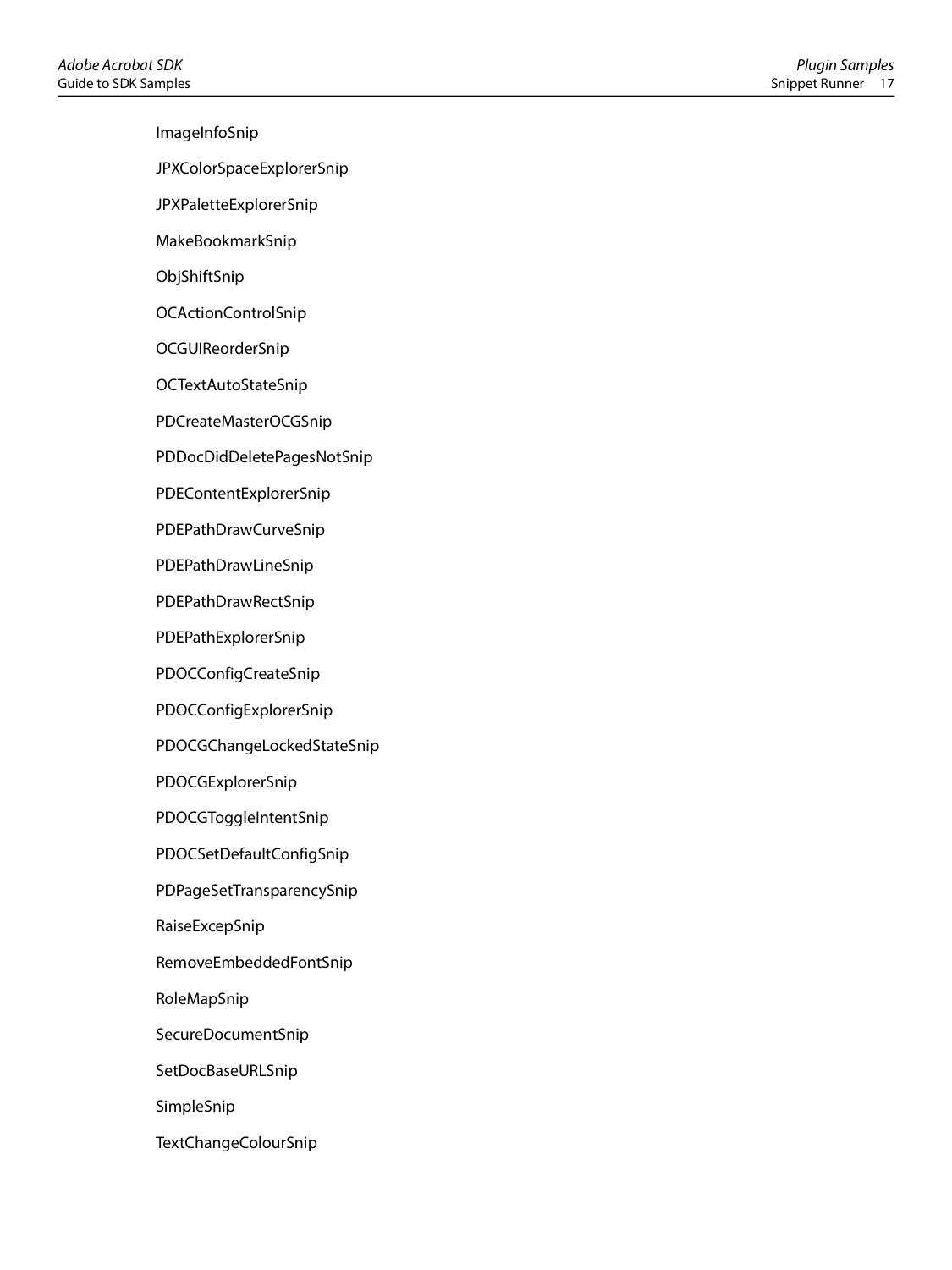**TextExtractionSnip** 

UserPropertiesExplorerSnip

## <span id="page-17-0"></span>**Stamper**

### **Location**

PluginSupport/Samples/Stamper

### **Description**

Demonstrates how to implement an AVTool and an annotation handler. It also demonstrates use of the AVUndo API. It is accessed from the Acrobat SDK submenus' Stamper Annotations menu item.

### **Usage**

Stamper annotations can be added to documents by selecting the Stamper tool and dragging a rectangle that defines the desired boundary for the annotation.

**Note:** Will not work in Adobe Reader.

### <span id="page-17-1"></span>**Starter**

### **Location**

PluginSupport/Samples/Starter

### **Description**

A plugin template that provides a minimal implementation for a plugin. Developers may use this plugin as a basis for their own plugins.

### <span id="page-17-2"></span>**UncompressPDF**

### **Location**

Plugins/Samples/UncompressPDF

### **Description**

A utility that removes all compression from the page content and form XObject streams within a PDF document. The sample illustrates how to implement an AVConversionFromPDFHandler, an object that is used to allow users to save PDF documents in a format other than those supported by Acrobat.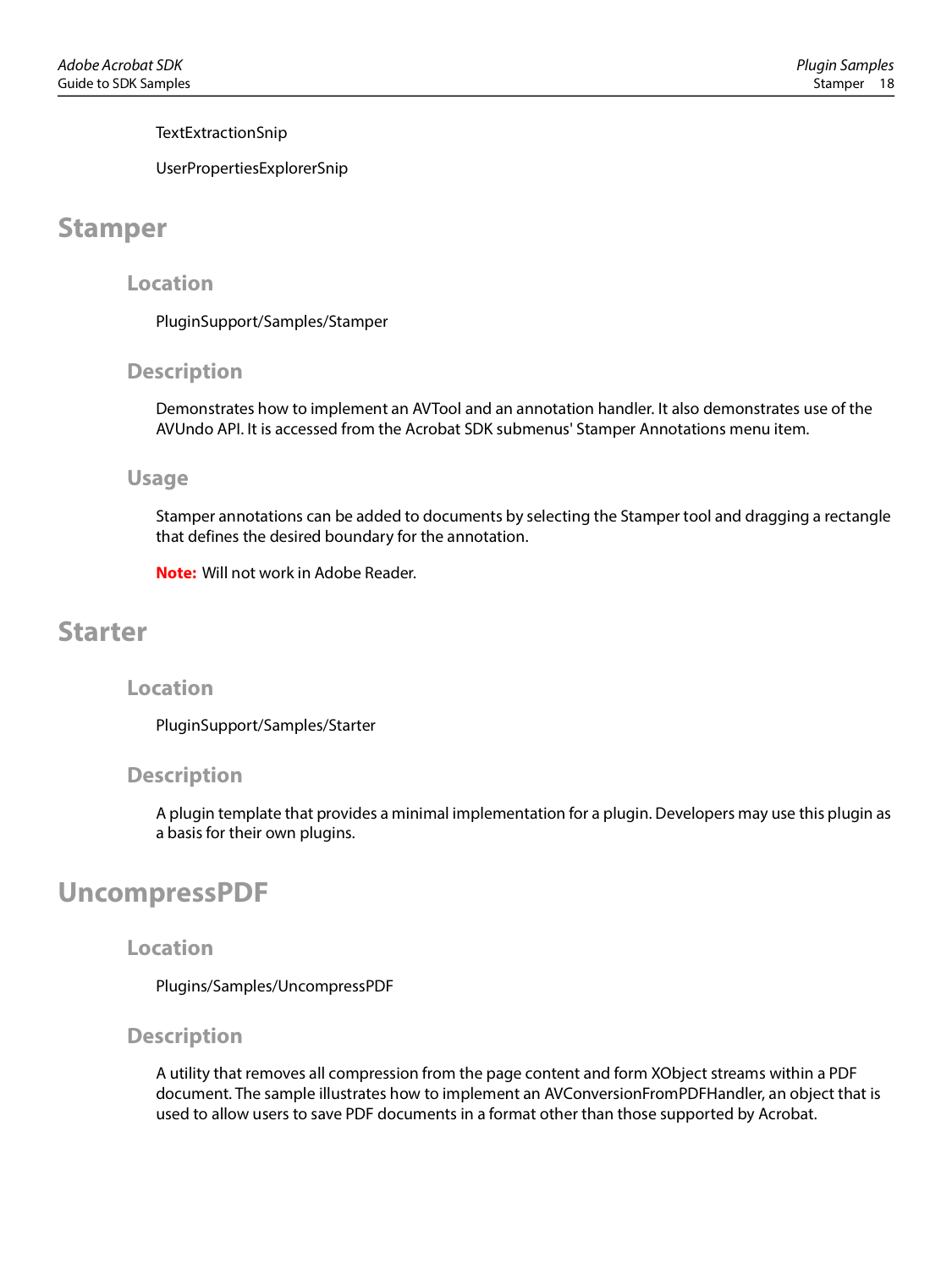The functionality of the sample is accessible through a file type filter in the File > Save As dialog box. The filter name is "Uncompressed PDF Files". When any document is saved as that file type, the compression is removed from all of the document's page content and form XObject streams.

### **Implementation details**

The sample uses the PDF Consultant framework to locate all of the page content and form XObject streams in the document.

**Note:** Will not work in Adobe Reader.

## <span id="page-18-0"></span>**WeblinkDemo**

### **Location**

PluginSupport/Samples/WeblinkDemo

### **Description**

Demonstrates how to register a new Weblink driver with the Weblink plugin. This could be used to communicate with a web browser or application that is not included in the standard list, or to send information to the Netscape browser through a different interface than the standard Weblink driver.

### **Usage**

The sample simply highlights the interaction between Acrobat and a Weblink driver. Each callback writes a message to the Common Interface window indicating that it has been called.

**Note:** This sample requires the CommonInterface.air window in the SnippetRunner plugin. The SnippetRunner sample must be compiled and running prior to running the WebLinkDemo sample.

## <span id="page-18-1"></span>**wxPlugin**

### **Location**

### Plugins/Samples/wxPlugin

**Note:** This sample requires the third-party, open-source, cross-platform wxWidgets headers and libraries. The headers and libraries must be downloaded from www.wxwidgets.org prior to creating or compiling a project. This is one open-source, cross-platform UI technology Adobe has tried with Acrobat developer plugins. Feel free to investigate alternatives if you would rather not use wxWidgets.

### **Description**

Provides a sample on how to integrate a third-party UI framework.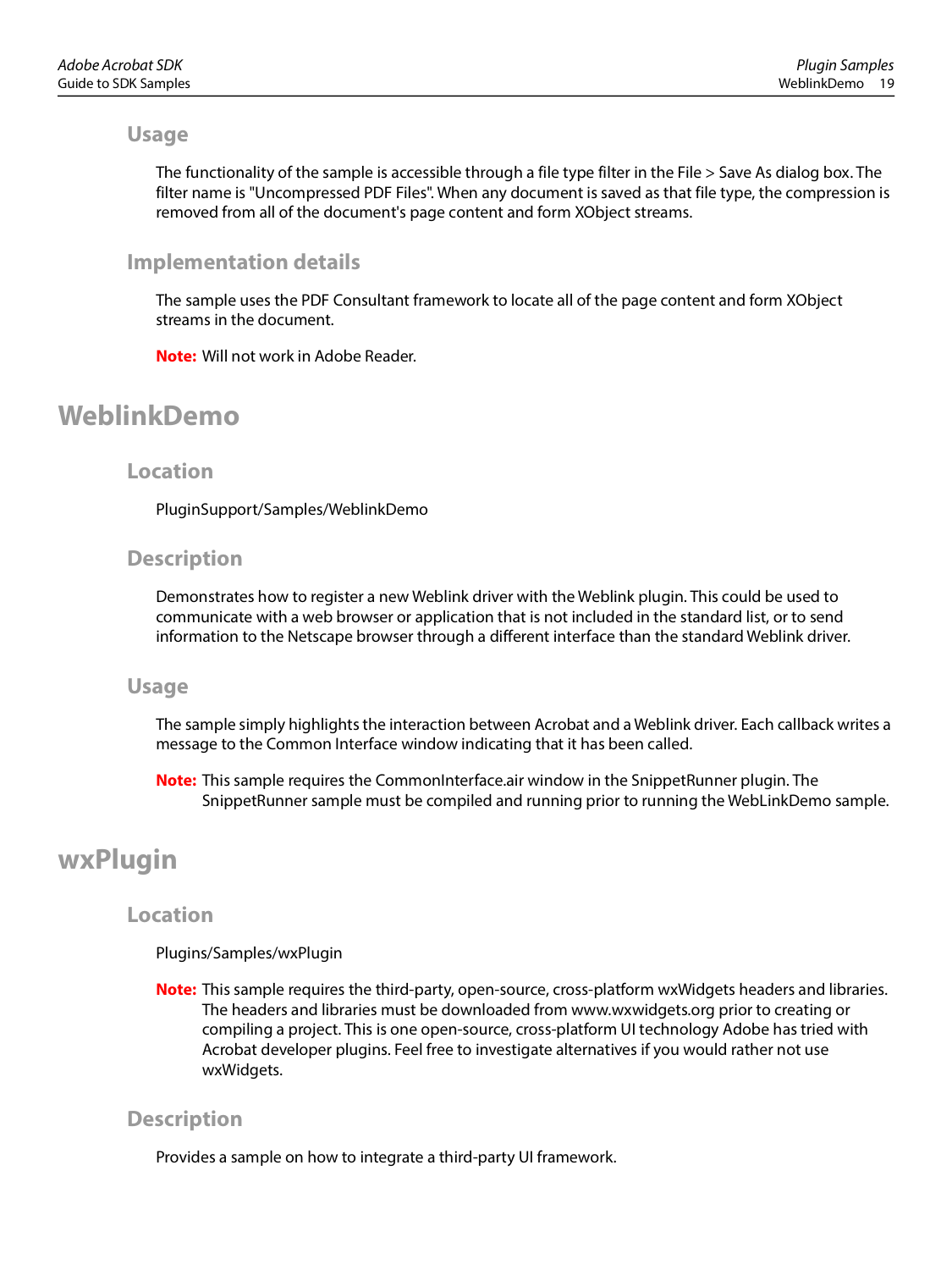To integrate wxWidgets into your plugin, follow the steps below for both the platform specific section, and the 'Both' section.

Both platform projects assume there is a NonAdobeSupport directory at the same level as PluginSupport. Inside this would be a wxWidgets/mac/ or wxWidgets/win/ directory containing the sub-directories 'include' and 'libraries', with the include directory having the contents of wxWidgets/include/, and the libraries directory containing the contents of the lib directory, including the lib/wx/ directory.

To create a project using wxWidgets:

- 1. Define WIN32\_LEAN\_AND\_MEAN, \_\_WXMSW\_\_ and wxUSE\_GUI in the project settings
- 2. Add header paths for ..\..\..\..\NonAdobeSupport\wxWidgets\win\include;..\..\..\..\NonAdobeSupport\wxWidgets\win\librarie s\mswd\;..\..\..\..\NonAdobeSupport\wxWidgets\win\include\msvc\ to C/C++->Preprocessor->Preprocessor Definitions.
- 3. Add ..\..\..\..\NonAdobeSupport\wxWidgets\win\libraries to Linker->General->Additional Library **Directories**
- 4. Add wx libraries to Linker->Input->Additional Dependences. You probably need at least wxbase3xd.lib and wxmsw3xd\_core.lib.
- 5. This plugin requires wxWidgets 3x. Compile wxwidgets and copy the generated libs to NonAdobeSupport\wxWidgets\win\lib and header files to NonAdobeSupport\wxWidgets\win\include. This path may differ as per project configuration.
- 6. Add Headers/SDK/wxInit.cpp to your project to get the PluginApp and AcrobatFrame classes.
- 7. Add wx initialization and tear down routines to your 'Plugin'Init file. See the sample for details.
- 8. Include necessary headers. Use the form wx/foo.h for namespace clarity.
- 9. Create a dialog class based on wxFrame or wxDialog.

### <span id="page-19-0"></span>**CustomTool**

### <span id="page-19-1"></span>**Location**

Plugins/Samples/CustomTool

### <span id="page-19-2"></span>**Description**

Demonstrates method to add a custom tool in the tool center with scalable customizable pdf icons. The plugin adds two sub-tools in the top-bar. These sub-tools also have the scalable pdf icons. The first sub-tool lists all the documents currently opened in the Acrobat and demonstrates the usage of the AVDocGetDisplayTitle API. The second sub-tool brings the next document to front and demonstrates the usage of AVDocBringToFront API.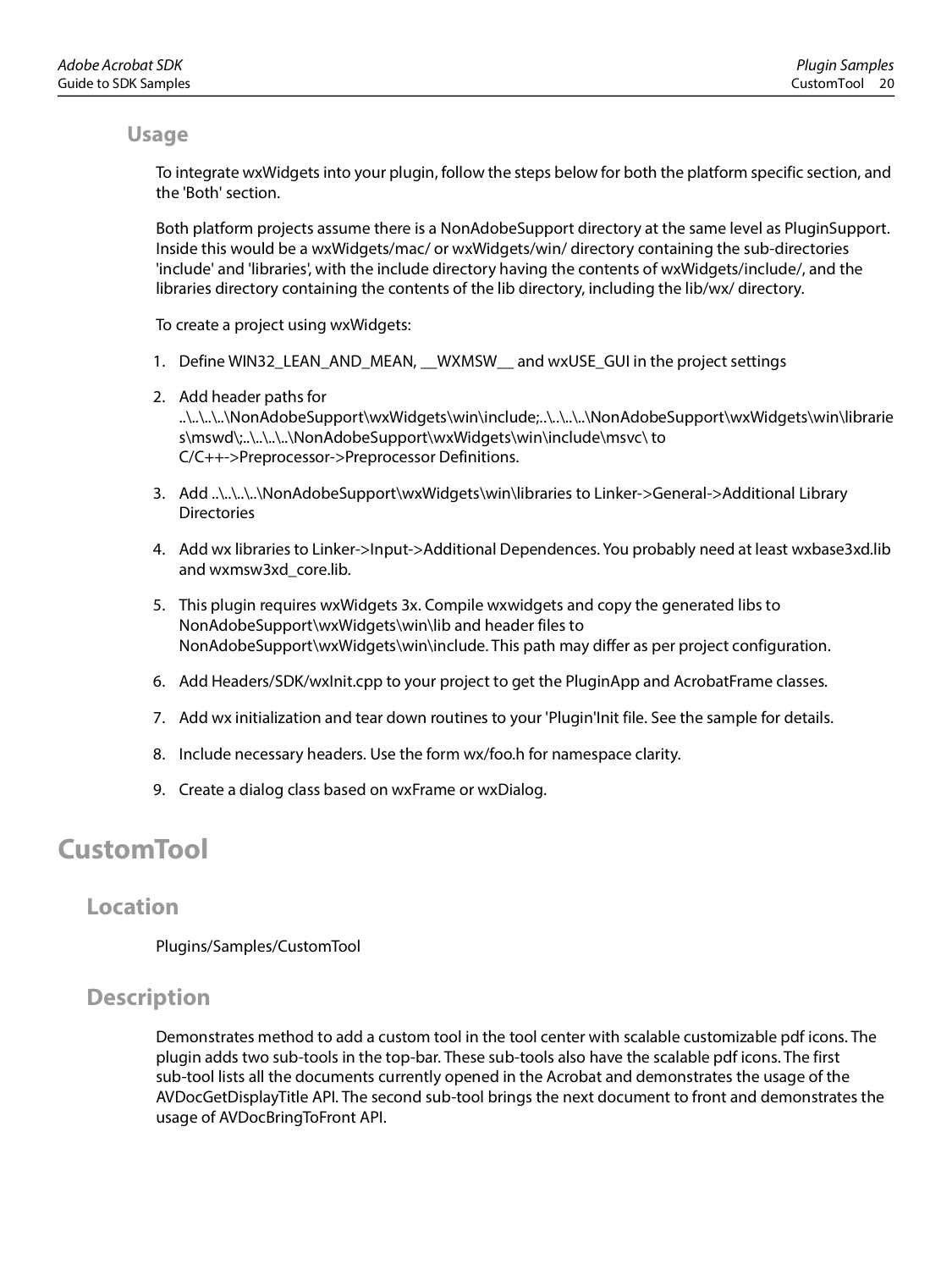<span id="page-20-0"></span>Follow these steps to test the functionality of the sample:

- 1. Open more than one PDF document. If multi-tab functionality is turned on, each document opens in a separate tab, else each document opens in a separate window.
- 2. Open Tools > Add-ons > Multitab Utilities. A toolbar with two tools "Switch to next Doc" and "List all document titles" appears.
- 3. Click "Switch to next Doc" to move to the next document.
- 4. Click "List all document titles" to open a message box containing titles of all the open documents.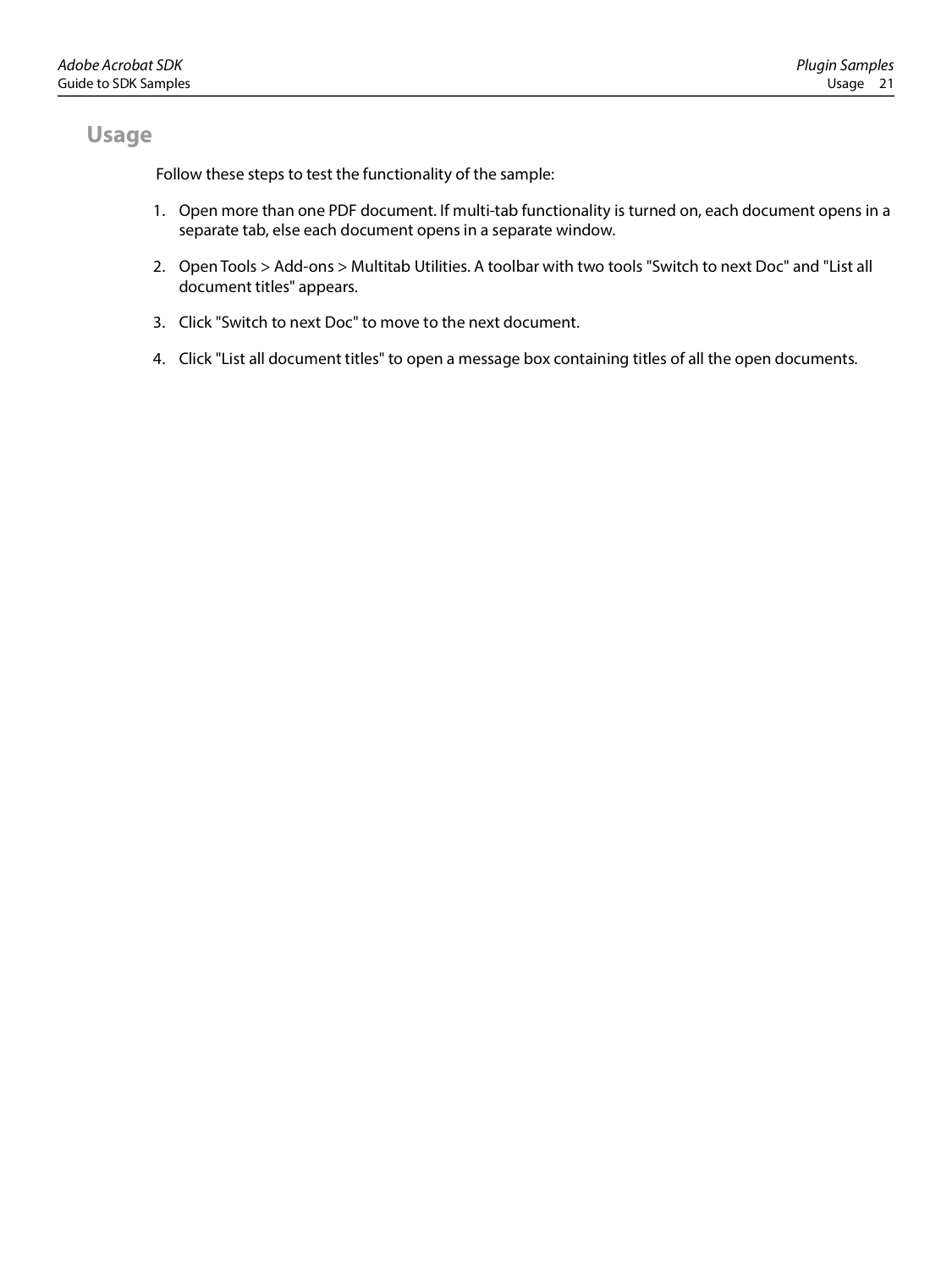## <span id="page-21-1"></span><span id="page-21-0"></span>**JavaScript Samples Portfolio**

### <span id="page-21-2"></span>**Location**

JavaScript/Samples/Portfolio

### <span id="page-21-3"></span>**Description**

A portfolio (a new feature introduced in Acrobat 9.0) which packages and organizes all Acrobat SDK JavaScript samples into folder hierarchies.

Upon opening this portfolio document, the embedded document JavaScript enumerates the content of the portfolio and prompts the user information about the details of files contained in the portfolio. The "Install Folder-level JavaScript Samples" button facilitates installation of folder-level JavaScript samples contained in the portfolio to your user JavaScript folder.

Notice that on Windows Vista, the user JavaScript folder is hidden by default. Please modify your file system folder option to reveal hidden folders and files prior to initiating the folder-level JavaScript installation to ensure uninterrupted installation process.

## <span id="page-21-4"></span>**AddSignature**

### **Location**

JavaScriptSupport/Acrobat SDK JavaScript Samples Portfolio.pdf/Home/JavaScript Samples/Non-Embedded JavaScript/

### **Description**

Shows how to programmatically sign a PDF document using a predefined digital ID file. The JavaScript code includes all the digital signature information used to sign the document, except the path and password for the digital ID file.

When you open the Acrobat SDK JavaScript Samples Portfolio.pdf, a dialog prompts you with basic information about sample files contained in the portfolio. Clicking on the "Install Folder-level JavaScript Samples" button and follow the steps to copy JavaScript samples to your user's JavaScript folder. When you restart Acrobat you should see a new item Add My Signature under the Edit/Acrobat SDK JavaScript menu.

When you are ready to sign a PDF document, click the newly added Add My Signature menu item. After you input the platform-independent path and the password through a dialog box, the program creates a digital signature field in the top left corner. The path and password are valid in an Acrobat session, so you can continue to sign more documents in the session without the input dialog box. If you change the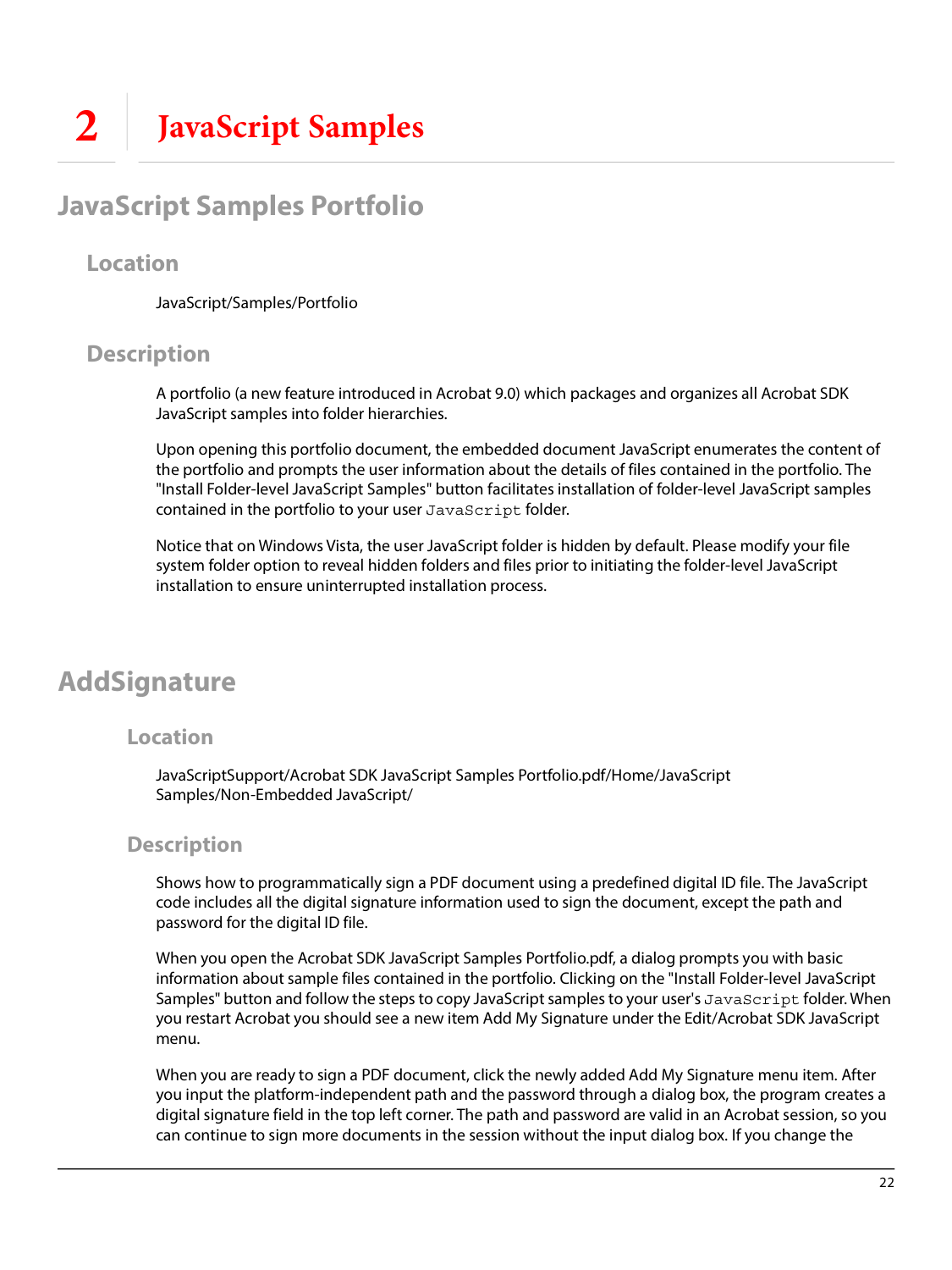JavaScript code to specify the path and password for the digital ID file to be used, then when you click the menu item, the program will automatically sign PDF documents without requiring the UI. A digital signature file ( DrTest.pfx ) is provided with the sample. To use it, put it in a folder, and specify the proper DIpath (for example  $/C/DrTest$ .pfx). The password is "testpassword".

It is also possible to execute the JavaScript code to sign a PDF document from another JavaScript program, or from a plugin, Visual Basic (using interapplication communication), or Visual C++ program through the function ExecuteThisScript. See the source code for more information.

To execute the security-restricted method through a menu event in this sample, the item labeled Enable Menu Items JavaScript Execution Privileges under Edit > Preferences > JavaScript must be checked. An alternative way is to wrap up the security methods used in the code through a trusted function. For details and examples, see app.trustedFunction in the JavaScript for Acrobat API Reference.

**Note:** Requires Reader-enabled PDF document to run in Adobe Reader.

### <span id="page-22-0"></span>**AddToolbarButton**

### **Location**

JavaScriptSupport/Acrobat SDK JavaScript Samples Portfolio.pdf/Home/JavaScript Samples/Embedded JavaScript/

### **Description**

This sample shows how to add/remove toolbar buttons in Acrobat using the Acrobat JavaScript APIs. The resulting button has warning text below it that tells the user that the added tool is a JavaScript window, as a security measure.

### **Usage**

Click the Add Toolbar Button to add a toolbar button of a running man. When you click that item, you will see a message "You have clicked the JavaScript toolbar button". Click the Remove Toolbar Button to remove the toolbar button.

### <span id="page-22-1"></span>**AnnotatedWords**

### **Location**

JavaScriptSupport/Acrobat SDK JavaScript Samples Portfolio.pdf/Home/JavaScript Samples/Non-Embedded JavaScript/

### **Description**

This script returns to the console the words covered by highlight annotations. The script can be adapted to output the text elsewhere, such as to a file. It can also be edited to include other text-related annotations, such as underline or cross-out.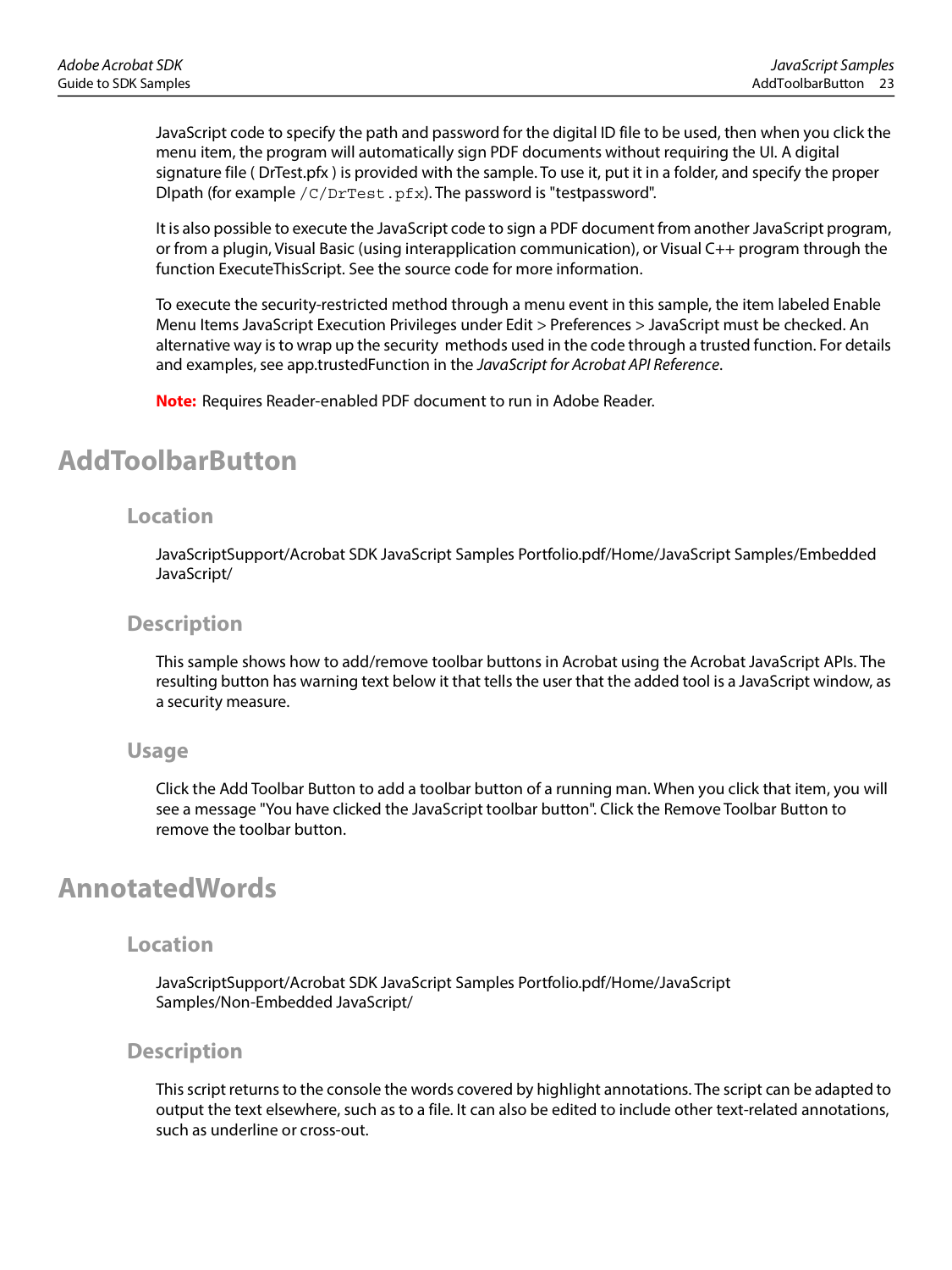This script is limited to single-column, left-to-right, top-to-bottom, horizontal, non-overlapping text. Vertical text, text bound to a shape, right-to-left text, etc., may not work.

Annotated text is reported annotation by annotation in the order that the annotations were applied to the doc (appear in the annotations array), not in reading order or any other word order on the page.

This script uses doc.getPageNthWordQuads() to obtain its results. As such, it cannot report partial words under an annotation. Instead, any word that is partially covered by an annotation is included in the output. Additionally, line spacing, document origin, font size and other factors may affect how closely an annotation's quads and a word's quads overlap. For some documents, the results may not be accurate. Please see in-line comments for more information.

### **Usage**

When you open the Acrobat SDK JavaScript Samples Portfolio.pdf, a dialog prompts you with basic information about sample files contained in the portfolio. Clicking on the "Install Folder-level JavaScript Samples" button and follow the steps to copy JavaScript samples to your user's JavaScript folder. When you restart Acrobat you should see a new item Copy Annotated Words under the Edit/Acrobat SDK JavaScript menu.

The script will work on the active document and output words covered by highlight annotations to the console in a page-by-page list.

**Note:** Requires Reader-enabled PDF document to run in Adobe Reader.

## <span id="page-23-0"></span>**AnnotSample**

### **Location**

JavaScriptSupport/Acrobat SDK JavaScript Samples Portfolio.pdf/Home/JavaScript Samples/Non-Embedded JavaScript/

### **Description**

Folder level JavaScript code to exercise the annotation APIs useful in reviewing workflow. It can be used with a rights-enabled PDF document in Adobe Reader as well as regular PDF documents in Acrobat.

### **Usage**

When you open the Acrobat SDK JavaScript Samples Portfolio.pdf, a dialog prompts you with basic information about sample files contained in the portfolio. Clicking on the "Install Folder-level JavaScript Samples" button and follow the steps to copy JavaScript samples to your user's JavaScript folder. When you restart Acrobat you should see a new item Annotation Sample under the Edit/Acrobat SDK JavaScript menu.

It will trigger a JSADM dialog box to show the following functions:

- Set annotations as read only or editable
- Import annotations from a local FDF file
- Export all annotations to a local FDF file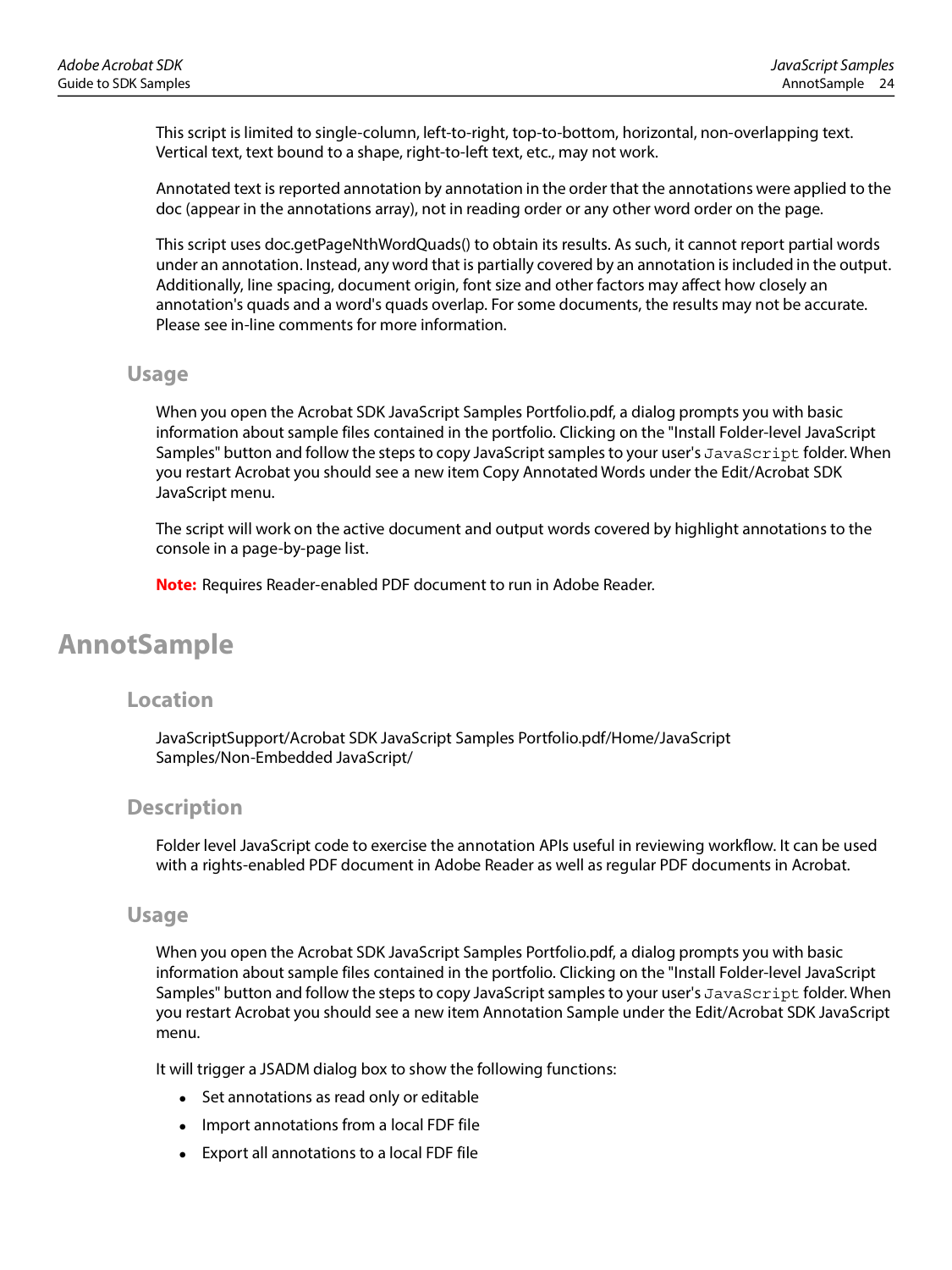Export editable annotations to a local FDF file

You can try the functions while creating or modifying annotations in the PDF document.

To run the sample, you need to specify a path in the dialog box for a data repository in your environment. The path must be a safe path and in a platform-independent format, such as /c/test/myAnnotDataFile.fdf.

A test file, ReaderEnabledSample.pdf, with Reader-enabled usage rights is provided in the sample folder.

**Note:** Requires Reader-enabled PDF document to run in Adobe Reader.

## <span id="page-24-0"></span>**CallMediaActionScript**

### **Location**

JavaScriptSupport/Acrobat SDK JavaScript Samples Portfolio.pdf/Home/JavaScript Samples/Multimedia/

### **Description**

This sample demonstrates the ability to invoke ActionScript methods embedded in the Rich Multimedia Annotation from Acrobat JavaScript.

ActionScript methods to be exposed to the ExternalInterface of the container (Acrobat Flash Framework) register themselves as callable from the container via the ExternalInterface.addCallback method.

### <span id="page-24-1"></span>**ConvertDate**

### **Location**

JavaScriptSupport/Acrobat SDK JavaScript Samples Portfolio.pdf/Home/JavaScript Samples/Embedded JavaScript/

### **Description**

ConvertDate.pdf is a JavaScript sample that demonstrates how to convert the PDF date format to a JavaScript date object and back again. It also shows how to display the JavaScript date in various formats using utility methods.

#### **Usage**

There are three operation groups with instructions. Click the buttons and check results shown in text fields. You can convert the PDF date to a JavaScript date object with various formats, input your own date in the PDF format to check the conversion result, and convert the JavaScript date back to the PDF format.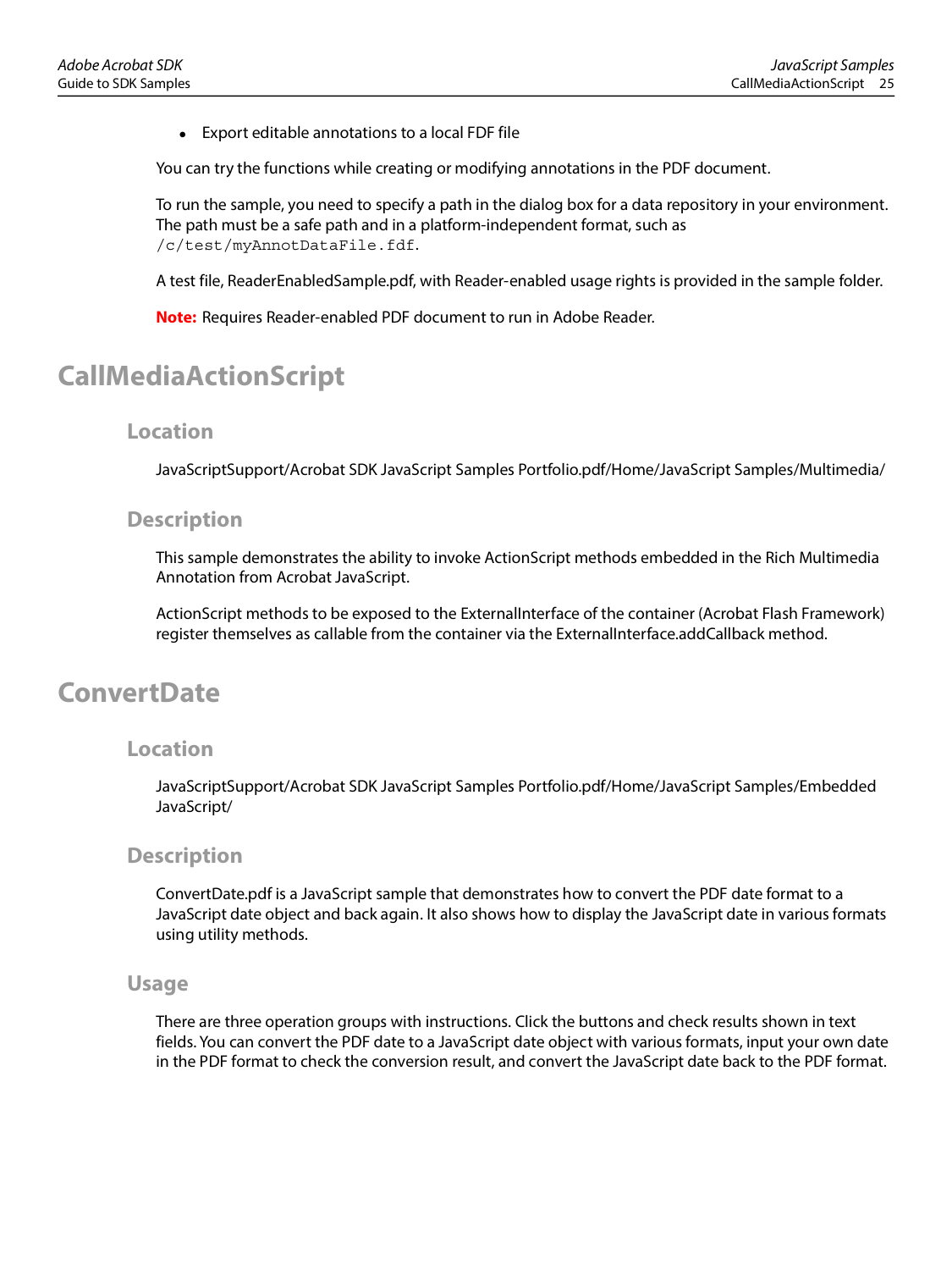## <span id="page-25-0"></span>**DeleteNoCommentPages**

### **Location**

JavaScriptSupport/Acrobat SDK JavaScript Samples Portfolio.pdf/Home/JavaScript Samples/Non-Embedded JavaScript/

### **Description**

DeleteNoCommentPages is a folder-level JavaScript code that can be useful in review workflows. It is similar to the Acrobat 6 Summarize Comments option which deleted pages without comments as it summarized.

### **Usage**

When you open the Acrobat SDK JavaScript Samples Portfolio.pdf, a dialog prompts you with basic information about sample files contained in the portfolio. Clicking on the "Install Folder-level JavaScript Samples" button and follow the steps to copy JavaScript samples to your user's JavaScript folder. When you restart Acrobat you should see a new item Delete Pages without Comments under the Edit/Acrobat SDK JavaScript menu.

To run the sample, select Edit > Acrobat SDK JavaScript > Delete Pages Without Comments.

This script provides a status message (alert) upon completion. It can be removed for silent operation, such as batch processing. The processed document is not saved.

**Note:** Requires Reader-enabled PDF document to run in Adobe Reader.

## <span id="page-25-1"></span>**EventState**

### **Location**

JavaScriptSupport/Acrobat SDK JavaScript Samples Portfolio.pdf/Home/JavaScript Samples/Multimedia/

### **Description**

Demonstrates two ways for event listeners to have a local persistent state. It is particularly helpful to developers in writing multimedia event listeners. The boxes in the top row are ScreenAnnots with event listeners that log events to the list boxes below. Click each one to start logging, then move the mouse around among them and click some more to watch the events being logged.

The main functions are document-level JavaScript code. The two ScreenAnnots on the left use local variables and nested scope, and the two on the right use properties in the event listener object.

System Requirements. Acrobat 6.0 or later. The machine should be ready for multimedia play - sound card, speaker, proper system settings, and a multimedia player, such as Windows Media Player, QuickTime, or Flash.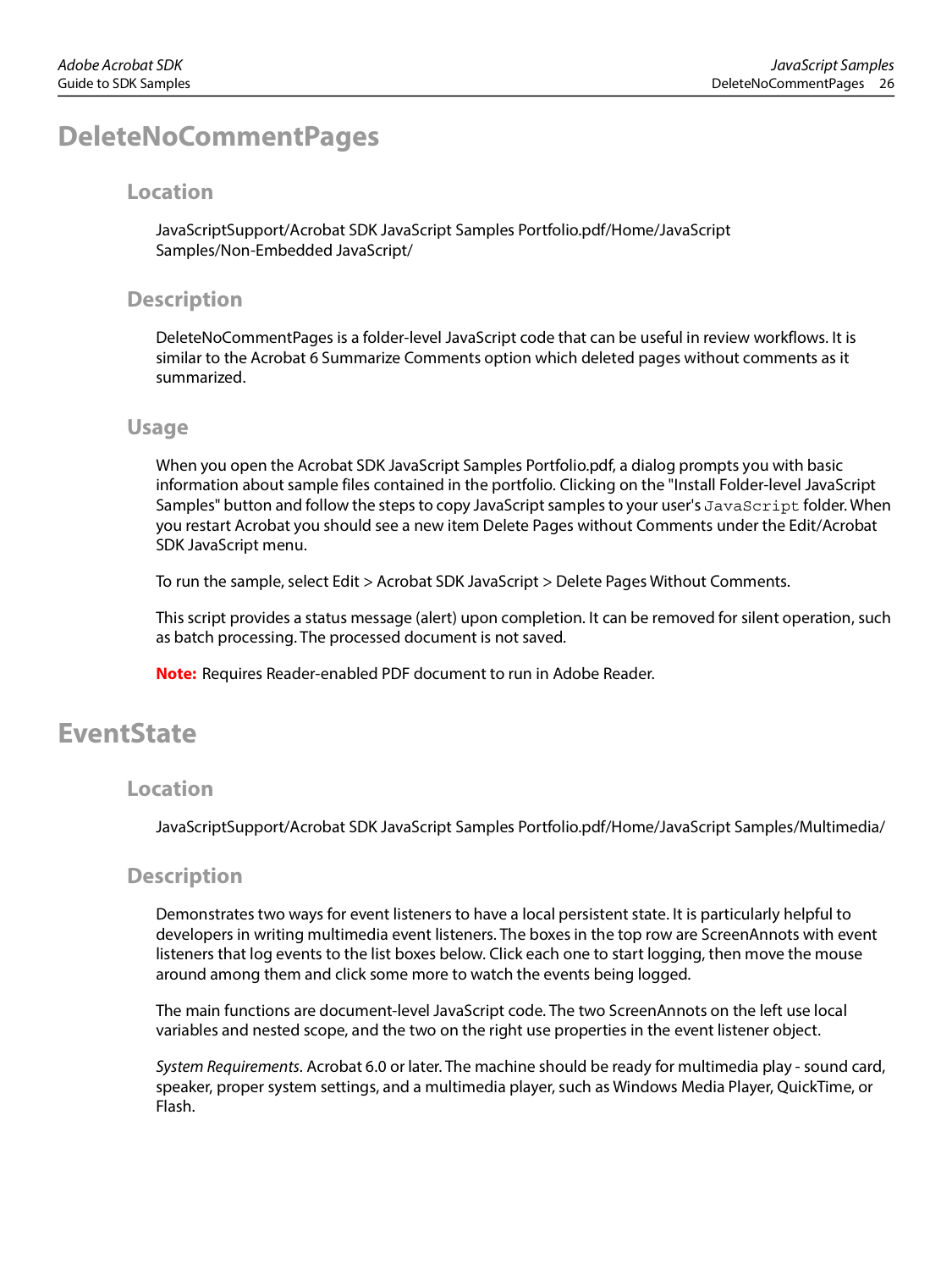### <span id="page-26-0"></span>**Location**

JavaScriptSupport/Acrobat SDK JavaScript Samples Portfolio.pdf/Home/JavaScript Samples/Non-Embedded JavaScript/

### **Description**

Provides a utility for users to get to a bookmark in a PDF document in Acrobat. If found, it executes the bookmark action defined in the PDF file. Usually this results in a page view, but other bookmark actions are possible.

The function GoToBookmark, demonstrated in this sample file, could be used, for instance, in accessing Help information in PDF documents. A help function could call this JavaScript method, specifying the PDF Help document and the bookmark to be found. The PDF page referenced by that bookmark would then be shown if the search succeeds.

When you open the Acrobat SDK JavaScript Samples Portfolio.pdf, a dialog prompts you with basic information about sample files contained in the portfolio. Clicking on the "Install Folder-level JavaScript Samples" button and follow the steps to copy JavaScript samples to your user's JavaScript folder. When you restart Acrobat you should see a new item Go To Bookmark under the Edit/Acrobat SDK JavaScript menu. Click on it to get a dialog box to fill in your search criteria.

The input string is the full name of a bookmark to be found. The search is case insensitive. For example, if you open this Samples Guide PDF file, select the Go to Bookmark... menu item, enter the string "GoToBookmark", and click OK, you will go to the beginning of this section because that heading is the first bookmark with the given name.

You may also specify the hierarchy level of your search in various ways, as in these examples:

SDKJSSnippets - Gets the first match in any level

"Guide to SDK Samples:JavaScript Samples:Inside PDF:SDKJSSnippets" - A completely specified hierarchy in which each token is one level down from the previous.

"Guide to SDK Samples:\*:SDKJSSnippets" - A wildcard hierarchy in which "\*" means there may be any number of levels there, including no level between.

The search process may be time consuming for a PDF document with a large number of bookmarks. To cancel the process, press Esc on Windows or Command-period on Mac OS. A progress bar is implemented using the thermometer JavaScript object.

### <span id="page-26-1"></span>**JSCollection**

### **Location**

JavaScriptSupport/Acrobat SDK JavaScript Samples Portfolio.pdf/Home/JavaScript Samples/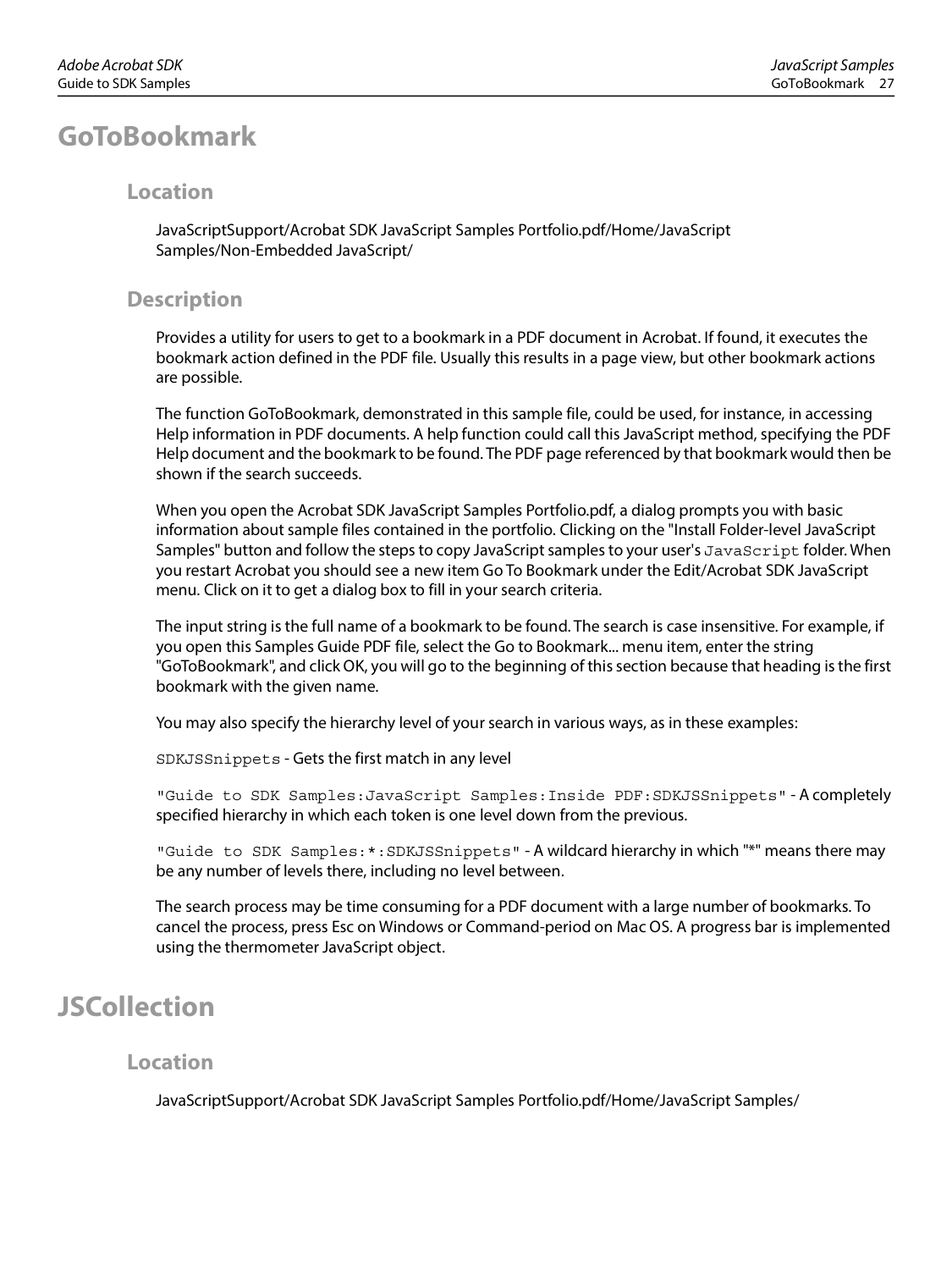### **Description**

A collection of JavaScript snippets organized by function and fully indexed for easy access. It includes sections for Acrobat forms(field manipulation, data validation, etc.) and for documents (bookmarks, navigation, etc.). This collection provides a range of basic JavaScript samples which can be cut-and-pasted into a PDF document to perform basic tasks or to help build larger workflow solutions.

**Note:** Requires Reader-enabled PDF document to run in Adobe Reader.

## <span id="page-27-0"></span>**JSCollectionDemo**

### **Location**

JavaScriptSupport/Acrobat SDK JavaScript Samples Portfolio.pdf/Home/JavaScript Samples/Embedded JavaScript/

### **Description**

Includes several JavaScript snippets that demonstrate Acrobat JavaScript objects and methods. Each page in this sample document contains an independent piece of JavaScript sample code. The availability of JavaScript objects depends on the viewer type, platform, and code location, so some snippets have certain restrictions. For example, Text-To-Speech is a Windows-only sample; and Use of Template, Add Links, and Metadata do not work on Adobe Reader.

#### Contents:

- Execute a JavaScript assigns text input of JavaScript code to a button action and executes the input code with the button.
- Popup Menu creates a popup menu.
- Metadata shows a quick way to get document metadata in XML-formatted text.
- Full screen displays a PDF document as an automatically-progressing, full-screen slideshow.
- Progress Bar displays a progress bar at the bottom of the Acrobat viewer window.
- Add Links creates new links at specified words in a page.
- Text-To-Speech presents a simple sample to speak the user's input text.
- Calculator presents a functional calculator made by Acrobat forms with JavaScript.
- Show/Hide Text shows text blocks one-by-one at the touch of a hidden button, as in a PDF presentation.
- Conditional Text shows or hides fields as might be used in a PDF presentation.
- Printing controls document printing through JavaScript print parameters.
- Use of Template adds a new page using a predefined page template.

Due to the functionality restriction, the following snippets won't work on Adobe Reader:

- Metadata
- Add Links
- Text-To-Speech
- Use of Template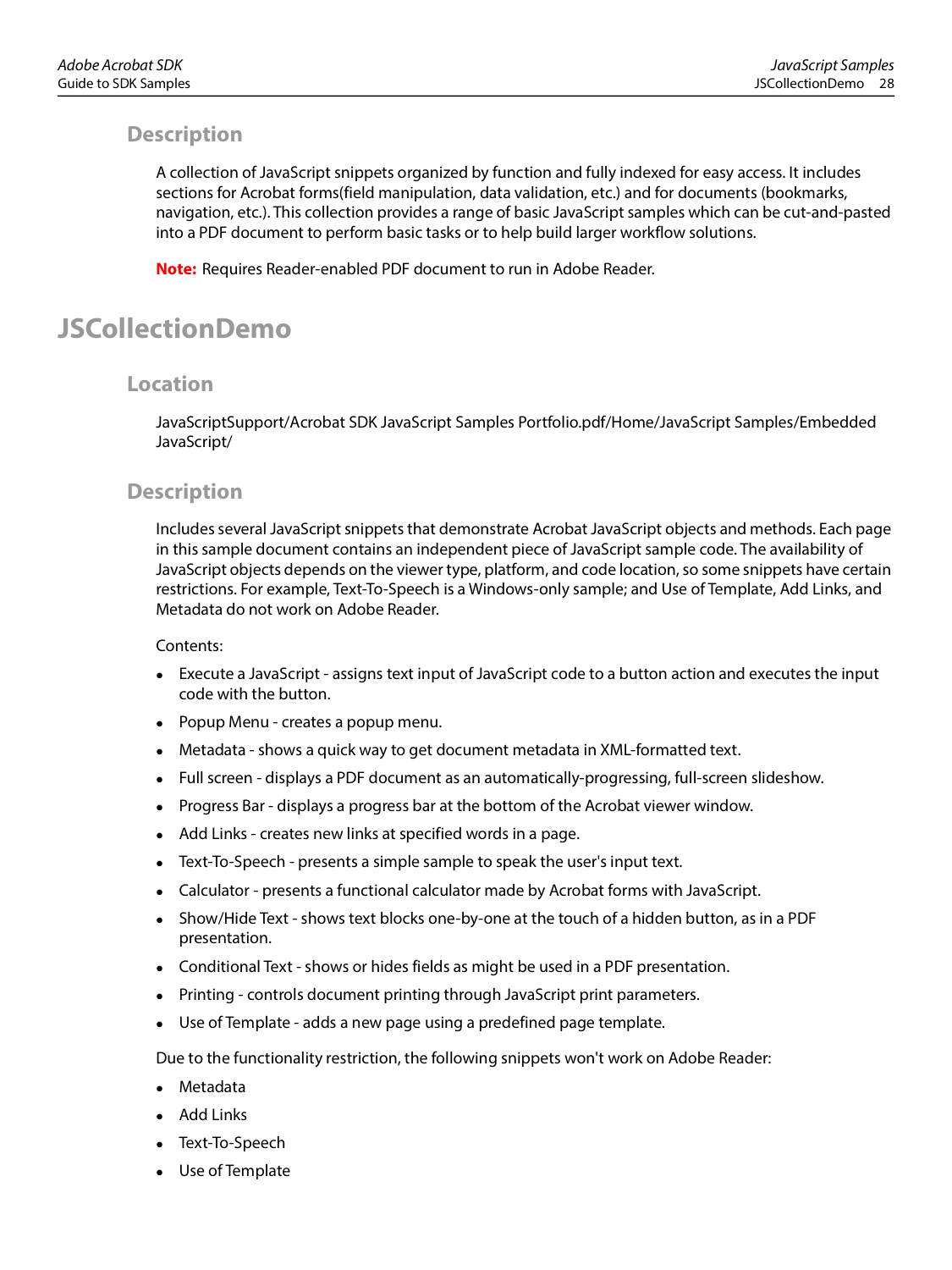There are annotations on each page in the file. Typically, the notes with the "Help" icon (question mark) provide help to users in running the snippet and the notes with the "Comment" icon (word balloon) are hints about how the snippet is implemented. Most of the JavaScript code is attached; users can look at it and modify it to experiment.

**Note:** Will not run in Adobe Reader.

## <span id="page-28-0"></span>**OCGLayerControl**

### **Location**

JavaScriptSupport/Acrobat SDK JavaScript Samples Portfolio.pdf/Home/JavaScript Samples/Embedded JavaScript/

### **Description**

Demonstrates JavaScript APIs for PDF optional content groups. The code is embedded as document level and form field JavaScript.

### **Usage**

Exercise the sample by clicking the various buttons. The functions are self-explanatory.

**Note:** Will not run in Adobe Reader.

## <span id="page-28-1"></span>**PresentationMonitor**

### **Location**

JavaScriptSupport/Acrobat SDK JavaScript Samples Portfolio.pdf/Home/JavaScript Samples/Non-Embedded JavaScript/

### **Description**

Creates a set of tools to monitor the progress of a presentation using PDF slides.

When you open the Acrobat SDK JavaScript Samples Portfolio.pdf, a dialog prompts you with basic information about sample files contained in the portfolio. Clicking on the "Install Folder-level JavaScript Samples" button and follow the steps to copy JavaScript samples to your user's JavaScript folder. When you restart Acrobat you should see a new item Presentation Monitor under the Edit/Acrobat SDK JavaScript menu. But before clicking the menu item, open a PDF file for the presentation (it is generally a PDF file including up to 30 slides). Now click the menu item to get a dialog box to enter the number of minutes you plan to use for the presentation. After that the monitor shown in the top of the slide page will start. When you go through the pages, check the following tools:

- A message showing number of pages untouched.
- A message showing time left.
- A time progress bar.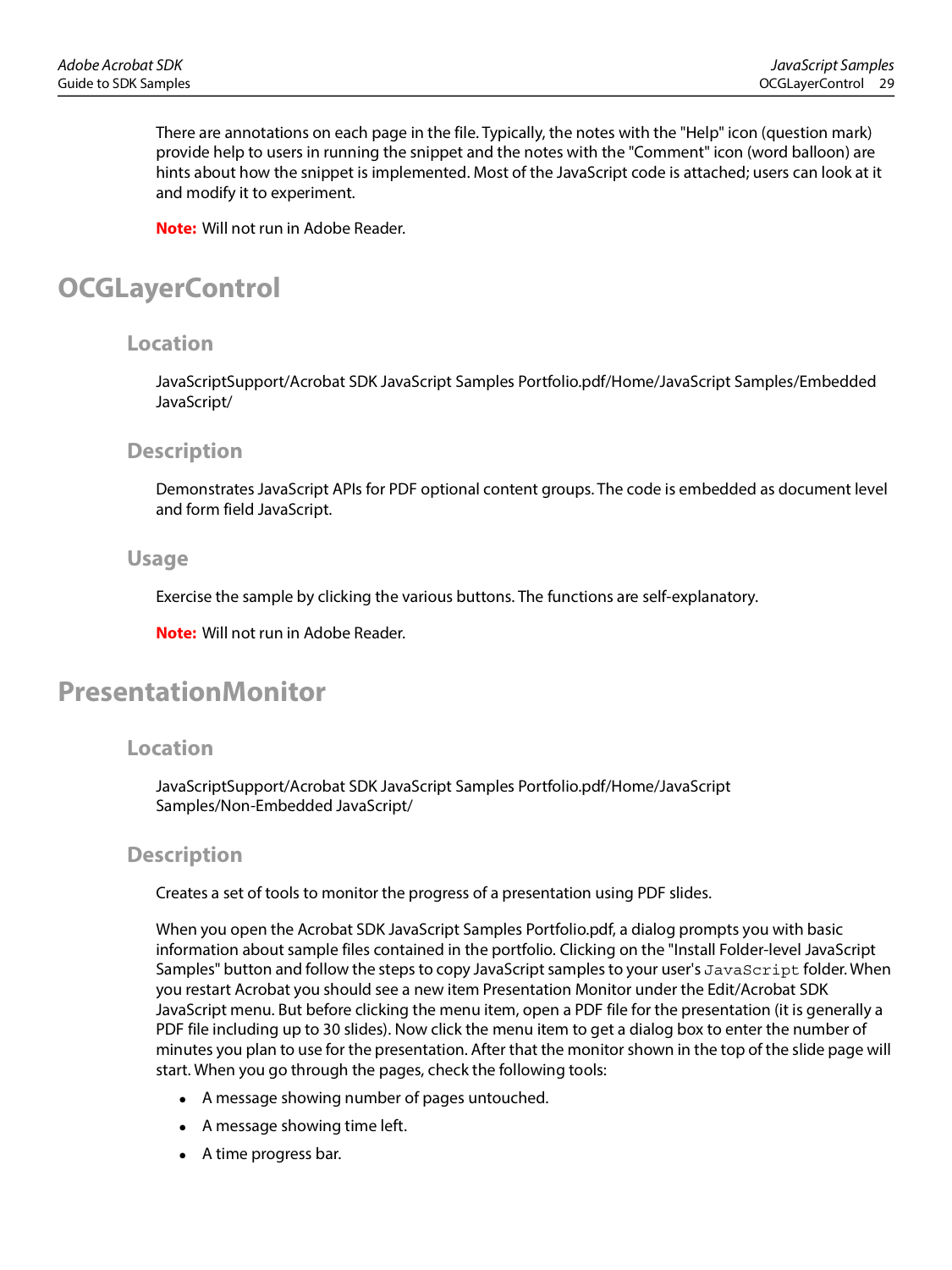- A set of page icons:
	- The page icons with the different colors can indicate which page is current, and which pages have been visited.
	- When the mouse enters/exits a page icon, the page image will be shown/hidden in the top left corner.
	- Click a page icon to go to that page.
- A check box (the second one in the top-right corner): check/uncheck to show or hide the time bar and page icons.
- A quit button with "X" (in the top-right corner): click to quit the monitor tool.
- **Note:** While the Thermometer is available in Adobe Reader, this sample will not run there due to use of methods not available.

### <span id="page-29-0"></span>**PresentationNote**

### **Location**

JavaScriptSupport/Acrobat SDK JavaScript Samples Portfolio.pdf/Home/JavaScript Samples/Non-Embedded JavaScript/

### **Description**

Creates a temporary note on top of the front PDF file to show the amount of time before a presentation begins.

When you open the Acrobat SDK JavaScript Samples Portfolio.pdf, a dialog prompts you with basic information about sample files contained in the portfolio. Clicking on the "Install Folder-level JavaScript Samples" button and follow the steps to copy JavaScript samples to your user's JavaScript folder. When you restart Acrobat you should see a new item Presentation Note under the Edit/Acrobat SDK JavaScript menu. But before clicking the menu item, open the PDF file containing the presentation. Then click the menu item to get a dialog box. Enter the number of minutes before the start of the presentation and click the OK button to close the dialog box. The amount of time until the presentation begins will display and the time will be constantly updated until the specified time period is over. The display will last 10 seconds more after the end time, then go away. You may click the menu item again at any time to stop and remove the display.

### <span id="page-29-1"></span>**RunMediaPlayers**

### **Location**

JavaScriptSupport/Acrobat SDK JavaScript Samples Portfolio.pdf/Home/JavaScript Samples/Multimedia/

### **Description**

This Acrobat multimedia sample demonstrates the use of JavaScript to cue up two media players and then start them playing simultaneously.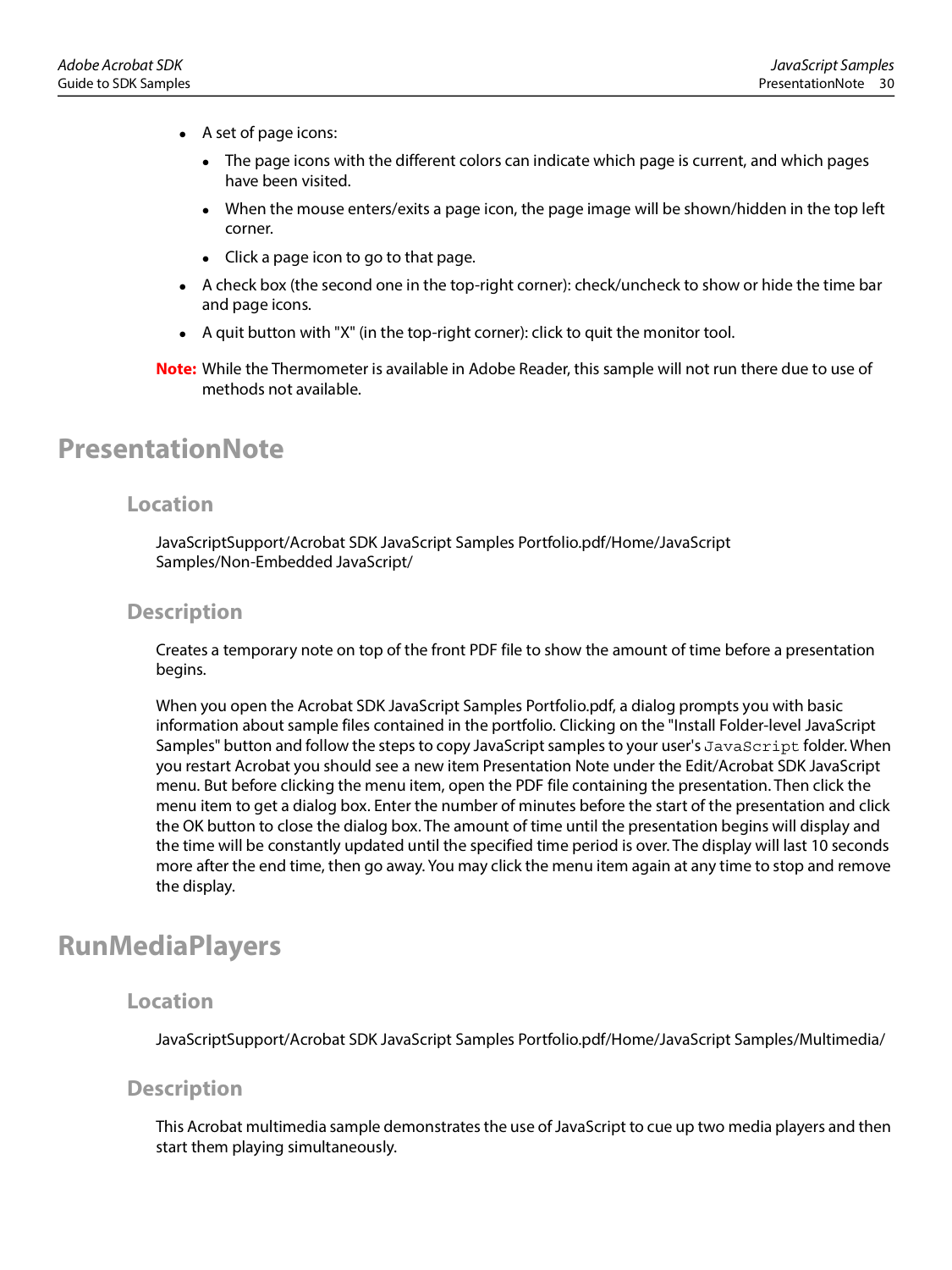Click the Play button to see the two movies playing. The movies have no sound. When you click the Play button, JavaScript code will open each player and install an afterReady event listener in each one. When all players have reported afterReady, the code calls the play() method on each player. This way, the players start within a fraction of a second of each other.

System Requirements. Acrobat 6.0 or later. The machine should be ready for multimedia play - sound card, speaker, proper system settings, and a multimedia player, such as Windows Media Player, Apple QuickTime, or Adobe Flash.

### <span id="page-30-0"></span>**ScriptEvents**

### **Location**

JavaScriptSupport/Acrobat SDK JavaScript Samples Portfolio.pdf/Home/JavaScript Samples/Multimedia/

### **Description**

This Acrobat multimedia sample demonstrates JavaScript commands sent from a Flash movie. This is a sample showing how to write JavaScript event listener functions to send out movie commands from a movie object, and interpret movie commands as you wish.

Click on the movie in the upper-right box, and the movie will begin to play and write scripts to the bottom script window.

Main functions are set as document-level JavaScript. An AfterScript listener function was created to send out the movie command with a parameter which is the movie script.

## <span id="page-30-1"></span>**SilentPrint**

### **Location**

JavaScriptSupport/Acrobat SDK JavaScript Samples Portfolio.pdf/Home/JavaScript Samples/Non-Embedded JavaScript/

### **Description**

Folder level JavaScript code to demonstrate the print APIs. It can be used in Adobe Reader as well as Acrobat. There are many print options that users may set up in the JavaScript print parameters. See the JavaScript for Acrobat API Reference and Developing Acrobat Applications Using JavaScript for further information about silent print functionality.

### **Usage**

When you open the Acrobat SDK JavaScript Samples Portfolio.pdf, a dialog prompts you with basic information about sample files contained in the portfolio. Clicking on the "Install Folder-level JavaScript Samples" button and follow the steps to copy JavaScript samples to your user's JavaScript folder. When you restart Acrobat you should see a new item Silent Print under the Edit/Acrobat SDK JavaScript menu. Click on it to print the current document to the default printer without displaying the Print dialog box.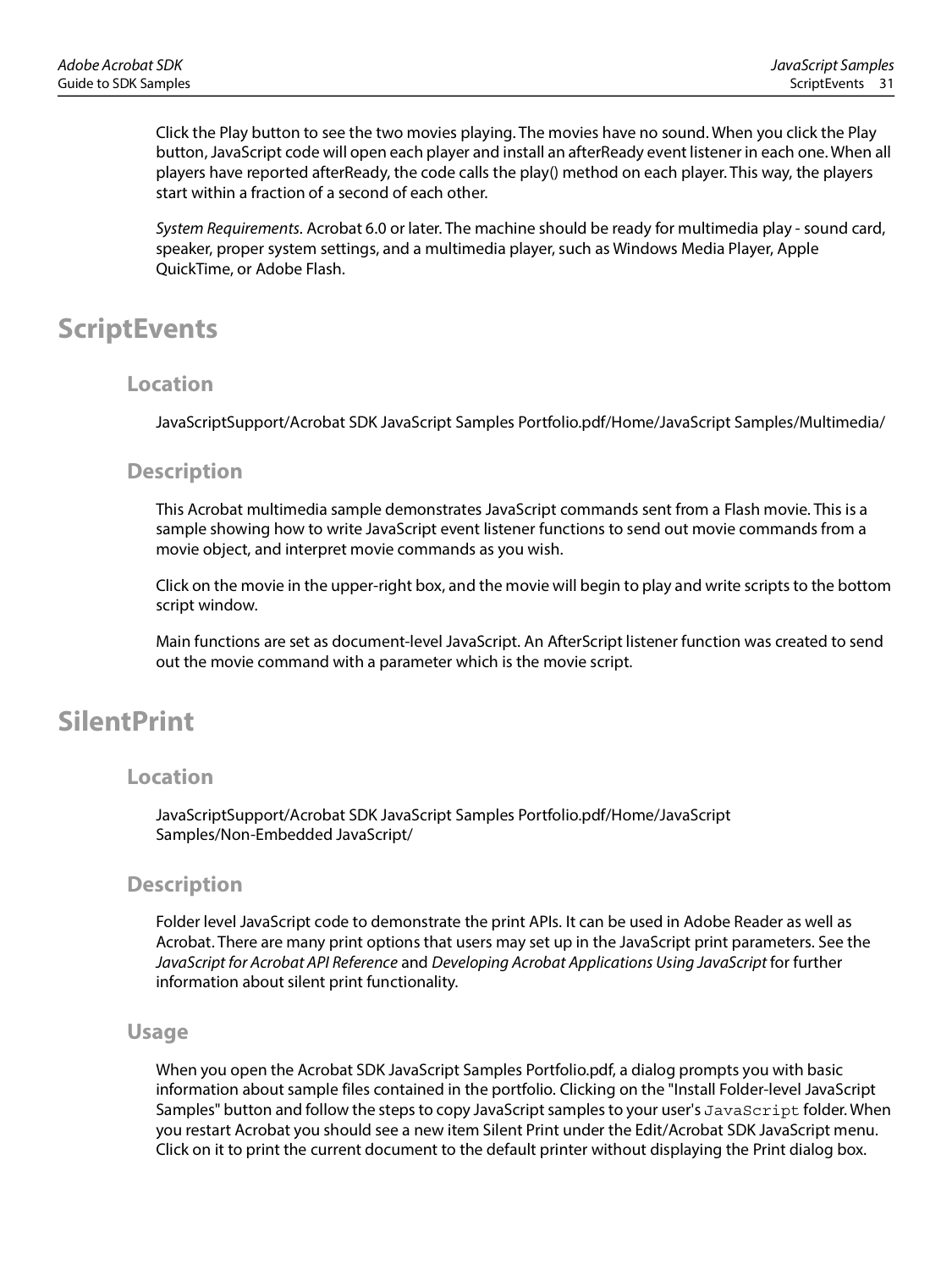### <span id="page-31-0"></span>**Location**

JavaScriptSupport/Acrobat SDK JavaScript Samples Portfolio.pdf/Home/JavaScript Samples/Embedded JavaScript/

### **Description**

Demonstrates that a searchable database can be embedded inside a PDF form document, using the Doc's data object methods and other objects and methods. The code in this sample is located inside a PDF document, but it can be modified to be folder-level code to work with other PDF form files.

### **Usage**

Some form data are already embedded in the PDF document, and you can click a form data entry under the Form Data List bookmark to retrieve the data. You can delete a bookmark to remove the data entry. There are buttons for you to reset form fields, to add or modify a set of data, and to search for certain form data. Click the Help button to get to the second page for detailed instructions.

**Note:** Will not run in Adobe Reader.

## <span id="page-31-1"></span>**TextExtract**

### **Location**

JavaScriptSupport/Acrobat SDK JavaScript Samples Portfolio.pdf/Home/JavaScript Samples/Non-Embedded JavaScript/

### **Description**

A folder level JavaScript sample that demonstrates how to extract the text in PDF page contents and save it to a local file. The JavaScript Doc.getPageNthWord method is used to get the words one by one from the current page, and then a data object is created and exported.

### **Usage**

When you open the Acrobat SDK JavaScript Samples Portfolio.pdf, a dialog prompts you with basic information about sample files contained in the portfolio. Clicking on the "Install Folder-level JavaScript Samples" button and follow the steps to copy JavaScript samples to your user's JavaScript folder. When you restart Acrobat you should see a new item Extract Text under the Edit/Acrobat SDK JavaScript menu. When the new menu item is clicked, you can select a file to where you can save the text extracted from the current page. You can use Microsoft Word to view the text file.

**Note:** Requires Reader-enabled PDF document to run in Adobe Reader.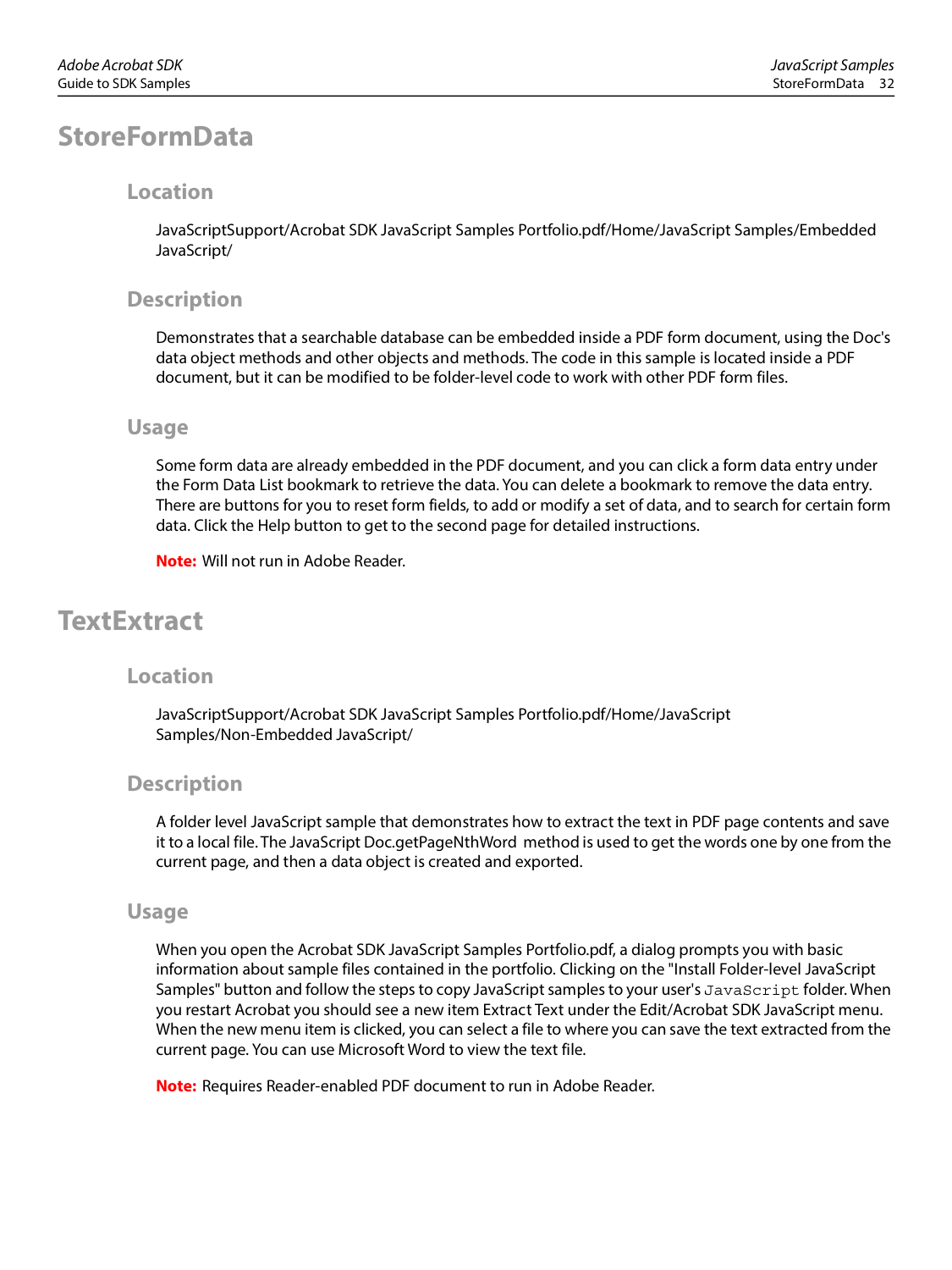### <span id="page-32-0"></span>**TwoPartInvention**

### **Location**

JavaScriptSupport/Acrobat SDK JavaScript Samples Portfolio.pdf/Home/JavaScript Samples/Multimedia/

### **Description**

Demonstrates how to use script events to synchronize UI and multimedia playback. This is a PDF document with sheet music you can click to play back. The music is a QuickTime file which contains a MIDI track. A C++ program using the QuickTime API was used to add a marker at each measure in the QuickTime file, and a script event at each measure and beat within a measure. When the music is playing, the script events trigger JavaScript code in the PDF document that outlines the current measure and beat and turns the page when needed. You can also click a measure for the music to jump to.

You can click About to learn the implementation details.

System Requirements. Acrobat 6.0 or later. The machine should be ready for multimedia play - sound card, speaker, proper system settings, and a multimedia player, such as Windows Media Player, QuickTime, or Flash.

**Note:** Will not run in Adobe Reader.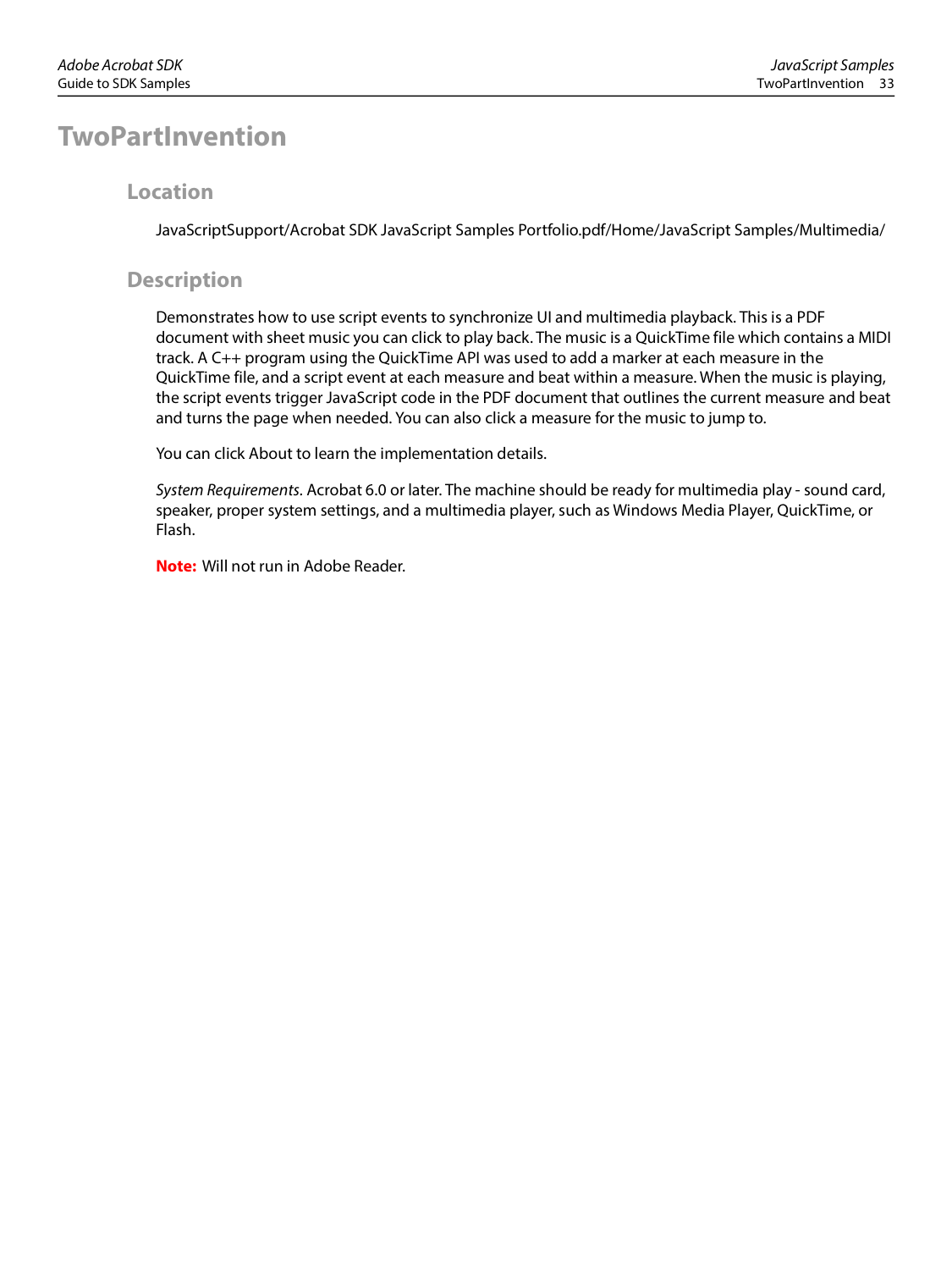## <span id="page-33-1"></span><span id="page-33-0"></span>**DistillerControl**

### **Location**

IAC/mac/AppleScripts

### **Description**

Demonstrates two methods for converting PostScript files into PDF using the Distiller AppleScript interface. The first uses the default settings and the second sets a specific JobOptions setting.

## <span id="page-33-2"></span>**ObjectProperties**

### **Location**

IAC/mac/AppleScripts

### **Description**

Demonstrates how to work with various objects exposed through the Acrobat AppleScript interface including the application, document windows, documents, and pages.

## <span id="page-33-3"></span>**PrintPage**

### **Location**

IAC/mac/AppleScripts

### **Description**

Prompts the user to browse for a PDF file then prints the first page to the default printer.

## <span id="page-33-4"></span>**RotatePages**

**Location**

IAC/mac/AppleScripts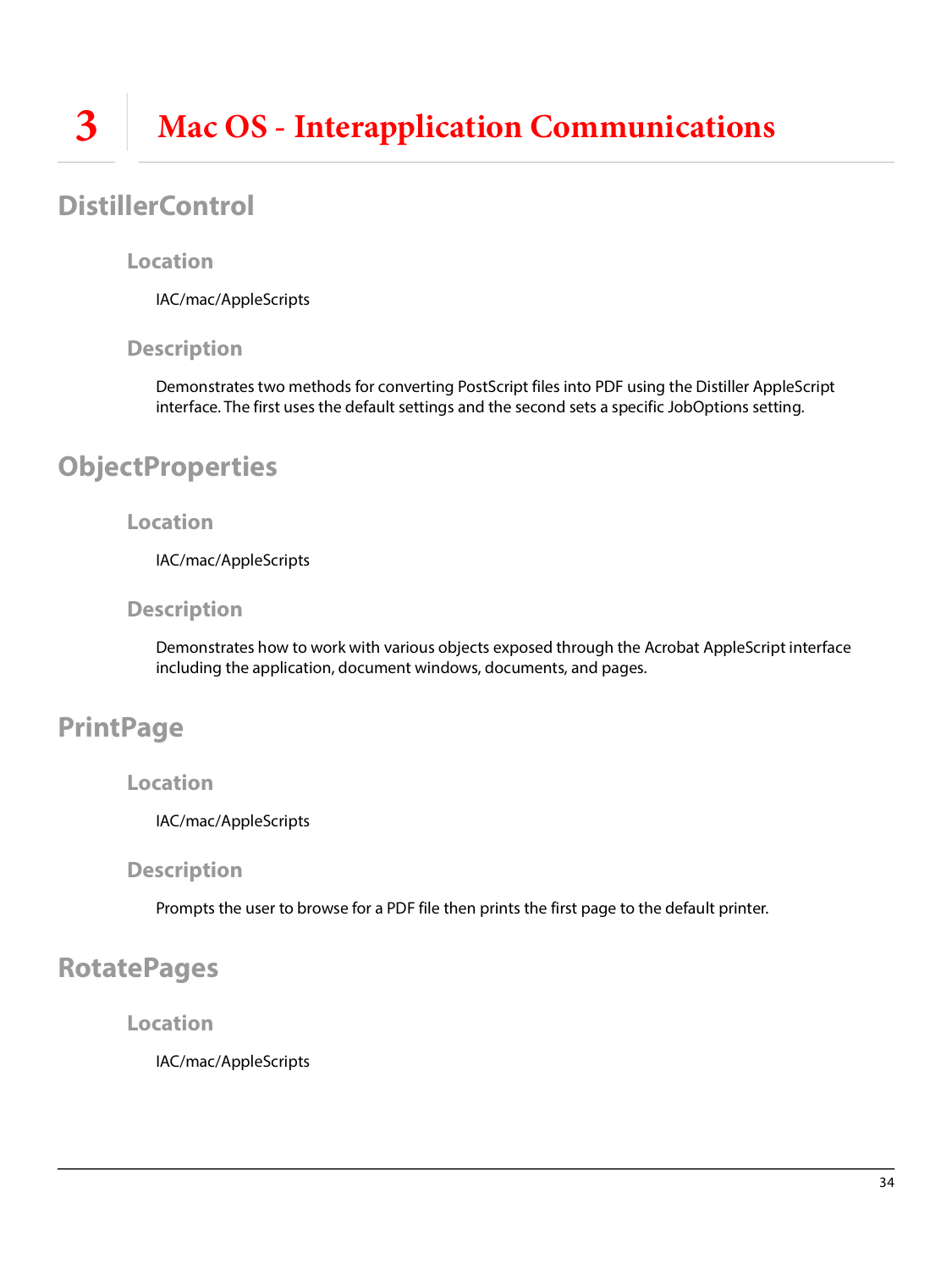### **Description**

Demonstrates low-level page manipulation. It also demonstrates processing all PDF files within a chosen folder.

The user is prompted to select a degree of rotation before browsing for a folder. For each PDF document in that folder, every page in the document is rotated by the specified amount.

## <span id="page-34-0"></span>**SelectText**

### **Location**

IAC/mac/AppleScripts

### **Description**

Demonstrates how to create text selections within a document open in the viewer.

## <span id="page-34-1"></span>**WatermarkJsoAS**

### **Location**

IAC/mac/AppleScripts

### **Description**

Demonstrates how to access the JavaScript object to execute addWatermarkFromText and addWatermarkFromFile methods. This sample mimics the Windows IAC sample WatermarkJsoVB.

Input files present in the package needs to be placed at desktop. After executing the script, users are provided option to choose an output folder in which to save the stamped file.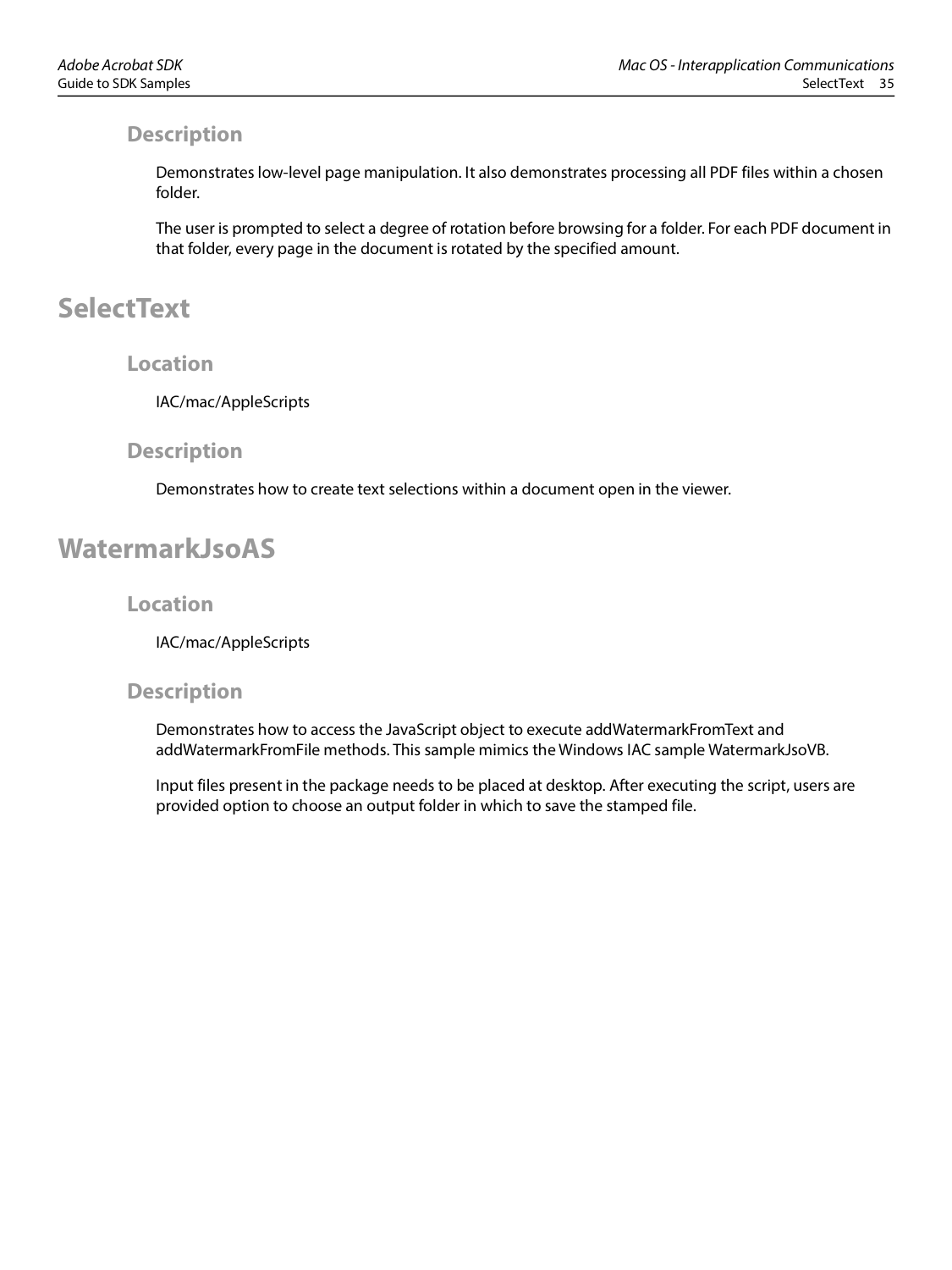## <span id="page-35-1"></span><span id="page-35-0"></span>**AcrobatActiveXVB**

### **Location**

IAC/win/VBSamples/AcrobatActiveXVB

### **Description**

Demonstrates how to use the Acrobat ActiveX control to embed a PDF document window with toolbars in a VB.NET application. It also shows how to use the ActiveX APIs to create user graphical interfaces to externally control the PDF window.

Acrobat provides a COM-based automation interface (AcroPDF.dll). You can add it to your project's references to add the control to your toolbox. Once you drag the ActiveX control to a window in your application, you can open a PDF document window with tool bars. You can also use the APIs provided by the ActiveX control to programmatically manage the window for opening a PDF file from a URL or a local disk, page navigation, setting display mode or style, hiding tool bars, and so on.

### **Usage**

You must have Acrobat or Adobe Reader installed to run this VB.NET application. You can access a PDF document in a URL or open a PDF document on a local disk, and then use the tool bar in the ActiveX control or the buttons and dialog boxes implemented with APIs to control the PDF document window.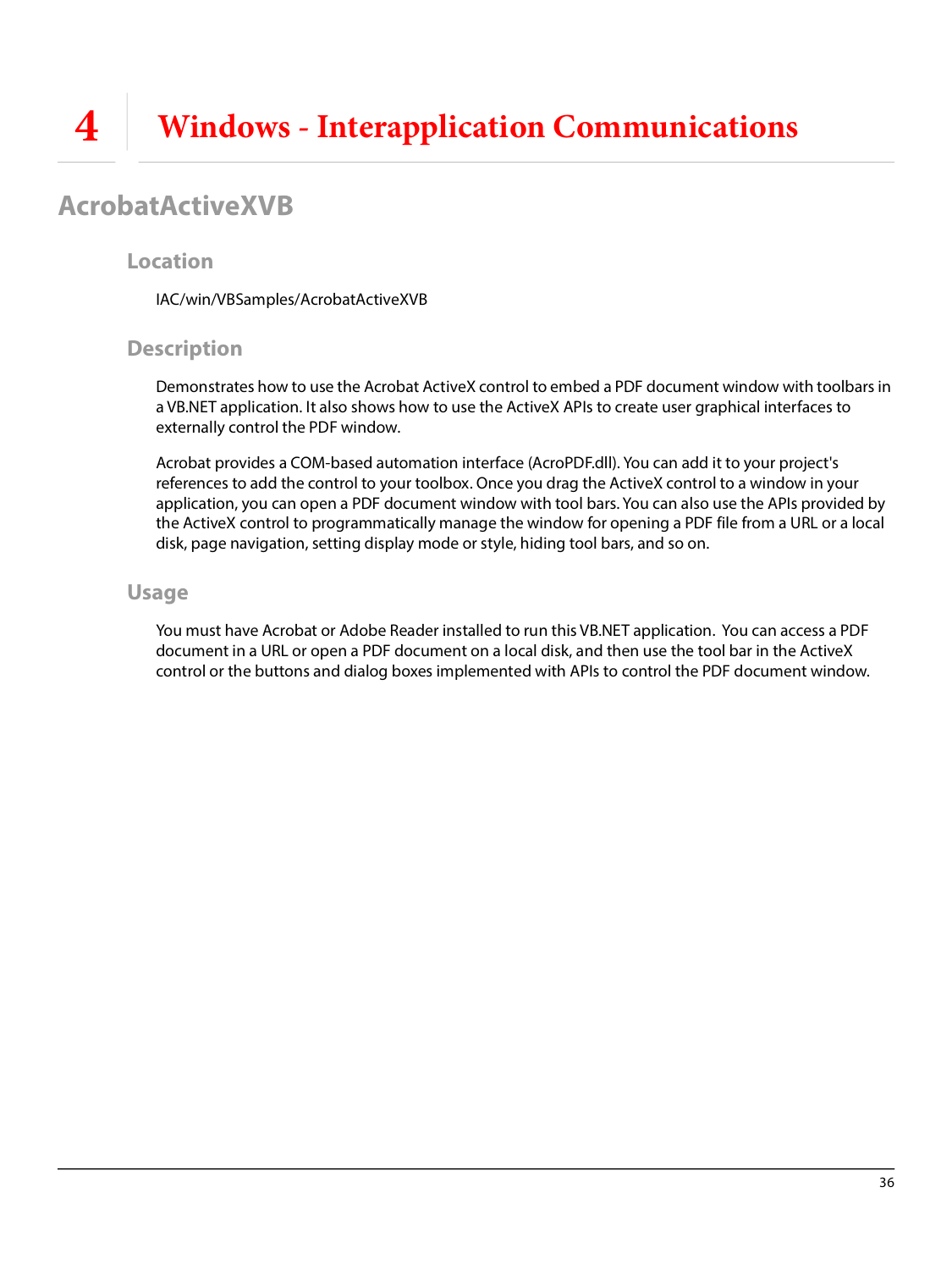## <span id="page-36-0"></span>**AcroPDFInHTML**

### **Location**

IAC/win/HTMLSamples/AcroPDFInHTML

### **Description**

A simple example of using the PDF control embedded in an HTML page. The <OBJECT> tag with a unique classid for AcroPDF ActiveX control is used to embed it. That is, classid="clsidCA8A9780-280D-11CF-A24D-444553540000".

This sample also demonstrates how to use the automation API on the control from client-side JavaScript.

### **Usage**

Users must have Internet Explorer installed on their machine. To make the sample work properly, set the option to allow blocked content. For example, the user can click the security bar.

The sample includes four HTML files. Click the frameset1.htm file to start. A web page with frames will display in the browser. Input a URL to a PDF file and click the Go button to pop up the PDF ActiveX control. There are two buttons in the left frame, the user can click to move to the previous or next page. The sample code only works with Internet Explorer on Windows, but the approach can be adapted for other browsers.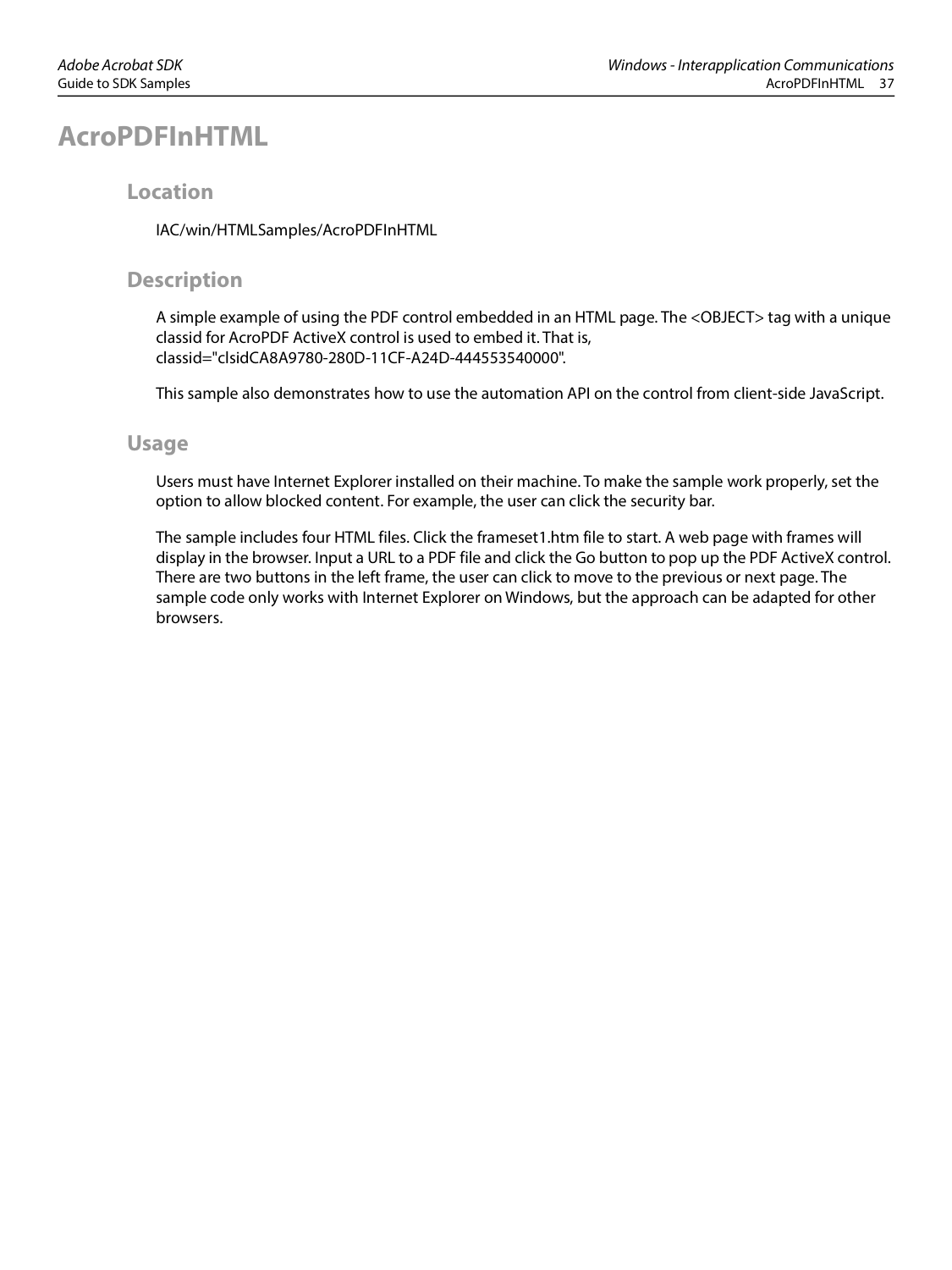### <span id="page-37-0"></span>**ActiveViewVB**

### **Location**

IAC/win/VBSamples/ActiveViewVB

### **Description**

(Adobe Acrobat only. Does not work on Adobe Reader.) Demonstrates how to use the Acrobat automation interface to display an interactive view of a PDF document within a VB.NET application window.

### **Usage**

This sample is an MDI application that opens PDF documents as if the application were rendering them itself. The user can perform a number of operations to edit the PDF document and manipulate the view.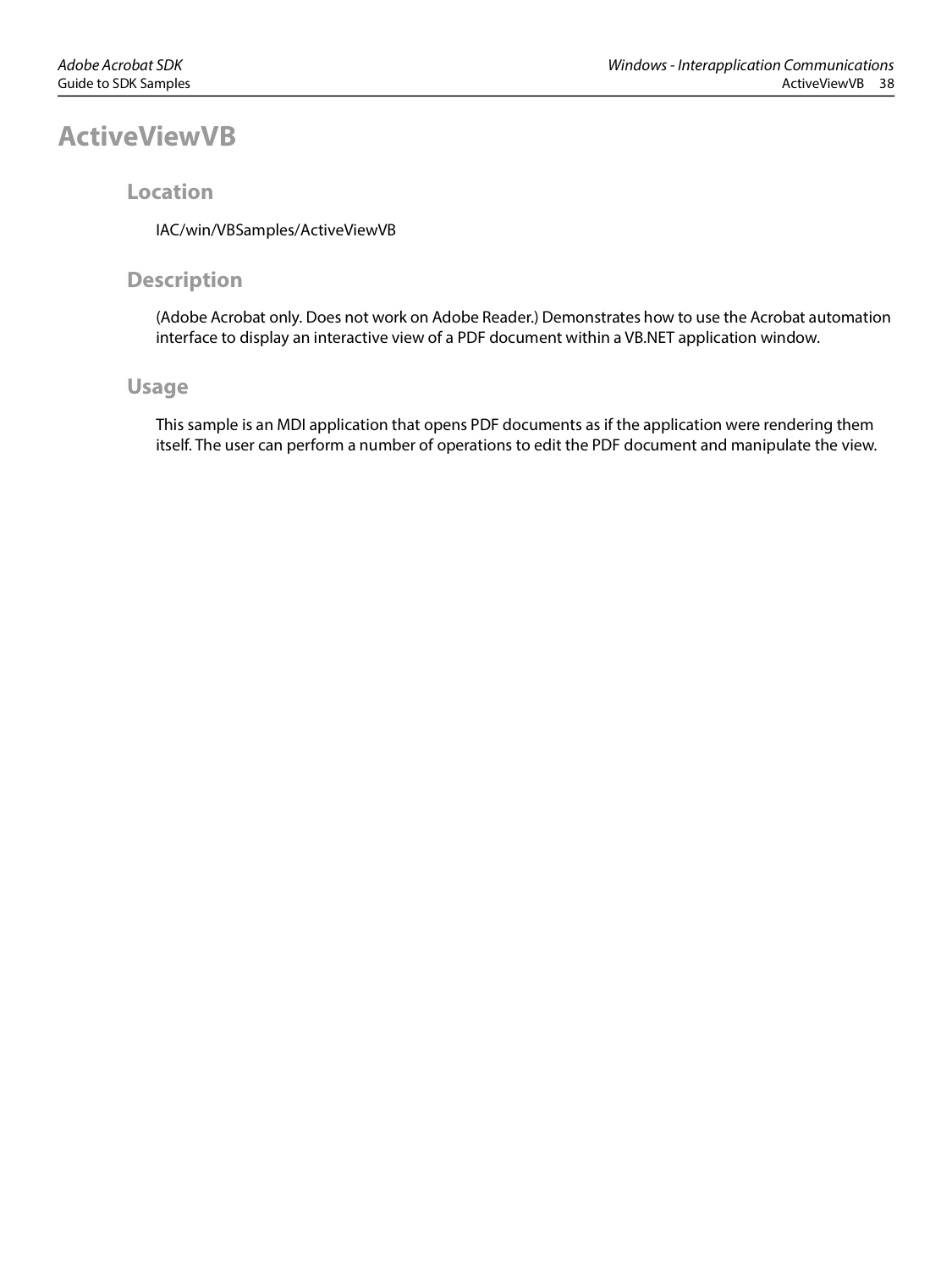## <span id="page-38-0"></span>**ActiveViewVC**

### **Location**

IAC/win/CSamples/ActiveViewVC

### **Description**

(Adobe Acrobat only. Does not work on Adobe Reader.) Demonstrates how to use the Acrobat automation interface to display an interactive view of a PDF document within a VC.NET application's window.

### **Usage**

ActiveView is an MDI application that opens PDF documents as if the application were rendering them itself. The user can perform a number of operations to edit the PDF document and manipulate the view.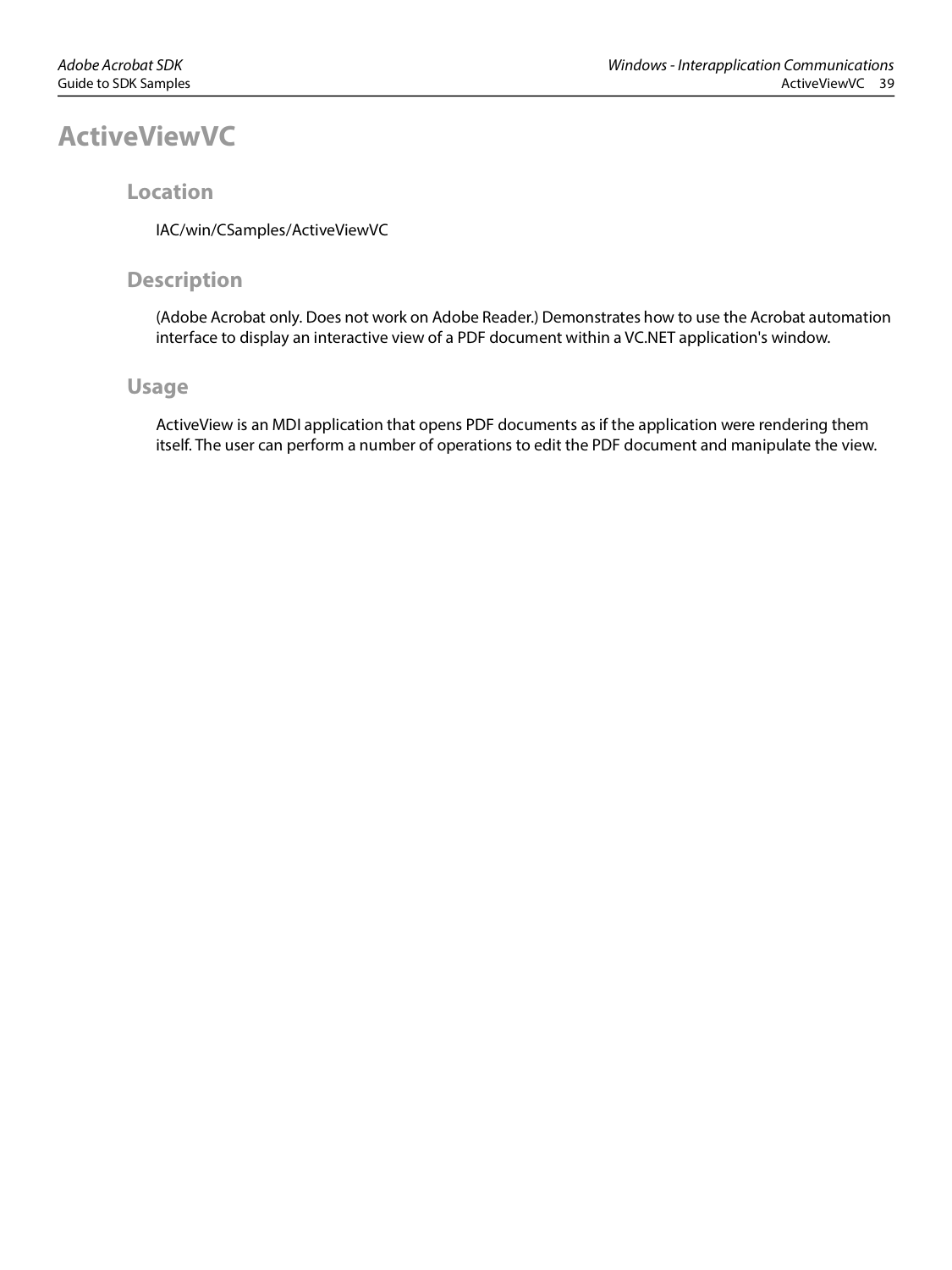## <span id="page-39-0"></span>**AdobePDFSilentVB**

### **Location**

IAC/win/VBSamples/AdobePDFSilentVB

### **Description**

This Visual Basic sample demonstrates how to silently print to the Adobe PDF printer. It processes files from a specified input directory (the default is the application's current directory) and places output PDF files in a specified output directory (the default is the current directory). If a valid directory is not specified, output is directed to My Documents. Output file names are created from the original file name with a .pdf extension.

The application uses Windows printing and can process file types for which there is a registered application, that is, Print appears on the file's context menu. Note that the application will try to process a file that has an associated application for opening the file even if it does not have a print process associated with it. That is, the file's context menu has an Open item but not a Print item. This may generate an unhandled exception. To manage such occurrences, there is an array of file types (file extensions) not to process. The array is initially set to ignore three file extensions: .dll, .exe and .pdf. Others may be added. Files for which an associated application cannot be found are skipped (not converted) without notice.

Because this application is dependent on Windows printing and specific registry entries, successful conversion of specific files, types and locations will vary from machine to machine and user to user. Careful testing should be done to ensure desired results can be achieved.

### **Usage**

The application (AdobePDFSilent.exe) can be invoked from the command line. One or two arguments are required for automated use. If one argument is specified, it is used for both the Input and Output directory paths. If two arguments are included, the first is used to set the Input directory path and the second is used for the Output directory.

To prevent the created PDF documents from opening an Acrobat viewer, unselect the View Adobe PDF Results option in the Adobe PDF print driver printing preferences.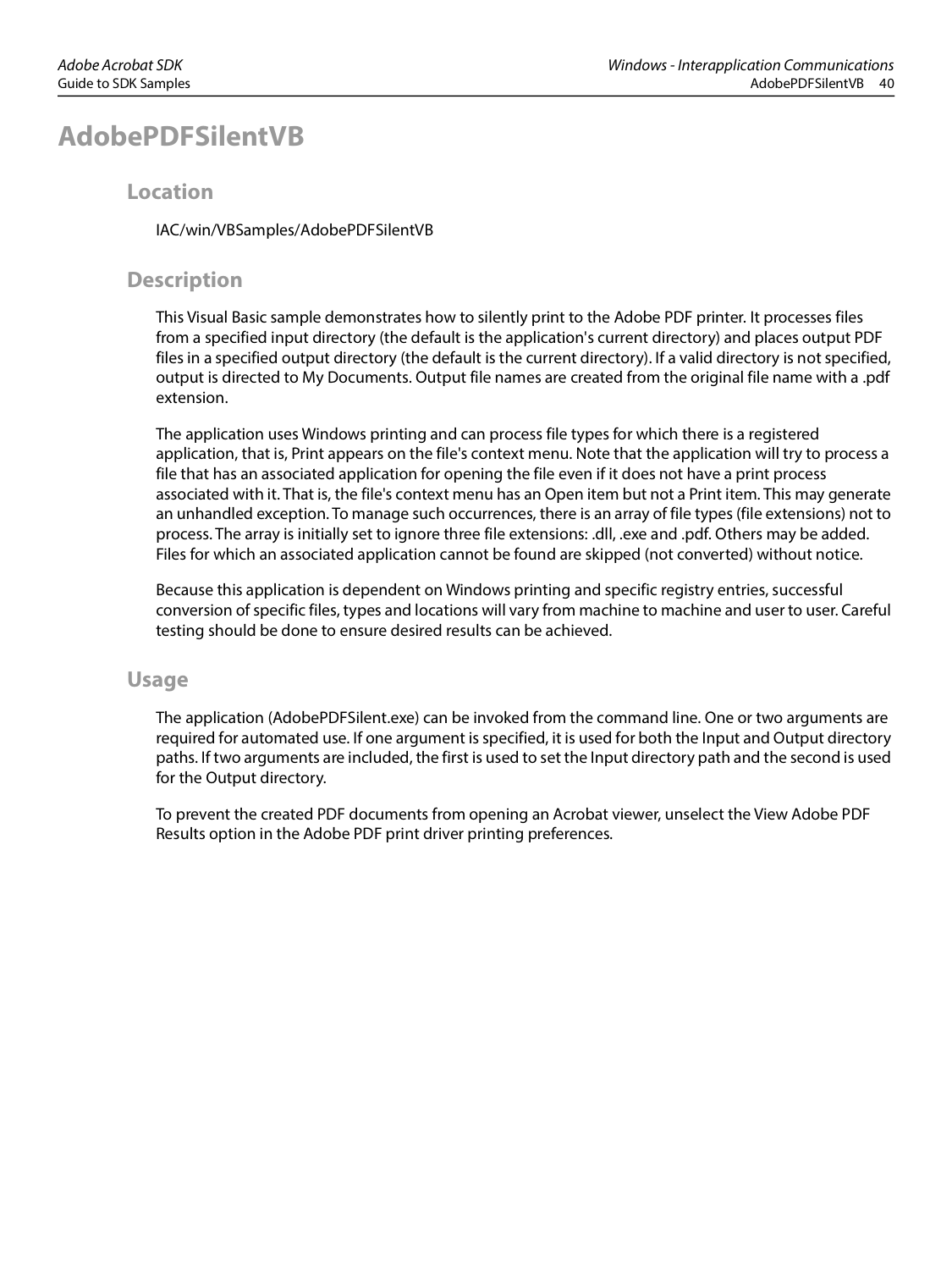## <span id="page-40-0"></span>**BasicIacCS**

### **Location**

IAC/win/C#Samples/BasicIacCS

### **Description**

(Adobe Acrobat only. Does not work on Adobe Reader.) A simple sample that provides the minimum code to use the interapplication communication in a C# application. It includes code to launch Acrobat, open a PDF file (TwoColumnTaggedDoc.pdf in the IAC\TestFiles directory), and get simple information (the number of pages).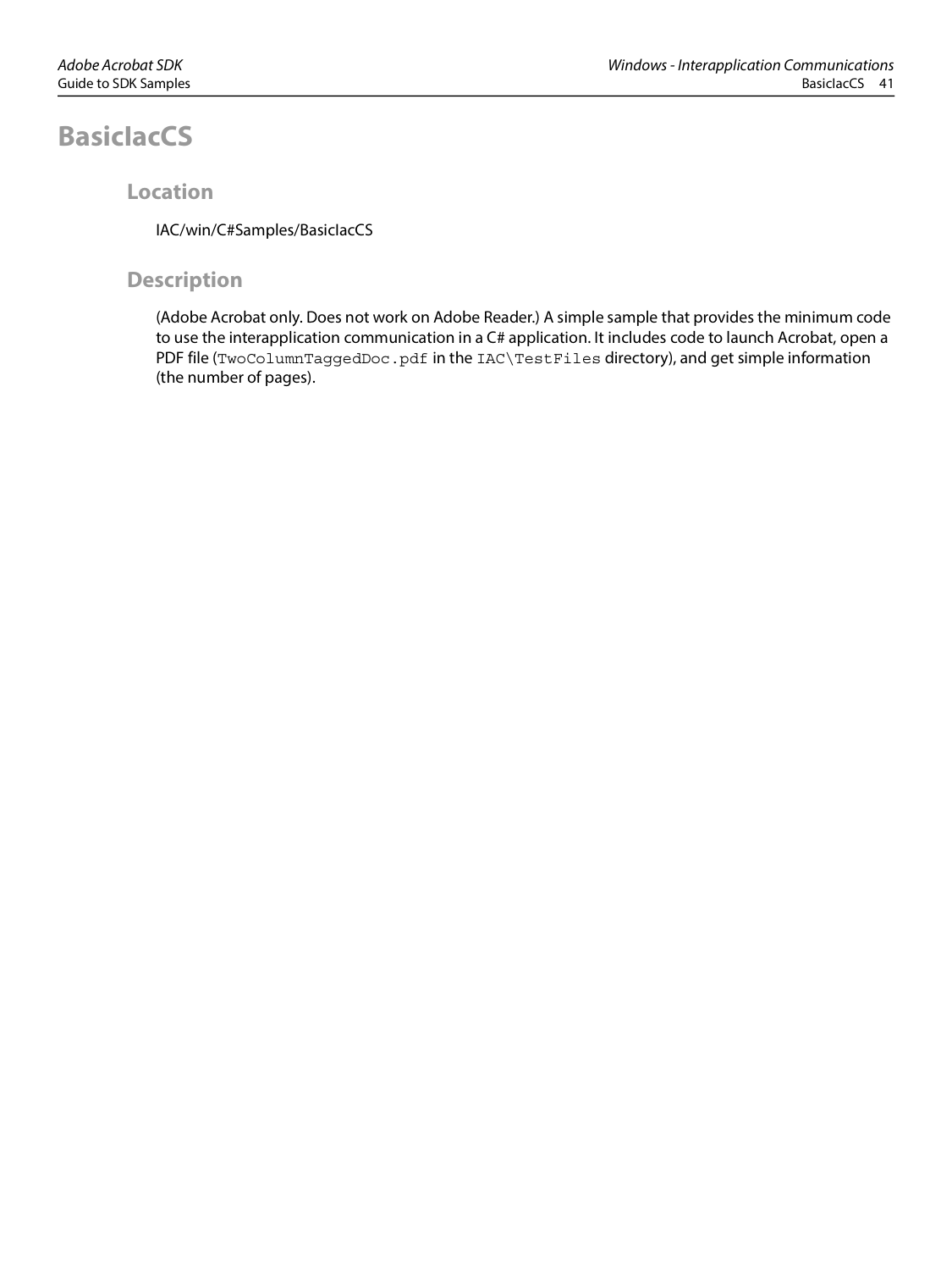## <span id="page-41-0"></span>**BasicIacJsoVB**

### **Location**

IAC/win/VBSamples/BasicIacJsoVB

### **Description**

This simple Visual Basic sample demonstrates how to use the interapplication communication (IAC) JavaScript object in Visual Basic applications. It includes the minimum code to create IAC objects and use their properties and methods. The program opens a PDF file (IAC\TestFiles\TestForm.pdf) and gets some information about the document (number of pages, number of words, and number of form fields).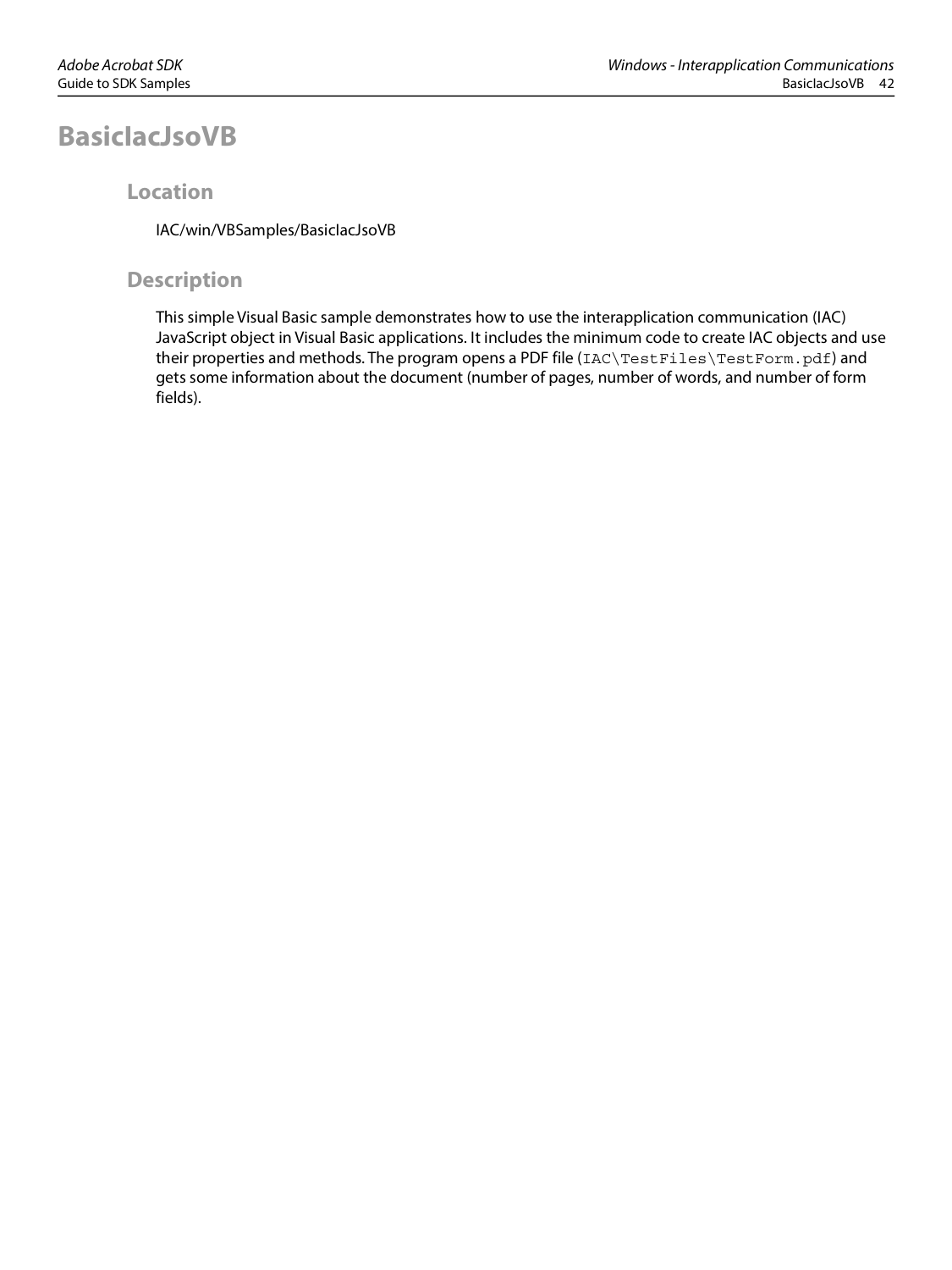## <span id="page-42-0"></span>**BasicIacOCXCS**

### **Location**

IAC/win/C#Samples/BasicIacOCXCS

### **Description**

Demonstrates how to use the PDF ActiveX control in a C# application.

### **Usage**

This sample displays two PDF windows within the sample form. Type in a URL or browse a local PDF file by clicking a Browse button. The file specified in the Address field will be displayed in the corresponding PDF window after you click Go. The two windows can display the same or different PDF files.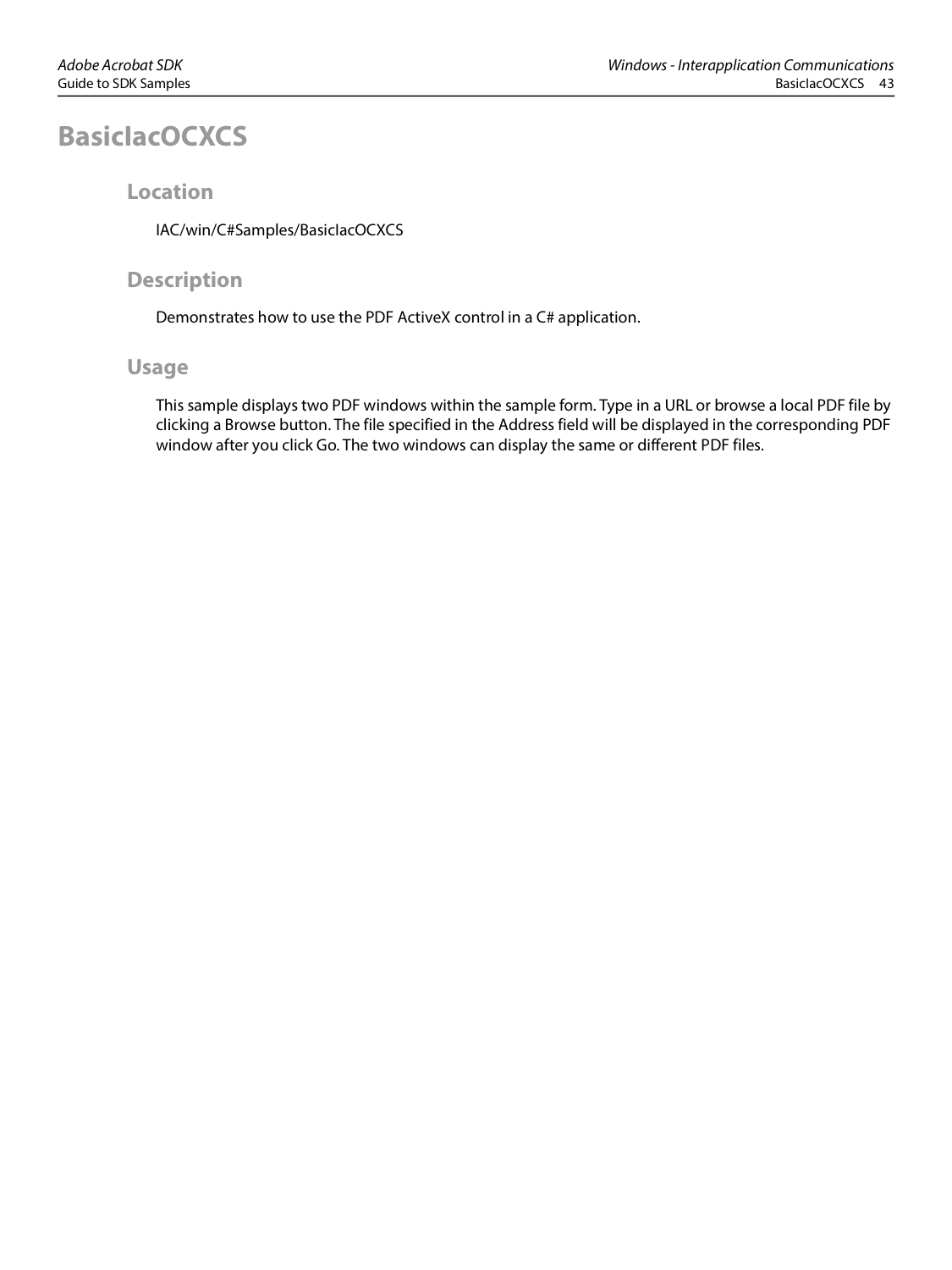## <span id="page-43-0"></span>**BasicIACVB**

### **Location**

IAC/win/VBSamples/BasicIacVB

### **Description**

(Adobe Acrobat only. Does not work on Adobe Reader.) A simple Visual Basic sample for interapplication communication. It includes the code to launch the Acrobat viewer, open a PDF file (IAC\TestFiles\sample.pdf), and get simple information (number of pages).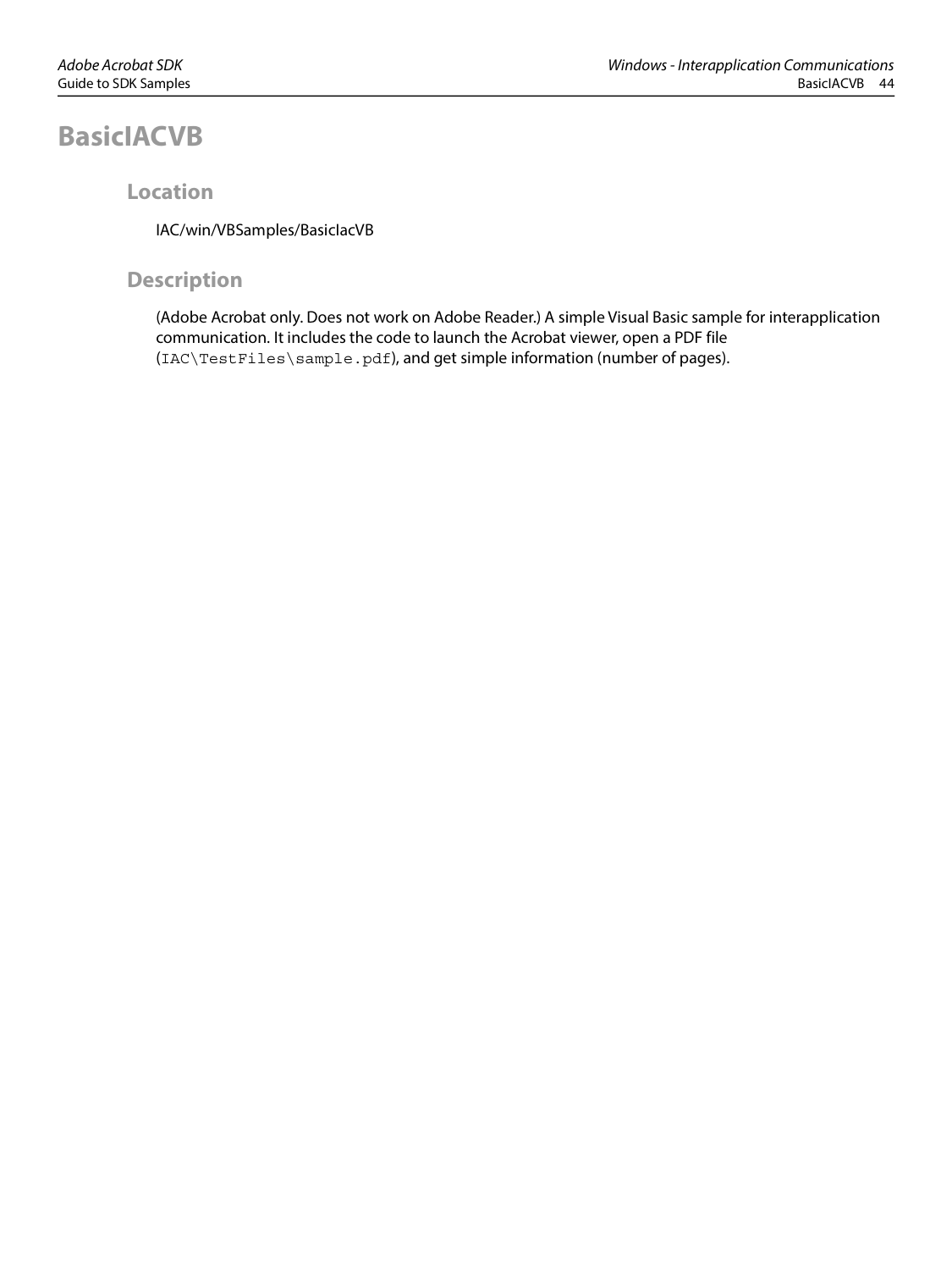## <span id="page-44-0"></span>**BasicIacVC**

### **Location**

IAC/win/CSamples/BasicIacVC

### **Description**

Provides the minimum code to use interapplication communication (IAC) in a Visual C++ application. The sample first creates an Acrobat IAC PDDoc object, then tries to open a sample file C: \simple.pdf. If the file is opened successfully, it gets the number of pages and displays this number in the dialog box. Otherwise, it shows an error message.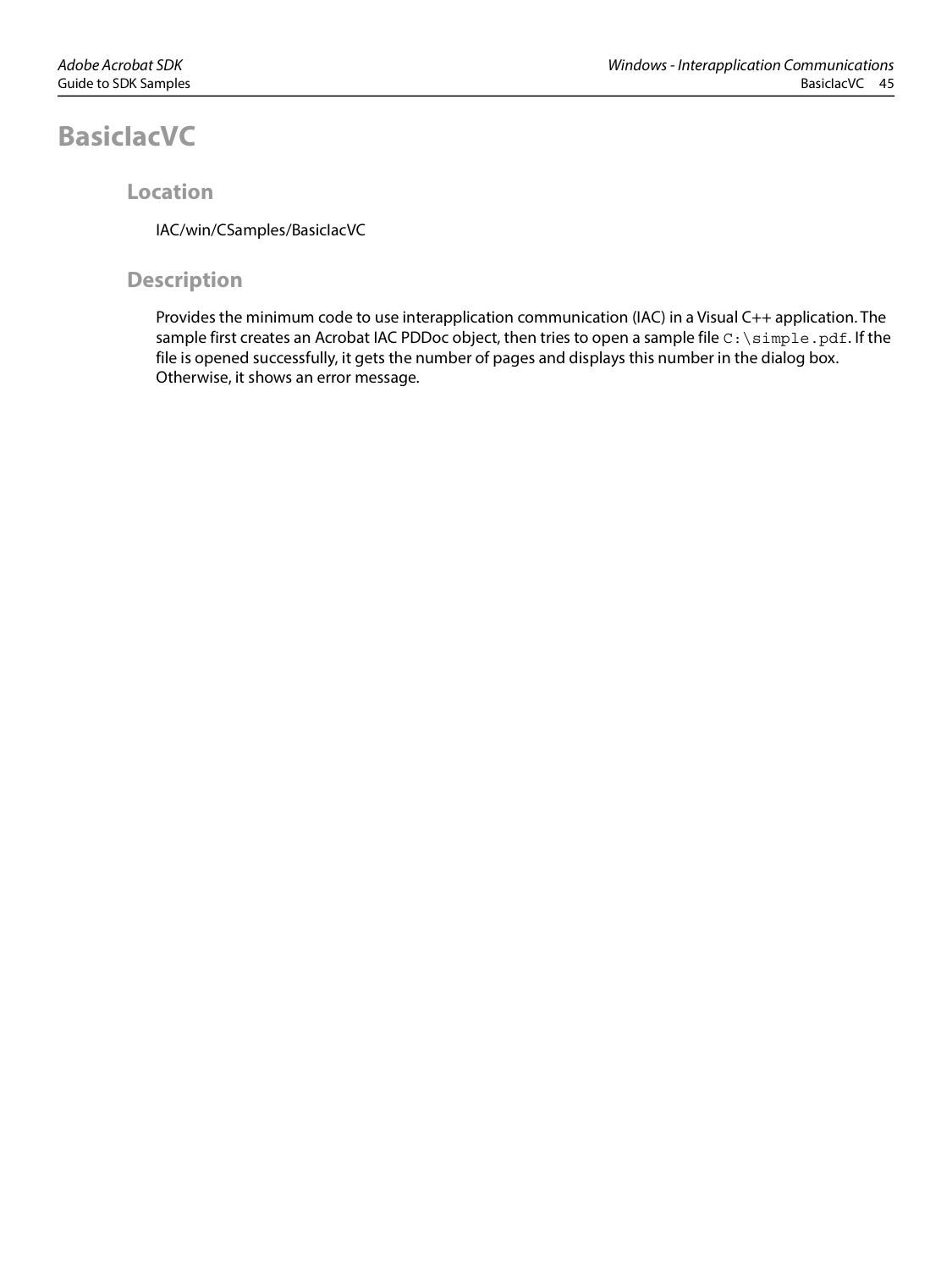## <span id="page-45-0"></span>**DdeOpenVC**

### **Location**

IAC/win/CSamples/DdeopenVC

### **Description**

DdeOpenVC demonstrates how to communicate with Acrobat through DDE interfaces.

### **Usage**

The sample attempts to open a PDF document in Acrobat. The path  $\forall c:\simeq\pi$  is pdf" is sent to Acrobat as the parameter of the FileOpenEx command. That file needs to exist.

### **Implementation details**

DDE server executables must be running before external applications can initiate a conversation with them. The sample checks the following key in the registry to determine if Acrobat has been installed:

HCLM\Microsoft\Windows\CurrentVersion\App Paths\Acrobat.exe

If the key is found, the path stored under the key is launched.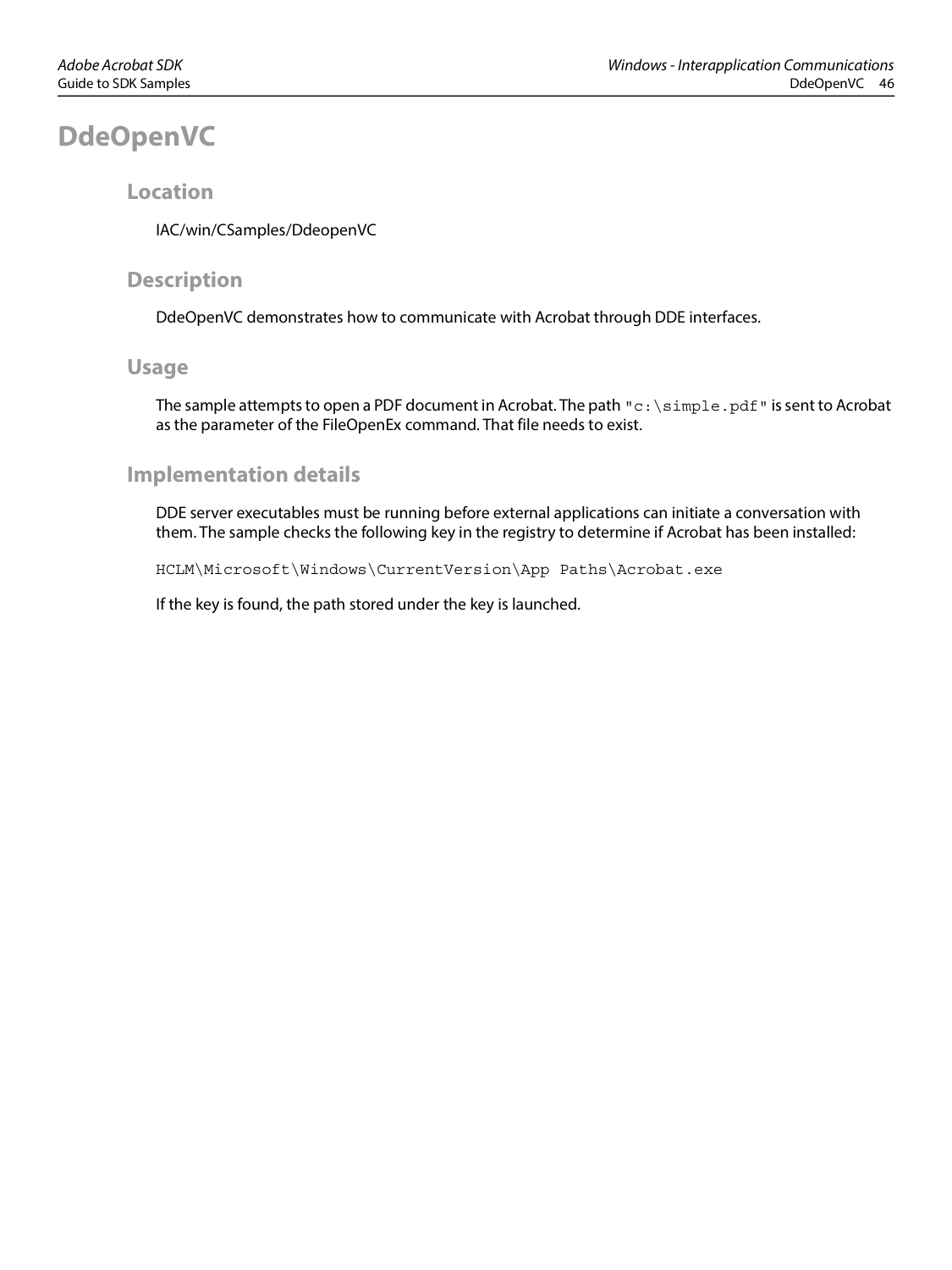## <span id="page-46-0"></span>**DistillerCtrlVB**

### **Location**

IAC/win/VBSamples/DistillerCtrlVB

### **Description**

Demonstrates how to use the Acrobat Distiller automation interface to convert PostScript files to PDF in a VB.NET application.

### **Usage**

Click Select Input File to select the PostScript file that will be processed. The Visual Basic implementation also allows users to select a job options file to use when processing the file. The progress of the conversion operation is shown in the application window.

### **Implementation details**

Both implementations receive progress updates from Distiller. This is achieved through the use of the \_PdfEvents IConnectionPoint interface that the automation interface supports.

Visual Basic makes use of this interface rather easy - simply declare the Distiller application object with the WithEvents keyword, for example, Private WithEvents pdfDist As PdfDistiller

When the WithEvents keyword is used, Visual Basic provides the framework for the application to provide implementations for each event in the interface. The C++ implementation is more involved. The application must provide an implementation of the \_PdfEvents interface and register it with Distiller using the Advise method on the \_PdfEvents IConnectionPoint interface.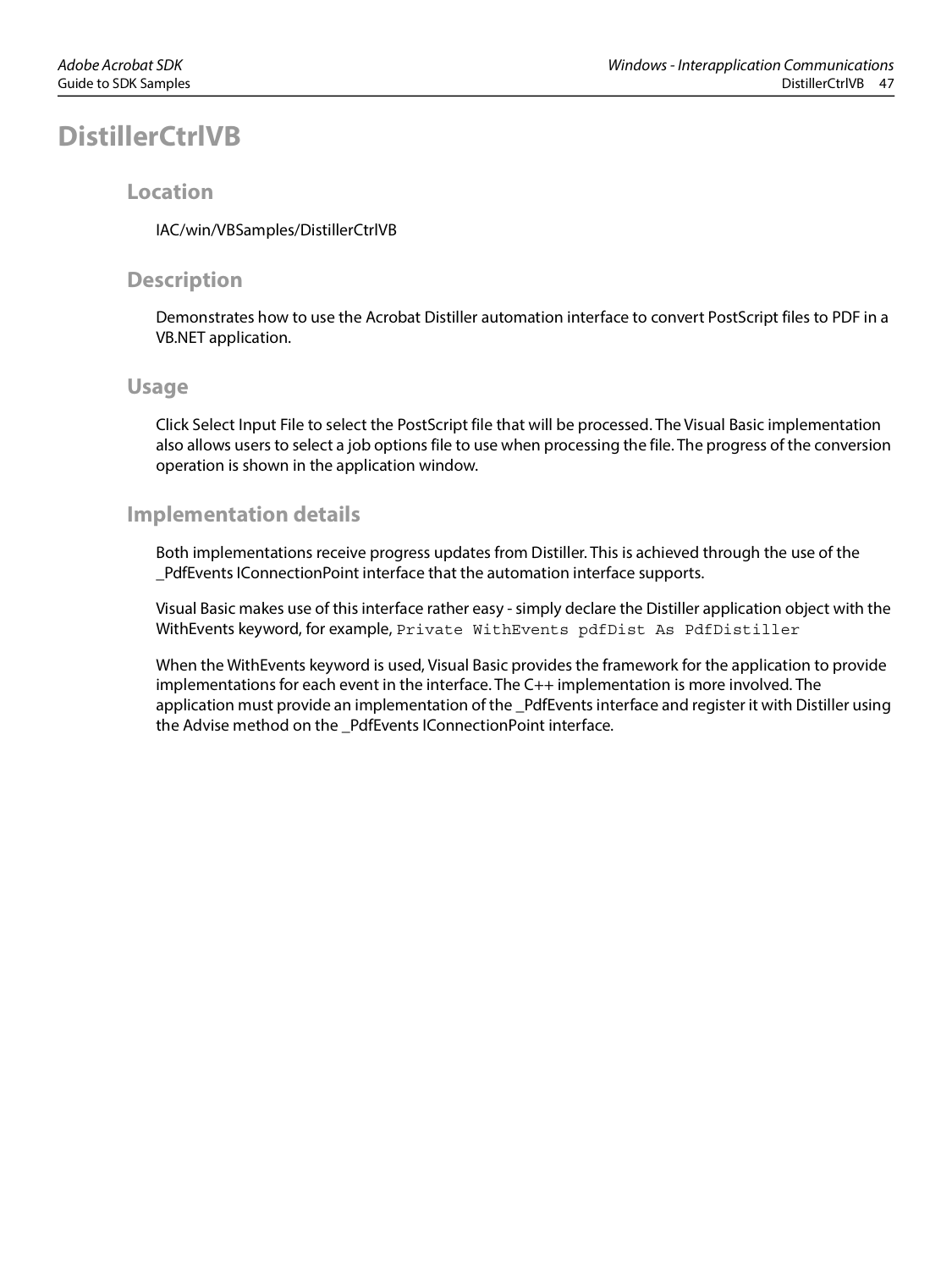## <span id="page-47-0"></span>**DistillerCtrlVC**

### **Location**

IAC/win/CSamples/DistillerCtrlVC

### **Description**

(Adobe Acrobat only. Does not work on Adobe Reader.) Demonstrates how to use the Acrobat Distiller automation interface to convert PostScript files to PDF in a C++ application.

### **Usage**

Click Select Input File to select the PostScript file that will be processed. There is one in IAC\TestFiles that you can use. The Visual Basic implementation also allows users to select a job options file to use when processing the file. The progress of the conversion operation is shown in the application window.

### **Implementation details**

Both implementations receive progress updates from Distiller. This is achieved through the use of the \_PdfEvents IConnectionPoint interface that the automation interface supports.

Visual Basic makes use of this interface rather easy - simply declare the Distiller application object with the WithEvents keyword, for example, Private WithEvents pdfDist As PdfDistiller

When the WithEvents keyword is used, Visual Basic provides the framework for the application to provide implementations for each event in the interface. The C++ implementation is more involved. The application must provide an implementation of the \_PdfEvents interface and register it with Distiller using the Advise method on the \_PdfEvents IConnectionPoint interface.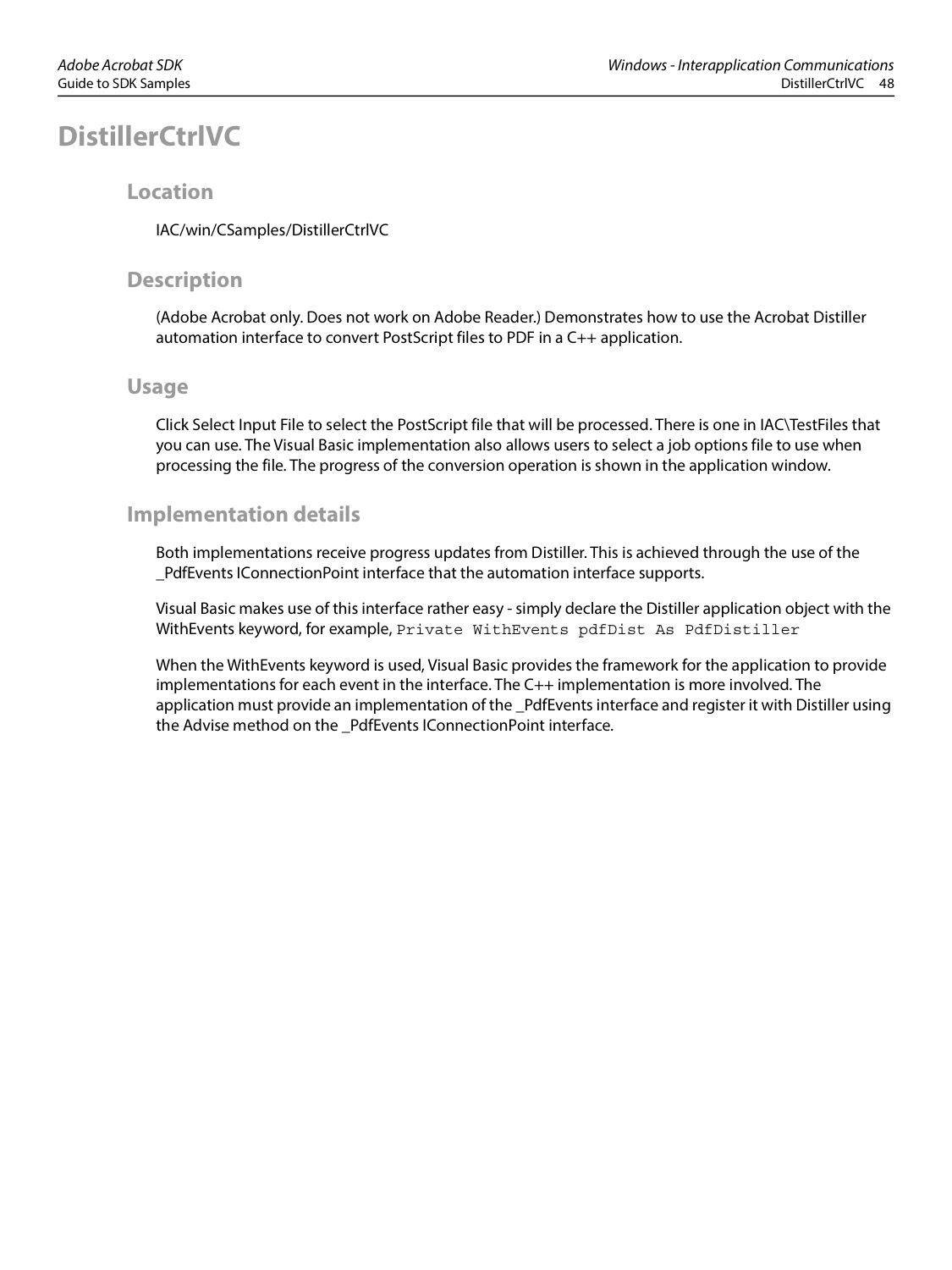## <span id="page-48-0"></span>**DistillerCtrlWMVC**

### **Location**

IAC/win/CSamples/DistillerCtrlWMVC

### **Description**

(Adobe Acrobat only. Does not work on Adobe Reader.) Demonstrates how to use the Acrobat Distiller Windows messaging interface to convert PostScript files to PDF in a C++ application.

### **Usage**

The sample allow users to select the PostScript file that will be processed. The user can also specify the level of interactivity that Distiller should use to determine the name of the output file.

### **Implementation details**

An instance of the Distiller application must be running to receive the messages from the external application. The sample checks the following key in the registry to determine if Acrobat has been installed:

HCLM\Microsoft\Windows\CurrentVersion\App Paths\AcroDist.exe

If the key is found, the path stored under the key is launched.

External applications can initiate conversion operations within Distiller by sending it the WM\_COPYDATA message. As the LPARAM parameter, you must pass a pointer to a COPYDATASTRUCT structure which contains (amongst other things) a DISTILLRECORD structure. The DISTILLRECORD structure contains the conversion parameters for the operation being performed.

For the WPARAM parameter, you can pass an HWND to which Distiller should report the status of each conversion operation. This response is also passed using a WM\_COPYDATA message. When the specified HWND receives the reply message from Distiller, the LPARAM parameter contains a pointer COPYDATASTRUCT structure which contains a DISTILLRECORD structure. The param member of this structure will contain zero if the operation was completed successfully, or -1 if some error occurred.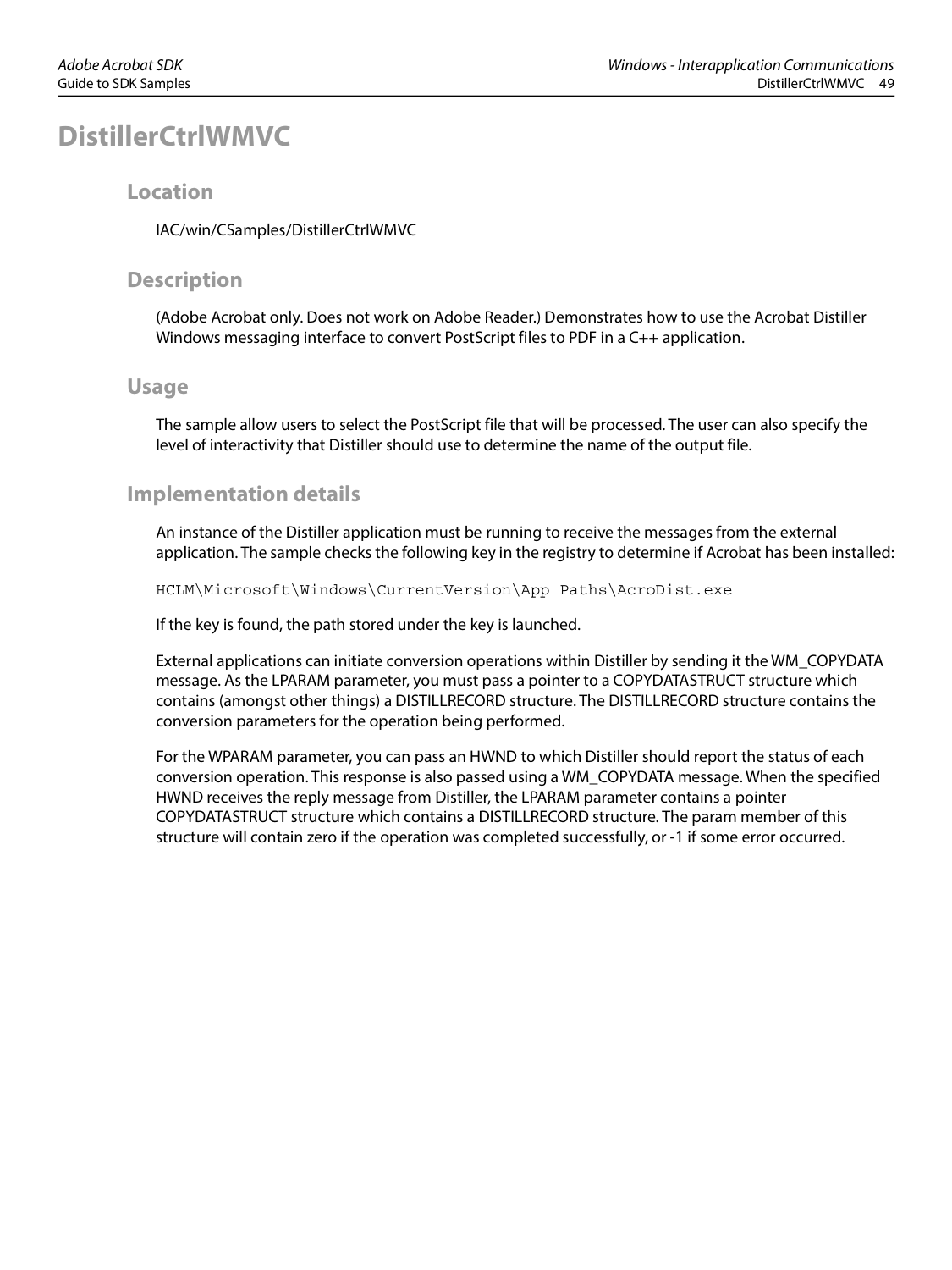## <span id="page-49-0"></span>**ExecuteScriptIacVB**

### **Location**

IAC/win/VBSamples/ExecuteScriptIacVB

### **Description**

Demonstrates how to execute JavaScript code by calling the AcroForm OLE ExecuteThisScript method in Visual Basic applications. The default code writes information about the active PDF document to a new PDF report file, then opens the report. The program provides a dialog box for users to modify, rewrite, and execute their own JavaScript code.

### **Usage**

- Click PDF Document to open or change the active PDF file open in Acrobat.
- Click Execute to execute the JavaScript code. First try the default JavaScript code mentioned above, and check the PDF report in Acrobat. Close the report.
- Click Clear to clear the text window, then input your JavaScript to execute.
- Click Reset to restore the default JavaScript code.
- Click Help to check the help message.
- Click Close to quit the program. Acrobat viewer also quits if it is opened by this program or it has no PDF files opened.

The BasicIacVBJso sample also shows how to execute JavaScript code from an IAC application.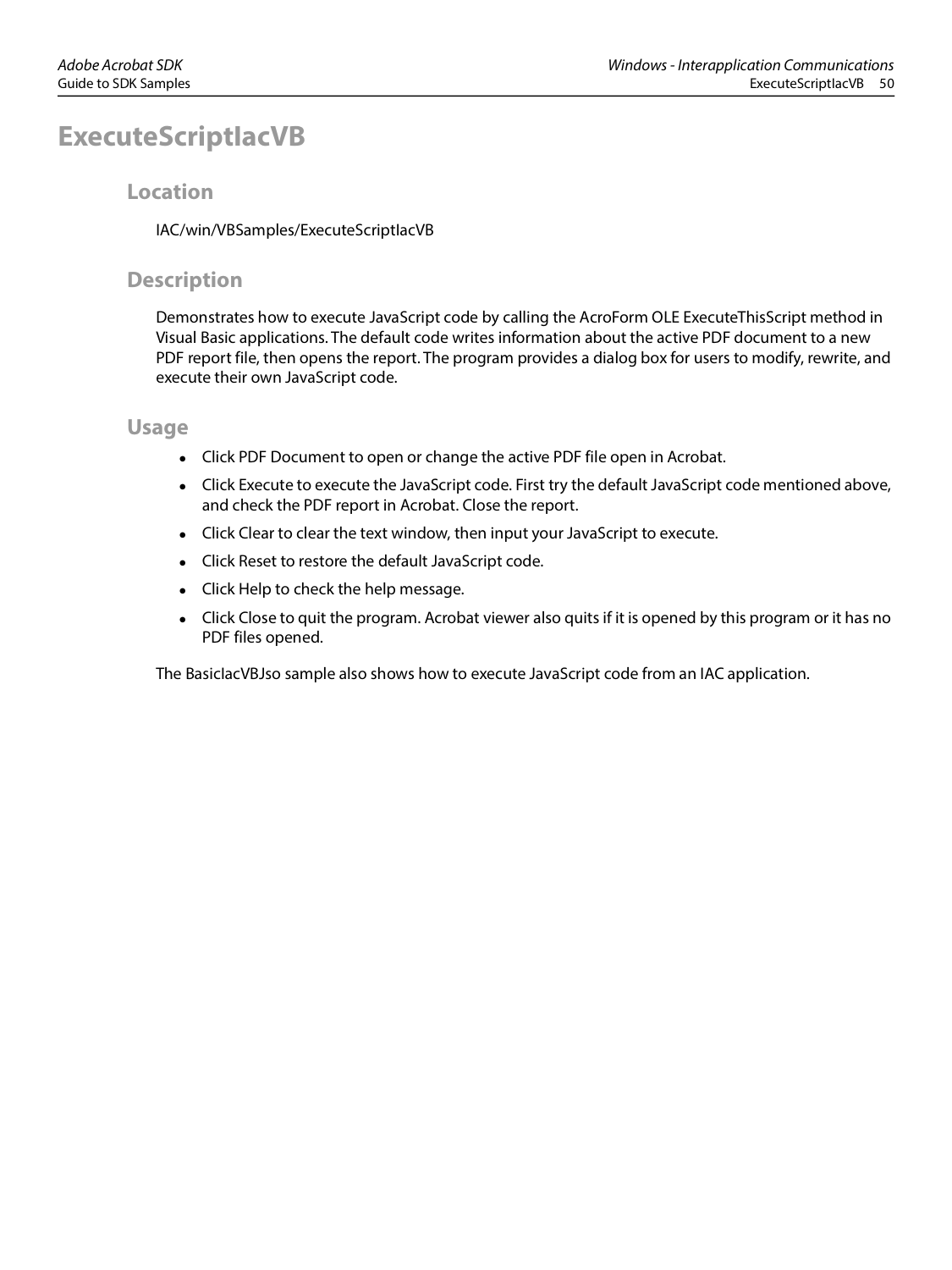## <span id="page-50-0"></span>**FillFormCS**

### **Location**

IAC/win/C#Samples/FillFormCS

### **Description**

Demonstrates how to fill a form from a C# application using interapplication communication.

### **Usage**

Run the application.It uses the PDF file in IAC\TestFiles\SampleForm.pdf. The form field Name will be filled with value John Doe.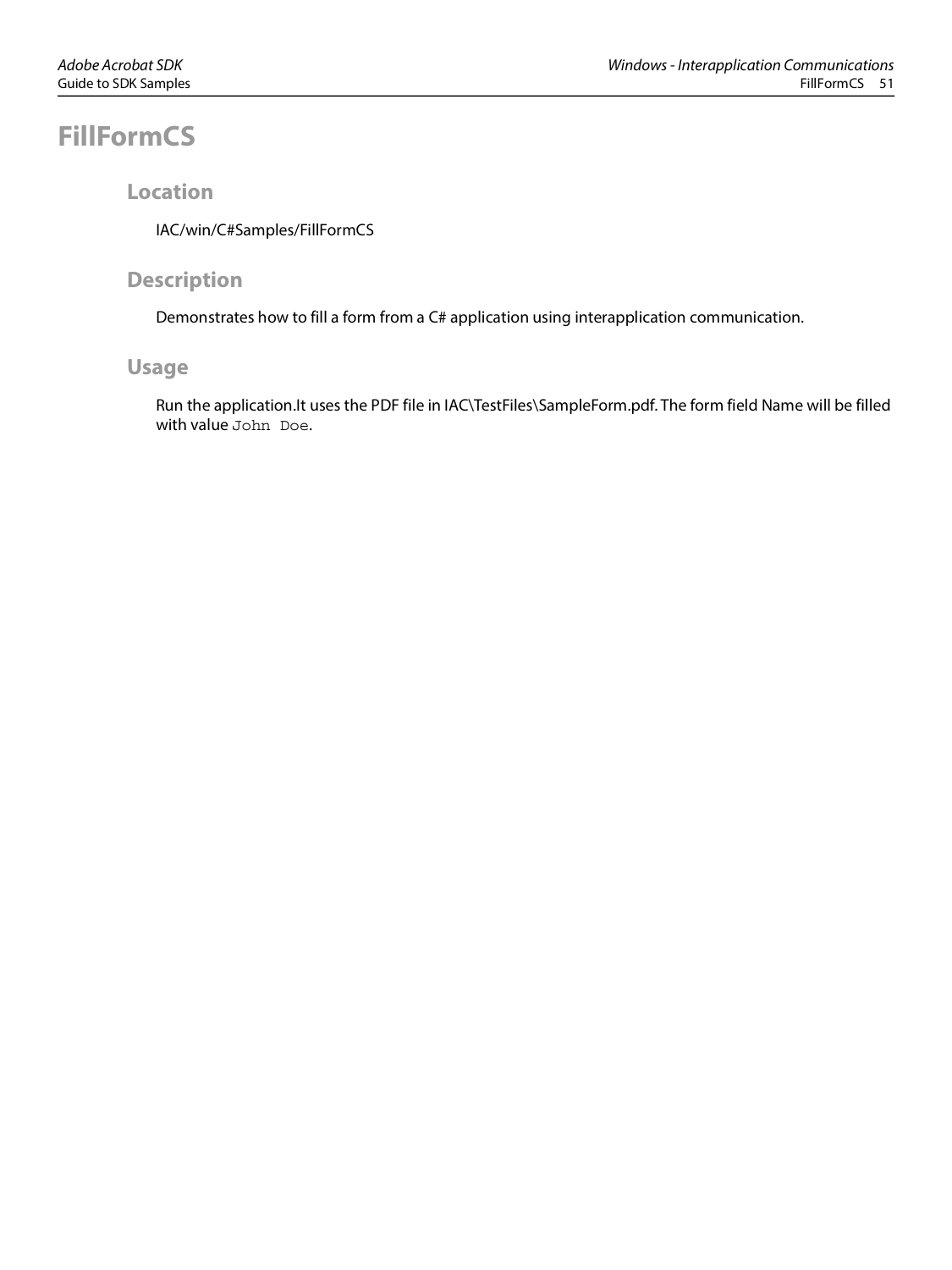## <span id="page-51-0"></span>**FormsAutomationVB**

### **Location**

IAC/win/VBSamples/FormsAutomationVB

### **Description**

Demonstrates how to create and manipulate form fields using the automation interface exposed by the Acrobat Forms plugin in a VB.NET application.

### **Usage**

Before running the sample you must copy the FormsAutomation.pdf file to the  $C:\$  directory. The sample creates a variety of form fields in the file. It is best to have Acrobat open and visible to see the form creation.

To run as a batch process, save the form and close the file in Acrobat. There is commented-out code in the sample that shows how to do this.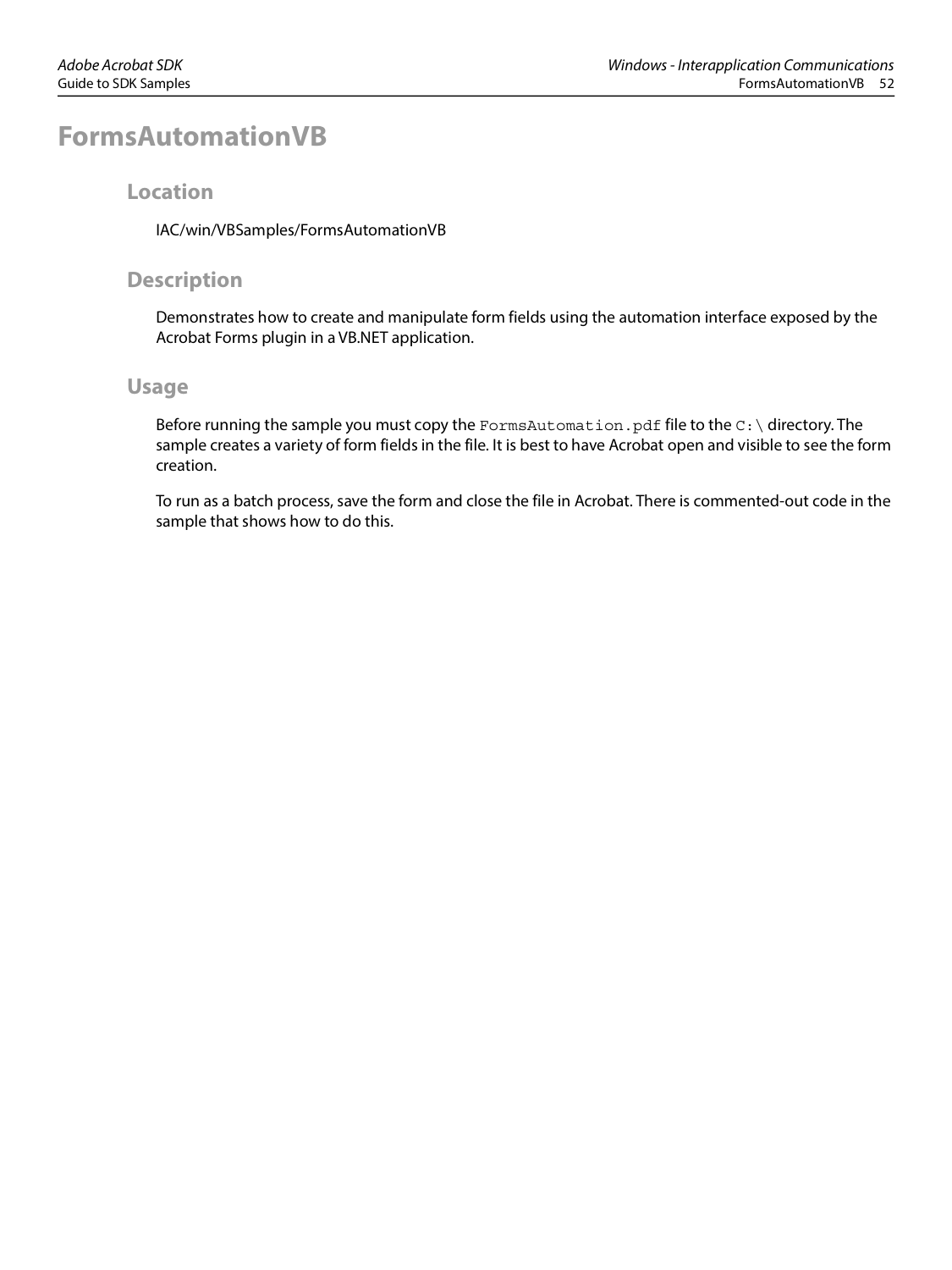## <span id="page-52-0"></span>**JSObjectAccessVB**

### **Location**

IAC/win/VBSamples/JSObjectAccessVB

### **Description**

(Adobe Acrobat only. Does not work on Adobe Reader.) Demonstrates how to access the JavaScript object model through the Acrobat automation interface.

The sample opens a PDF (IAC\TestFiles\FormSample.pdf) with a template that contains form fields, loads data from a data file (IAC\TestFiles\data.txt), and then saves the resulting PDF in a outputfiles directory at the root level of the sample.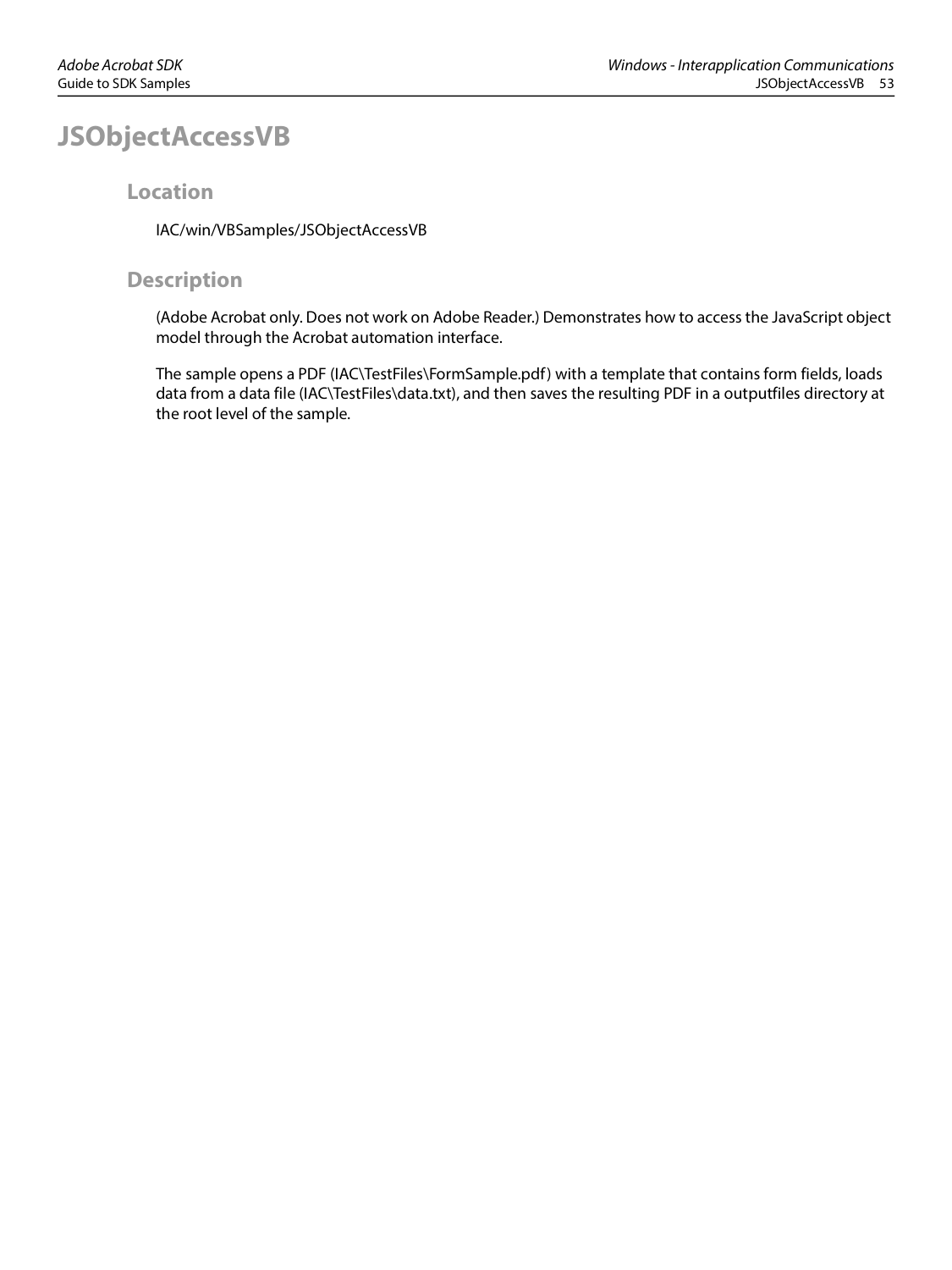## <span id="page-53-0"></span>**JSObjectControlCS**

### **Location**

IAC/win/C#Samples/JSObjectControlCS

### **Description**

(Adobe Acrobat only. Does not work on Adobe Reader.) The sample includes functionality to use the JSObject interface. After opening a document, you can affix a watermark, add form data to copies of the document, and/or search the document for a word.

A sample watermark stamp and files for testing forms are included in the IAC\TestFiles directory. These are RecievedStamp.pdf which can be used as a watermark, and FormSample.pdf and data.txt for the form testing.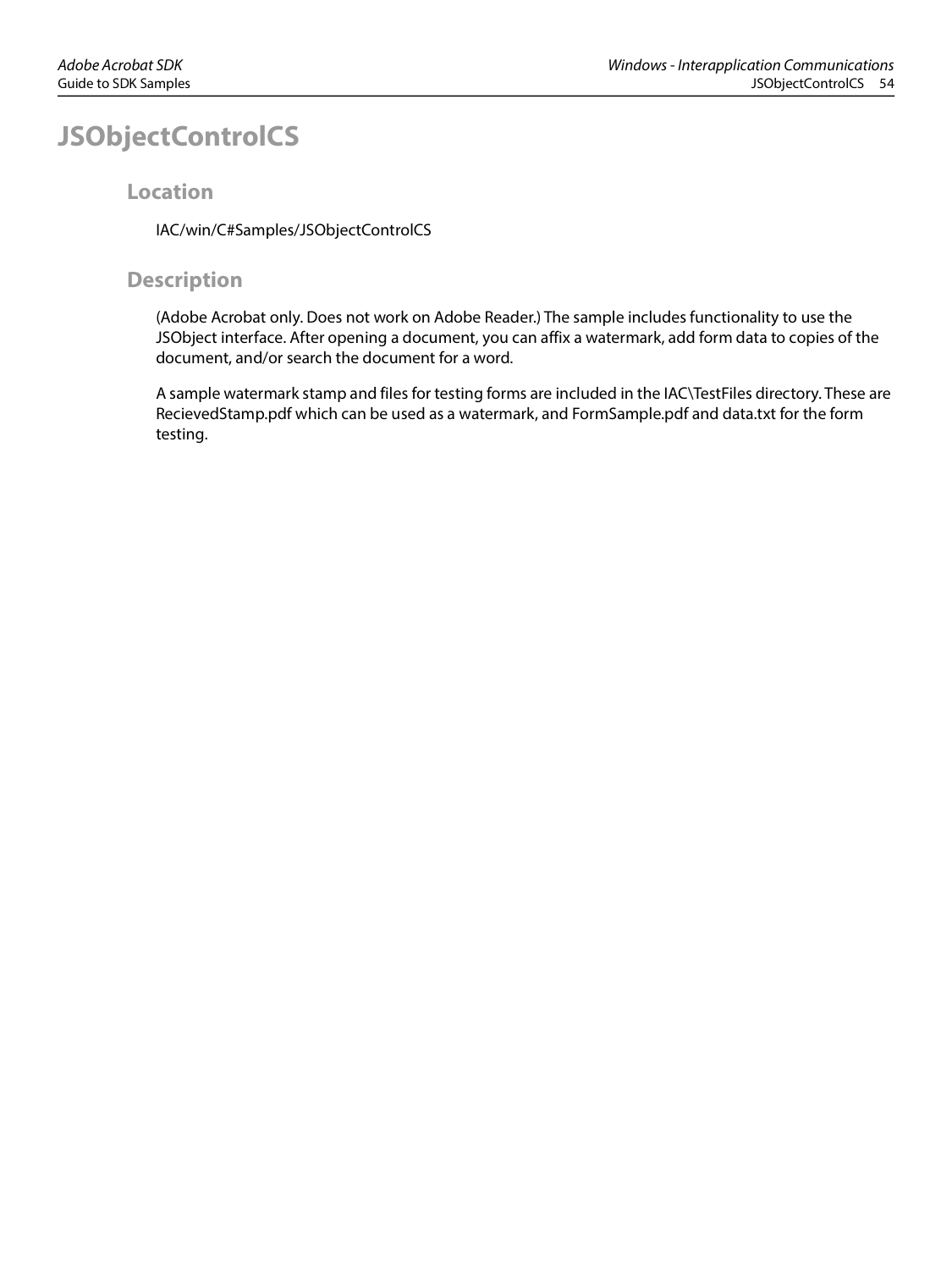## <span id="page-54-0"></span>**JSOFindWordVB**

### **Location**

IAC/win/VBSamples/JSOFindWordVB

### **Description**

(Adobe Acrobat only. Does not work on Adobe Reader.) A JSObject sample that shows how to access JavaScript using Visual Basic. The approach is to get the JavaScript object from the PDDoc of a PDF file, then call JavaScript methods.

The application displays a dialog box in which the user can select a PDF file and input a word (in Roman characters only) to find. Clicking the Find Word button displays the page on which the word is first found and highlights the word. After each occurrence is found, the user is asked whether to continue the search. The final count of words found is displayed in the dialog box.

### **Implementation details**

Since the JavaScript code runs slowly, it is not suitable for searching through a large PDF file.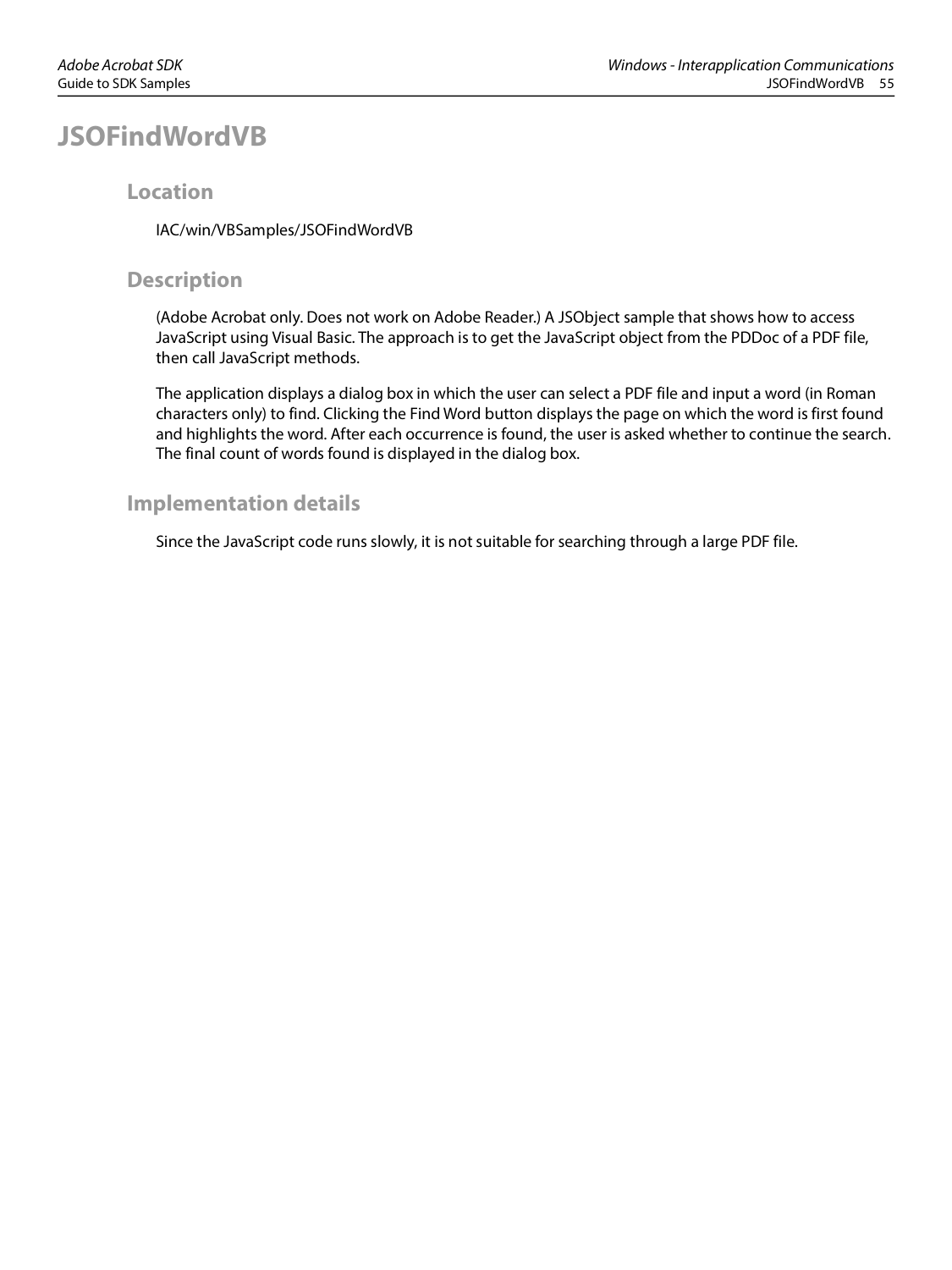## <span id="page-55-0"></span>**RemoteControlAcrobatVC**

### **Location**

IAC/win/CSamples/RemoteControlAcrobatVC

### **Description**

An MFC Windows program that controls Acrobat remotely through IAC (interapplication communication). It shows how to start IAC, create IAC objects, and call their methods. The program has an Acrobat menu that has the following items:

#### Launch

- App submenu: Show Acrobat, Hide Acrobat
- AVDoc submenu: Open, Close, Print PDF, Find Text in PDF
- AVPageView submenu: Display Page Number, Go to Next View, Go to Previous View, Go to Page
- Exit

The menu item Find Text in PDF simply finds and highlights the first occurrence of a word in Roman characters. Since a workspace with sample code has been set up, the user can easily add any other Acrobat IAC objects and methods to the program. The source file RemoteControlAcrobat.cpp contains information about the program, its limitations, and how to extend it in real programs.

**Note:** The other menus do not have handlers created for them, and so don't do anything.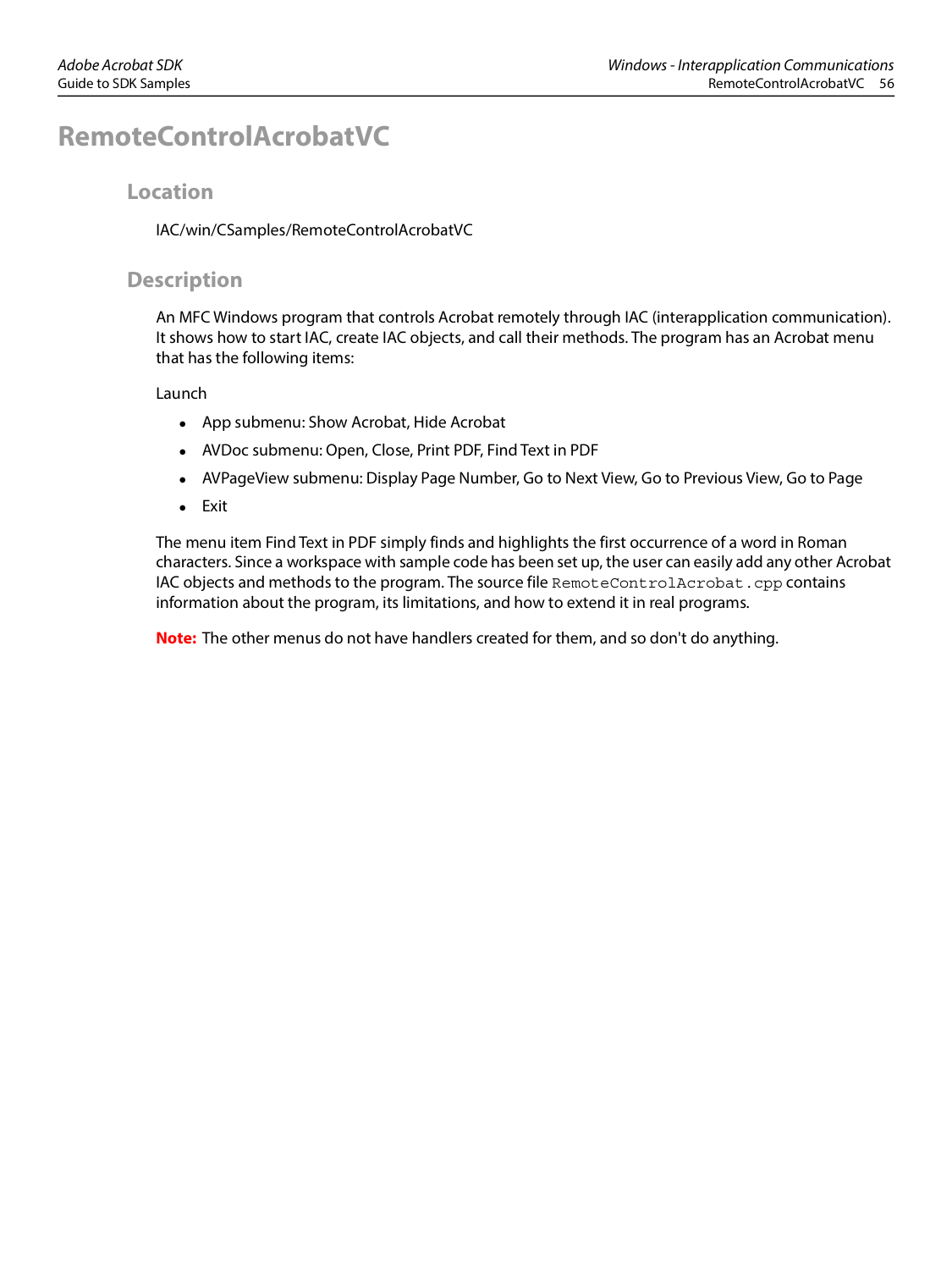## <span id="page-56-0"></span>**SearchPdfVB**

### **Location**

IAC/win/VBSamples/SearchPdfVB

### **Description**

Demonstrates how to communicate with the Search plugin through its DDE interface. The DDE interface allows external applications to manage indices and initiate queries.

### **Usage**

The SearchPDF application divides its functionality into two distinct operations; index manipulation and search queries. Users can add, remove, enable, or disable index files.

Users can also formulate a search query and specify a number of query options, including the query parser to be used and the maximum number of documents returned.

### **Implementation details**

The application uses a C-based DLL to manage the DDE conversation with the Search plugin. The interface provided by the DLL mimics the functionality exposed by the plugin's DDE interface. The DLL (ddeproxy.dll) should be in the system directory or the directory where the Visual Basic program is located.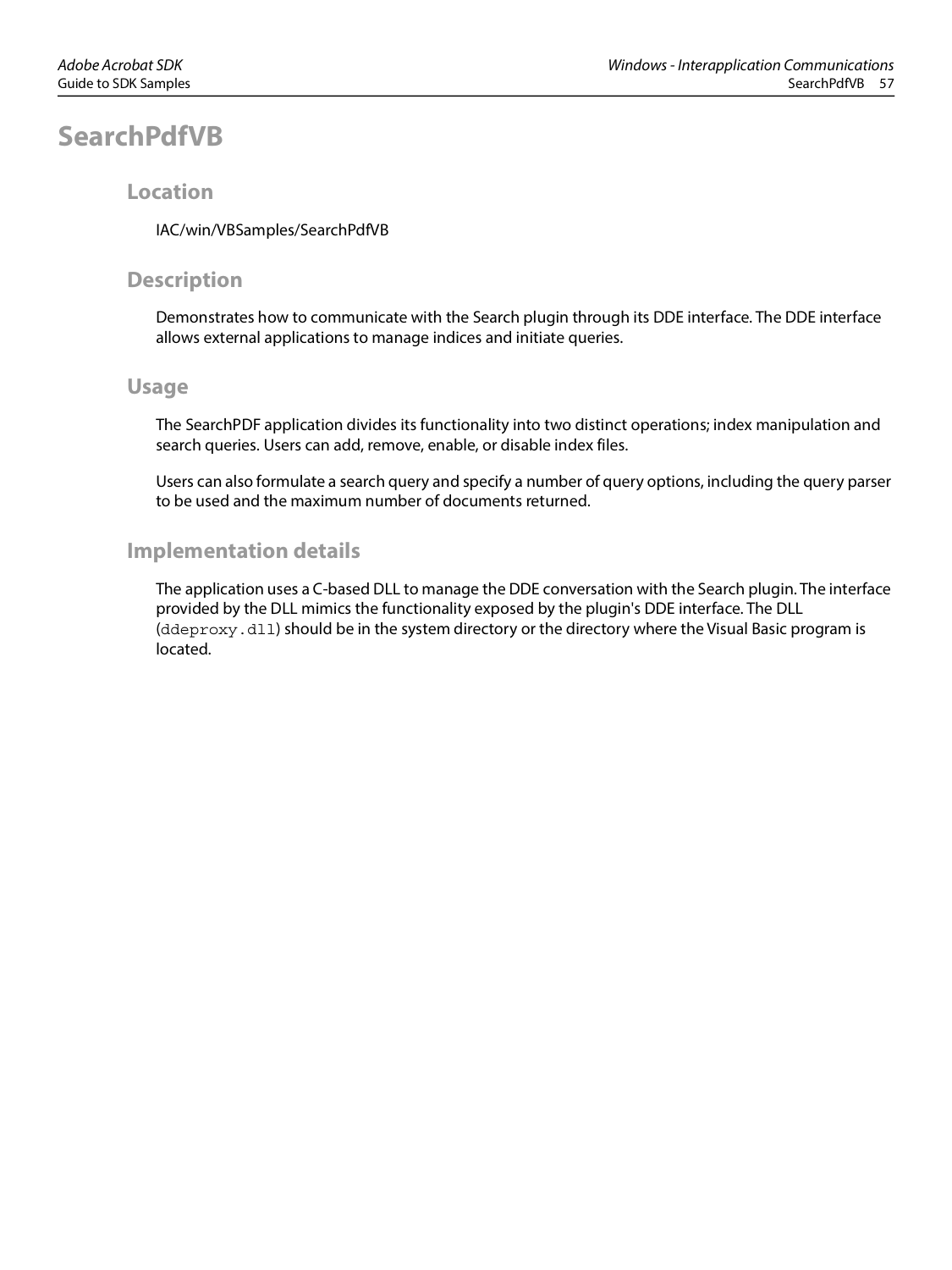## <span id="page-57-0"></span>**StaticViewVB**

### **Location**

IAC/win/VBSamples/StaticViewVB

### **Description**

(Adobe Acrobat only. Does not work on Adobe Reader.) Demonstrates how to use Acrobat's automation interface to render the contents of a PDF page into a VB.NET application's window.

### **Usage**

StaticView is an MDI application that opens PDF documents as if the application were rendering them itself. The user can manipulate the view of the PDF document through the toolbar and View menu.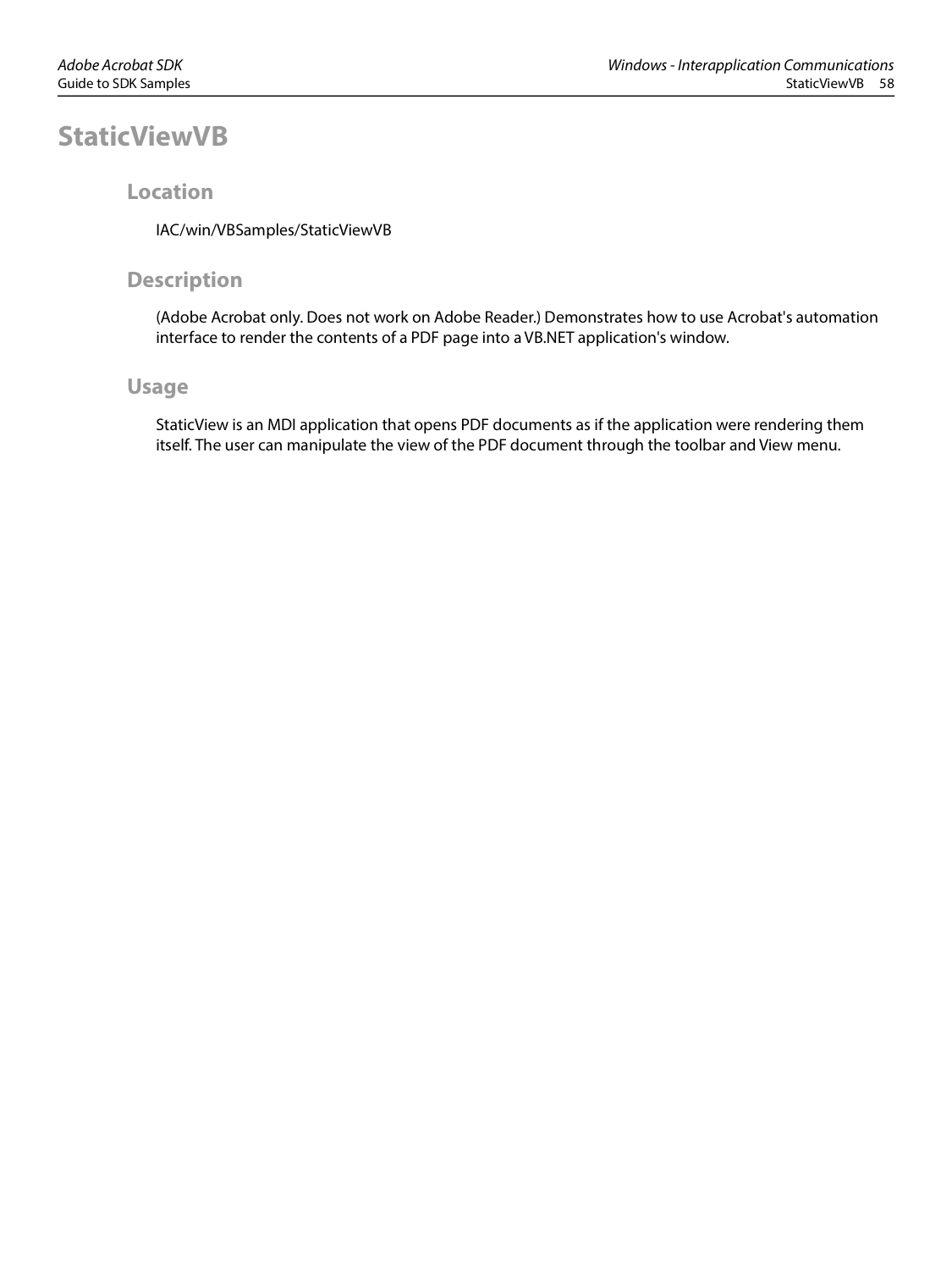## <span id="page-58-0"></span>**StaticViewVC**

### **Location**

IAC/win/CSamples/StaticViewVC

### **Description**

(Adobe Acrobat only. Does not work on Adobe Reader.) Demonstrates how to use the Acrobat automation interface to render the contents of a PDF page into a C++ application's window.

### **Usage**

StaticView is an MDI application that opens PDF documents as if the application were rendering them itself. The user can manipulate the view of the PDF document through the toolbar and View menu.

**Note:** When protected mode is enabled, the PDF opens in a temporary window.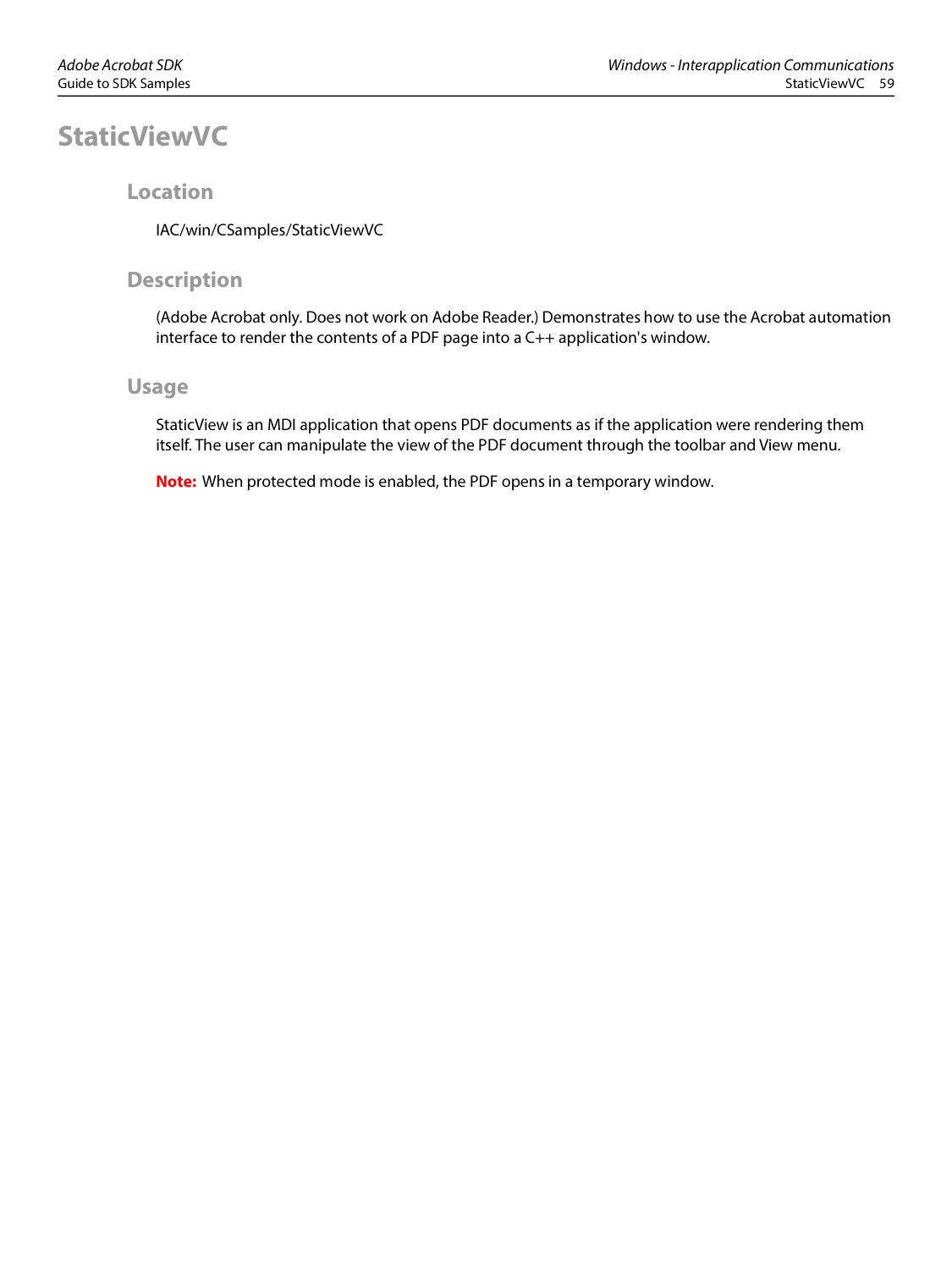### <span id="page-59-0"></span>**WatermarkJsoVB**

### **Location**

IAC/win/VBSamples/WatermarkJsoVB

### **Description**

A VB.NET sample that shows how to add watermarks to a PDF document programmatically. Two JavaScript methods, addWatermarkFromFile and addWatermarkFromText, are used through the JavaScript object in the IAC application.

### **Usage**

The program will open IAC\TestFiles\SamplePDF01.pdf and add IAC\TestFiles\Stamp.pdf as a water mark. It will save the resulting file in the root directory of the sample. A stamp with a date and time will be added to the top left corner of the first page of the PDF document.

Due to security restriction enforced by Vista, exercise this sample in one of the two ways on Vista: (1) Run Acrobat with "administrator" privilege, then run the sample with "administrator" privilege. (2) Make sure Acrobat is not running. Quit Acrobat if it is. Run the sample with "administrator" privilege. To run an application with administrator privilege, right-click on the application icon to bring up the context menu then select "run as administrator."

Note that logging in with administrator capacity does not override the security restriction.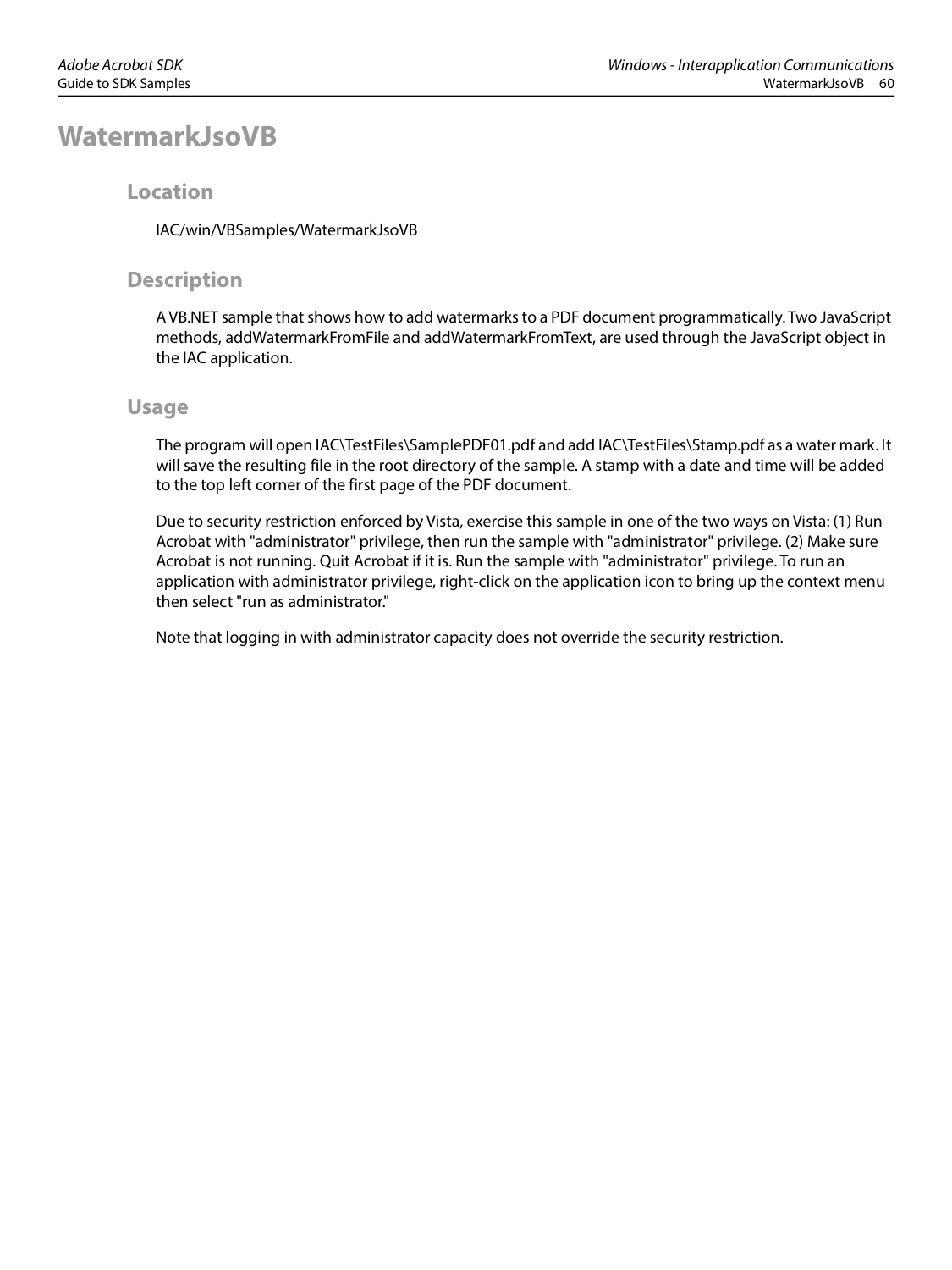## <span id="page-60-1"></span><span id="page-60-0"></span>**Navigators**

### **Location**

### **Navigators**

### **Description**

These samples get you started with Navigator development. Other than the TileView sample, the samples serve as snippets that address only specific features they demonstrate.

- Starter contains only the required property INavigator.set host() and some functions to take care of the race condition when a Navigator is initialized. It can serve as a framework for your Navigator development.
- ReadWriteResources is a sample that demonstrates how to add resources to a portfolio and how to read and write the contents of the navigator custom resource that exists for the given path.
- ApplyColorPalette demonstrates how to apply a suggested palette of colors for the navigator.
- GetLocalizedString shows how to use localized string in navigators.
- TileView is a navigator that has folder navigation and uses the Acrobat API to feed thumbnails to an item renderer. You can use the context menu to view or manipulate the portfolio. Drag and drop only support drag into the current directory.
- TrivialDragDrop demonstrates how to drag and drop to the current directory of the navigator.
- DragOut extends TrivialDragDrop sample to support drag from portfolio to the OS.
- DragWithin extends DragOut sample to support drag into sub-folders.
- CheckPermission demonstrates how to set certain functionalities of a navigator based on permissions granted.
- SimpleSort demonstrates how to set and get sorting in a navigator.

### **Usage**

Switch workspace and point to SDK sample NavigatorSupport directory.

Import the Samples to your workspace.

The Navs folder contains the .nav files for the samples and their corresponding folders containing resouces needed to build the .nav files. You can use your favorite zip tool to modify the content of the .nav file.

When it is time for you to choose a layout, select SDK Sample Layouts. All the SDK sample Navigators are under that category.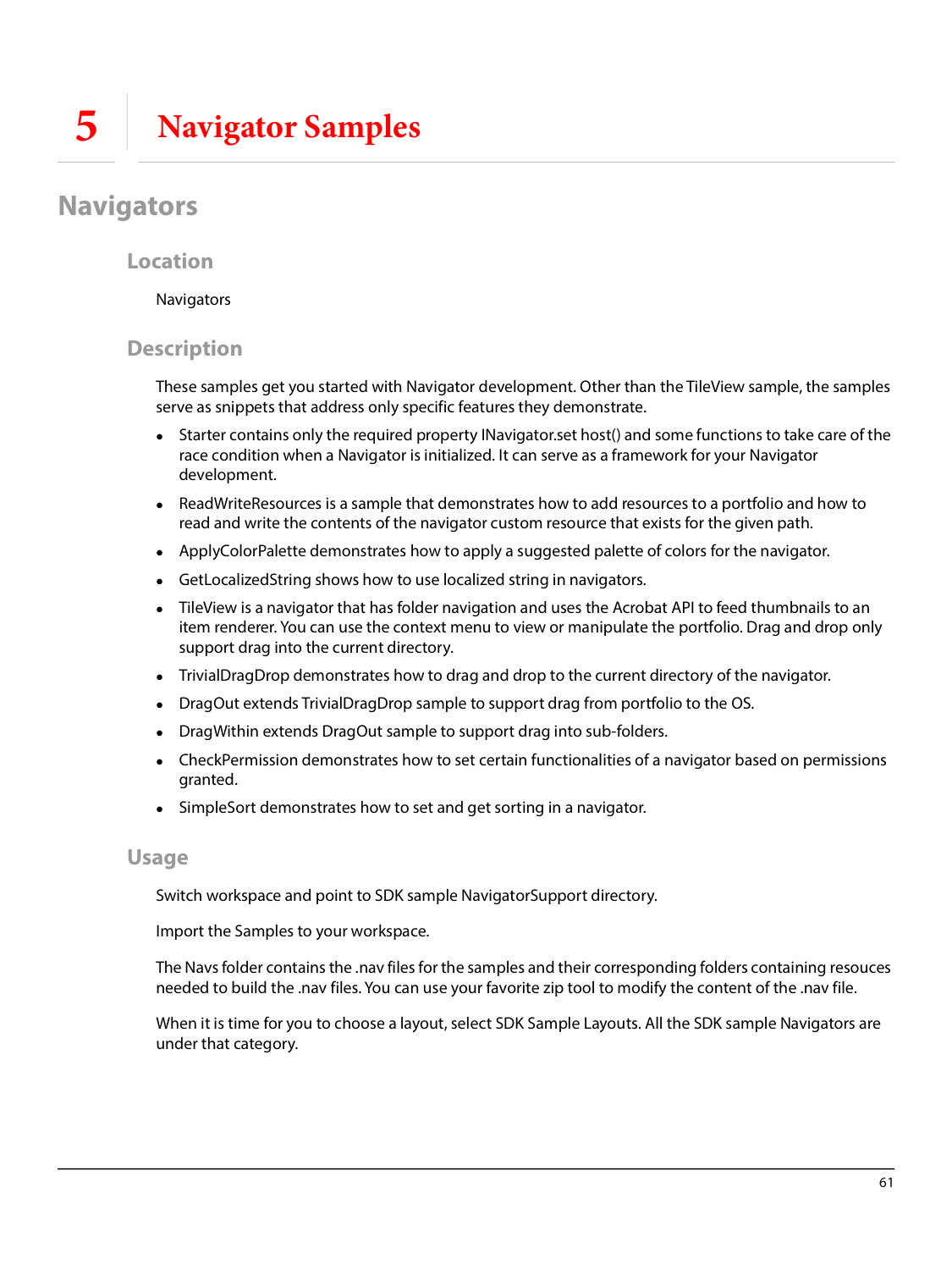## <span id="page-61-1"></span><span id="page-61-0"></span>**Plugin Wizard**

### **Location**

Acrobat SDK/Visual Studio App Wizard

### **Description**

Wizard to create plugins for Acrobat with Visual Studio.

The Plugin Wizard extends Microsoft Visual Studio to simplify the creation of Visual Studio C++ projects that create plugins for Acrobat.

#### **Installation**

If Visual Studio 2019 is installed when the Acrobat Plugin wizard installer is run, the installer will install the necessary files in the Visual Studio installation.

### **Usage**

In Visual Studio, create a new project by clicking on **New Project** or choosing the File > New > Project command. Select "Visual C++ Projects" in the Project Types pane. Choose Acro9PIWiz in the Templates pane. Enter a name and location for the project and click OK.

The first time you use the Plugin wizard, you will be prompted to locate Acrobat SDK header path. You can check "Do not show at startup" if you don't want to see the dialog next time you start Visual Studio. However, if you want to check whether you have specify the correct location for the headers at a later time, you can always click on the "Headers" button to bring up the dialog showing the header path.

The Plugin Wizard will now start, offering you many high-level choices about the plugin that will be created. Select those that you desire and the wizard will create the project and populate it with the necessary files.

Replaceable functions can have many different return types, from void to built-in to structured types. Because of this, projects that use replaceable functions will draw compiler warnings as the variable used to hold the return value is not initialized. You should, of course, complete the replaceable function to do what you would like, and in the process initialize the return value to eliminate the compiler warning.

### <span id="page-61-2"></span>**Limitations**

- Requires Visual Studio 2019
- Windows only
- If you intend to use Visual Studio App Wizard to create a plugin that uses privileged operations and you are running on Windows Vista, you must establish yourself as an administrator. This is required even if your user ID has Admin privileges.